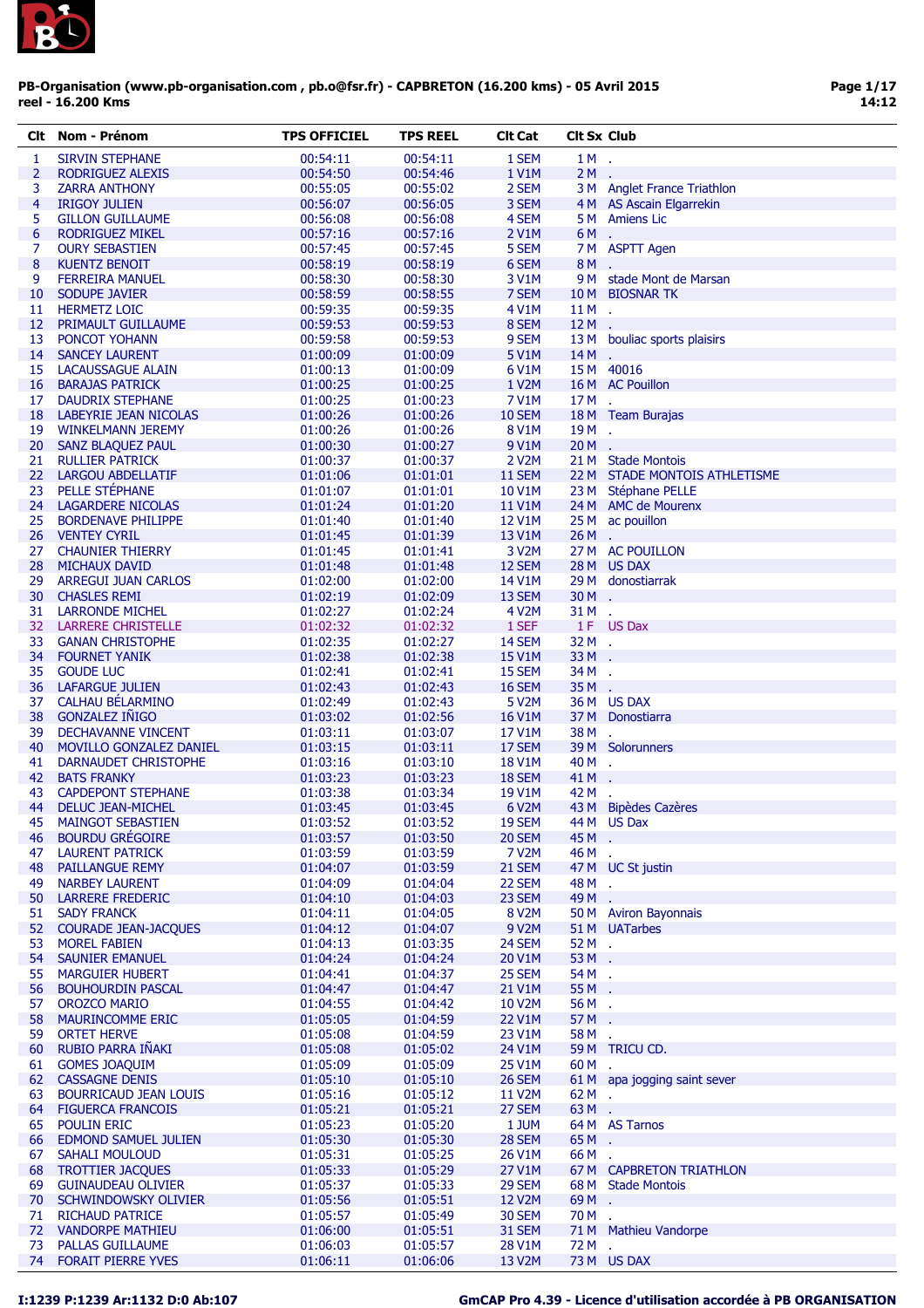

| CIt | Nom - Prénom                 | <b>TPS OFFICIEL</b> | TPS REEL | <b>CIt Cat</b>         | <b>Cit Sx Club</b> |                             |
|-----|------------------------------|---------------------|----------|------------------------|--------------------|-----------------------------|
| 75  | <b>BOSSUS ALEXANDRE</b>      | 01:06:16            | 01:06:16 | 29 V1M                 | 74 M               | $\mathbf{r}$                |
| 76  | POPIEUL VIRGINIE             | 01:06:18            | 01:06:14 | 1 V1F                  |                    | 2 F CAPBRETON TRIATHLON     |
| 77  | <b>DECOUDU MARC</b>          | 01:06:23            | 01:06:23 | 14 V2M                 |                    | 75 M marc decoudu           |
| 78  | <b>DUCORRIDOR CHRISTOPHE</b> | 01:06:23            | 01:06:01 | 15 V2M                 |                    | 76 M DUCORRIDOR             |
| 79  | <b>FAVERY JEROME</b>         | 01:06:24            | 01:06:12 | 16 V2M                 | 77 M .             |                             |
| 80  | <b>GES THIERRY</b>           | 01:06:36            | 01:06:26 | 30 V1M                 | 78 M .             |                             |
| 81  | <b>MAISONNAVE LAURENT</b>    | 01:06:41            | 01:06:41 | 31 V1M                 |                    | 79 M US Dax                 |
| 82  | <b>ROCELLIN PIERRE</b>       | 01:06:52            | 01:06:48 | 32 SEM                 | 80M.               |                             |
|     |                              | 01:06:54            |          | 32 V1M                 | 81 M               |                             |
| 83  | ETCHEGARAY DIDIER            |                     | 01:06:54 |                        |                    | ÷.                          |
| 84  | <b>ALVES FABRICE</b>         | 01:06:58            | 01:06:58 | 33 V1M                 | 82 M R.c.e         |                             |
| 85  | <b>COSTECALDE ERIC</b>       | 01:06:58            | 01:06:39 | 34 V1M                 |                    | 83 M Perigueux Triathlon    |
| 86  | <b>GOSLIN DAVID</b>          | 01:07:01            | 01:07:01 | 33 SEM                 | 84M.               |                             |
| 87  | <b>DLUBAK FLORIAN</b>        | 01:07:05            | 01:06:59 | 34 SEM                 |                    | 85 M LOS ASTIAUS            |
| 88  | <b>CHAPPEZ STEPHAN</b>       | 01:07:08            | 01:07:08 | 35 V1M                 | 86M.               |                             |
| 89  | <b>MAES OLIVIER</b>          | 01:07:12            | 01:07:12 | 35 SEM                 | 87M.               |                             |
| 90  | <b>LAUZERAL THIERRY</b>      | 01:07:15            | 01:07:15 | 17 V2M                 | 88M.               |                             |
| 91  | <b>BOUSQUET MICHEL</b>       | 01:07:17            | 01:07:17 | 1 V3M                  |                    | 89 M US CARMAUX             |
| 92  | <b>MAYONNADE THOMAS</b>      | 01:07:27            | 01:07:27 | 1 ESM                  | 90M.               |                             |
| 93  | <b>MAISONNAVE PHILIPPE</b>   | 01:07:29            | 01:07:19 | 36 V1M                 |                    | 91 M BLEUETS LABATUT        |
| 94  | <b>SUBRA JEROME</b>          | 01:07:32            | 01:07:32 | 37 V1M                 |                    | 92 M Hossegor Tri Aventure  |
| 95  | <b>ANDRADE ARMEL</b>         | 01:07:32            | 01:07:32 | 36 SEM                 |                    | 93 M U.A.T TARBES TRIATHLON |
| 96  | DE SAINT BLANQUAT THOMAS     | 01:07:38            | 01:07:38 | 2 ESM                  | 94 M .             |                             |
| 97  | <b>BARRERE MARION</b>        | 01:07:40            | 01:07:40 | 2 SEF                  | $3F$ .             |                             |
| 98  | <b>DAGHERIR PATRICK</b>      | 01:07:49            | 01:07:46 | <b>18 V2M</b>          |                    | 95 M AC Pouillon            |
| 99  | <b>MOLENA JULIEN</b>         | 01:07:57            | 01:07:57 | 37 SEM                 | 96M.               |                             |
|     | 100 DUFORT LAURENT           | 01:08:01            | 01:08:01 | 38 V1M                 | 97 M .             |                             |
|     | 101 POMMES CYRIL             | 01:08:06            | 01:08:06 | 39 V1M                 | 98 M .             |                             |
|     | 102 BOUTHONNIER LAURENT      | 01:08:10            | 01:08:03 | 40 V1M                 | 99 M .             |                             |
|     | 103 LIEF FRÉDÉRIC            | 01:08:21            | 01:08:08 | 41 V1M                 | 100 M .            |                             |
|     |                              |                     |          |                        |                    |                             |
|     | 104 MARTINEZ JÉRÔME          | 01:08:23            | 01:08:17 | 42 V1M                 | 101 M              |                             |
|     | 105 DECANNIERE OLIVIER       | 01:08:24            | 01:08:14 | 43 V1M                 | $102M$ .           |                             |
|     | 106 GRACIET ISABELLE         | 01:08:28            | 01:08:23 | $2$ V <sub>1</sub> $F$ |                    | 4 F Aviron Bayonnais        |
|     | 107 DEBEST PATRICE           | 01:08:33            | 01:08:30 | 44 V1M                 |                    | 103 M auch triathlon        |
|     | 108 VERGEZ JEAN              | 01:08:34            | 01:08:28 | 19 V2M                 |                    | 104 M BAM MIMIZAN           |
|     | 109 LABAT ERIC               | 01:08:37            | 01:08:23 | 45 V1M                 | $105M$ .           |                             |
|     | 110 GEYER WALTER             | 01:08:41            | 01:08:37 | 46 V1M                 |                    | 106 M CAPBRETON TRIATHLON   |
|     | 111 BLAIS ALAIN              | 01:08:48            | 01:08:42 | 2 V3M                  | 107 M .            |                             |
|     | 112 VALLETTE MATTHIEU        | 01:08:50            | 01:08:45 | 38 SEM                 |                    | 108 M capbreton triathlon   |
|     | 113 FIGUEIRAS JOSÉ-LUIS      | 01:08:50            | 01:08:50 | 47 V1M                 | $109M$ .           |                             |
|     | 114 DIEDERICHS FRANCK        | 01:08:51            | 01:08:51 | 20 V2M                 | $110 M$ .          |                             |
|     | 115 MAYONNADE CHRISTINE      | 01:08:54            | 01:08:49 | 3 V1F                  | 5F                 | stade Langonnais Athletisme |
|     | 116 FATA CHRISTOPHE          | 01:09:06            | 01:09:06 | 48 V1M                 | 111 M .            |                             |
|     |                              |                     |          |                        |                    | 112 M AS Ascain Elgarrekin  |
|     | 117 LACARRA BETTIRI          | 01:09:07            | 01:08:58 | 39 SEM                 |                    |                             |
|     | 118 KRIEGER KEM              | 01:09:18            | 01:09:02 | 40 SEM                 | $113M$ .           |                             |
|     | 119 CONSTANT BENJAMIN        | 01:09:18            | 01:09:04 | 2 JUM                  |                    | 114 M COVERIS               |
|     | 120 BADUEL JEAN-BAPTISTE     | 01:09:28            | 01:09:28 | 41 SEM                 |                    | 115 M VTT LABENNE           |
|     | 121 TAVAREZ VICTOR           | 01:09:30            | 01:09:14 | 42 SEM                 |                    | 116 M 42195.es              |
|     | 122 LAFFORGUE PUYO JEROME    | 01:09:31            | 01:08:43 | 49 V1M                 | 117 M COB          |                             |
|     | 123 FAURE ALEXANDRE          | 01:09:32            | 01:09:13 | 43 SEM                 | 118M.              |                             |
|     | 124 LASSERRE BRUNO           | 01:09:34            | 01:09:34 | 50 V1M                 | $119M$ .           |                             |
|     | 125 ROUX XAVIER              | 01:09:35            | 01:09:35 | 44 SEM                 | $120M$ .           |                             |
|     | 126 DELLA LIBERA FABIEN      | 01:09:43            | 01:09:33 | 51 V1M                 | 121 M La trri      |                             |
|     | 127 GUINAUDIE DAMIEN         | 01:09:45            | 01:09:45 | 52 V1M                 | $122M$ .           |                             |
|     | 128 GUICHANNE JEROME         | 01:09:46            | 01:09:34 | 53 V1M                 | $123M$ .           |                             |
|     | 129 IGLESIAS LUIS            | 01:09:48            | 01:09:26 | 54 V1M                 |                    | 124 M AIGLES DE PAU         |
|     | 130 CAPLANNE DAVID           | 01:09:51            | 01:09:27 | 55 V1M                 | $125M$ .           |                             |
|     | 131 SINAN XAVIER             | 01:09:53            | 01:09:35 | 45 SEM                 | $126M$ .           |                             |
|     | 132 DUBOS ARNAUD             | 01:09:54            | 01:09:43 | 46 SEM                 | 127 M .            |                             |
|     |                              |                     |          |                        | 128 M .            |                             |
|     | 133 BARRIS GUILLAUME         | 01:09:55            | 01:09:40 | 47 SEM                 |                    |                             |
|     | 134 AGOSTINETTO DAVID        | 01:10:06            | 01:10:06 | 56 V1M                 | 129 M .            |                             |
|     | 135 DUTOUYA BERNARD          | 01:10:06            | 01:10:06 | 3 V3M                  | 130 M .            |                             |
|     | 136 PEDEUPOEY ALAIN          | 01:10:09            | 01:10:09 | 4 V3M                  |                    | 131 M PCC SPORT             |
|     | 137 BROCARD VINCENT          | 01:10:10            | 01:10:04 | 48 SEM                 | 132 M .            |                             |
|     | 138 BORDENAVE GAUTHIER       | 01:10:12            | 01:10:12 | 49 SEM                 |                    | 133 M Team Jeanne           |
|     | 139 MOUTON JEROME            | 01:10:13            | 01:10:13 | <b>50 SEM</b>          | 134 M .            |                             |
|     | 140 CHANCHINO LUDOVIC        | 01:10:14            | 01:10:08 | 51 SEM                 | 135M.              |                             |
|     | 141 BERDOS XAVIER            | 01:10:15            | 01:10:05 | 52 SEM                 | 136 M .            |                             |
|     | 142 ERROTABEHERE DANIEL      | 01:10:15            | 01:10:03 | 5 V3M                  |                    | 137 M pba aviron bayonnais  |
|     | 143 DEFFRENNES DIMITRI       | 01:10:28            | 01:10:10 | 21 V2M                 |                    | 138 M Hossegor Tri Aventure |
|     | 144 LABERQUE FABRICE         | 01:10:32            | 01:10:32 | 57 V1M                 |                    | 139 M Non Licencié          |
|     | 145 DUCOUT CÉDRIC            | 01:10:35            | 01:10:35 | 3 ESM                  | 140 M .            |                             |
|     | 146 SIRVIN FREDERIC          | 01:10:35            | 01:10:35 | 53 SEM                 | 141 M .            |                             |
|     | 147 BILLAUD OLIVIER          |                     |          |                        |                    | 142 M SUA Athlétisme        |
|     |                              | 01:10:38            | 01:10:38 | 58 V1M                 |                    |                             |
|     | 148 FAURE ANTOINE            | 01:10:38            | 01:10:30 | 59 V1M                 | 143 M .            |                             |

# I:1239 P:1239 Ar:1132 D:0 Ab:107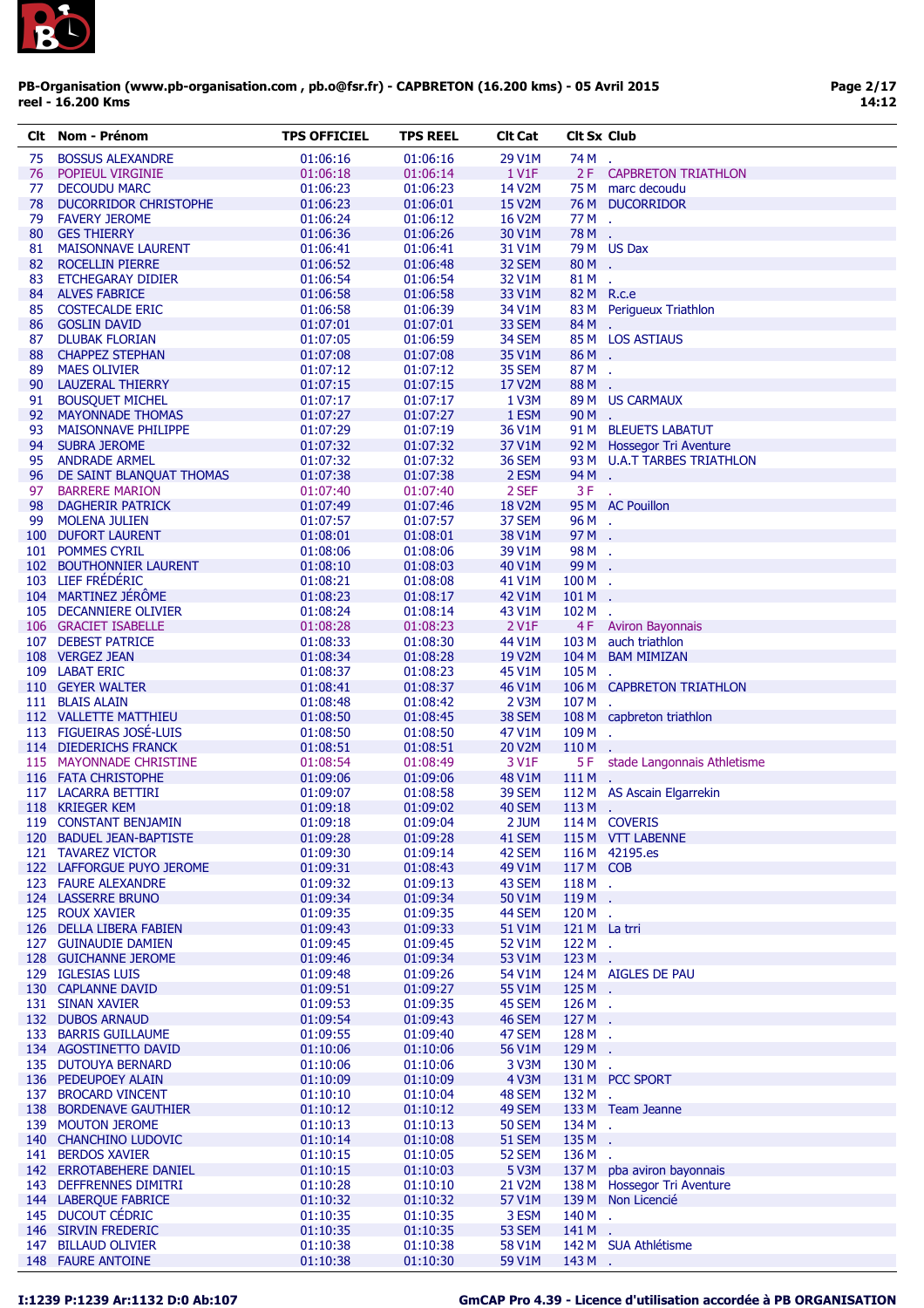

| CIt | Nom - Prénom                 | <b>TPS OFFICIEL</b> | <b>TPS REEL</b> | <b>Clt Cat</b> | <b>Cit Sx Club</b> |                                    |
|-----|------------------------------|---------------------|-----------------|----------------|--------------------|------------------------------------|
| 149 | <b>GRACIET JEAN BATISTE</b>  | 01:10:46            | 01:10:46        | <b>54 SEM</b>  | 144 M              |                                    |
|     | 150 GRIVET ROMUALD           | 01:10:55            | 01:10:55        | 60 V1M         |                    | 145 M Aviron Bayonnais Triathlon   |
|     | 151 ROY MICHEL               | 01:10:58            | 01:10:51        | 6 V3M          | 146 M .            |                                    |
|     | 152 REMY ARNAUD              | 01:11:02            | 01:10:40        | 55 SEM         | 147 M .            |                                    |
|     | 153 MAZZUCATO DAMIEN         | 01:11:06            | 01:10:57        | <b>56 SEM</b>  |                    | 148 M raidlight                    |
|     | 154 HUMBERT PHILIPPE         | 01:11:12            | 01:11:12        | 57 SEM         | 149 M .            |                                    |
|     | 155 DEBAT URBAIN             | 01:11:15            | 01:11:15        | 3 JUM          | 150 M .            |                                    |
|     | 156 POISBLAUD YOANN          | 01:11:17            | 01:11:17        | <b>58 SEM</b>  | 151 M              |                                    |
|     | 157 CHANSOU HUGO             | 01:11:23            | 01:11:23        | <b>59 SEM</b>  | 152 M              | $\mathcal{L}_{\mathbf{r}}$         |
|     | 158 COHADE NDINE             | 01:11:26            | 01:11:26        | 4 V1F          |                    | 6F USDAX                           |
|     | 159 BAUCHOT DAVID            | 01:11:30            | 01:11:18        | 61 V1M         |                    | 153 M APA Jogging ST-SEVER         |
|     | 160 LACRAMPE MAGALIE         | 01:11:30            | 01:11:23        | 3 SEF          |                    | <b>7F</b> Amiens UC                |
|     | 161 RAIX PIERRE              | 01:11:32            | 01:11:23        | 60 SEM         | 154 M .            |                                    |
|     | 162 SALESSE CHRISTOPHE       | 01:11:39            | 01:11:33        | 61 SEM         | 155 M .            |                                    |
|     | <b>163 CONTE THIERRY</b>     | 01:11:39            | 01:11:35        | 62 SEM         | 156M.              |                                    |
|     | 164 DUCOS GÉRARD             | 01:11:40            | 01:11:34        | 22 V2M         |                    | 157 M J S O ODOS                   |
|     | 165 FORT BRUNO               | 01:11:47            |                 |                | 158 M .            |                                    |
|     |                              |                     | 01:11:47        | 23 V2M         |                    |                                    |
|     | 166 BIDORET BASTIEN          | 01:11:54            | 01:11:47        | 63 SEM         |                    | 159 M AC POUILLON                  |
|     | 167 LESGOURGUES PHILIPPE     | 01:11:55            | 01:11:48        | 24 V2M         | 160 M              | χ.                                 |
|     | 168 SALOMON JULIEN           | 01:11:55            | 01:11:45        | 64 SEM         | $161M$ .           |                                    |
|     | 169 VALLON DAVID             | 01:12:00            | 01:11:52        | 62 V1M         | 162 M CAC          |                                    |
|     | 170 DUFAU ALAIN              | 01:12:02            | 01:12:02        | 7 V3M          |                    | 163 M Entente Messanges Moliets    |
|     | 171 ADMIRAT BENOIT           | 01:12:03            | 01:11:54        | 65 SEM         | $164M$ .           |                                    |
|     | 172 ROBERT GREGORY           | 01:12:12            | 01:12:05        | <b>66 SEM</b>  | 165 M              | $\mathcal{L}_{\mathbf{r}}$         |
|     | 173 TUQUET GILLES            | 01:12:14            | 01:12:14        | 63 V1M         | 166 M              | $\mathcal{L}$                      |
|     | 174 CLAVERIE CHRISTIAN       | 01:12:15            | 01:12:15        | 8 V3M          | 167 M              |                                    |
|     | 175 MUNOZ SERGE              | 01:12:18            | 01:12:09        | 25 V2M         | 168M.              |                                    |
|     | 176 CAMPAN JEAN-LUC          | 01:12:26            | 01:12:26        | 64 V1M         | 169M.              |                                    |
|     | 177 ROY STEPHANE             | 01:12:28            | 01:12:28        | 26 V2M         | 170 M.             |                                    |
|     | 178 PERJUZAN THIERRY         | 01:12:30            | 01:12:30        | 65 V1M         | 171 M              |                                    |
|     | 179 GODINHO RICHARD          | 01:12:31            | 01:12:02        | 66 V1M         | 172 M .            |                                    |
|     | 180 BOROMBO CHRISTOPHE       | 01:12:33            | 01:11:50        | 67 V1M         | 173 M              | $\sim$                             |
|     | 181 GOMEZ XAVIER             | 01:12:33            | 01:12:33        | 67 SEM         | 174 M              | ÷.                                 |
|     | 182 LARD DIDIER              | 01:12:35            | 01:12:22        | 68 V1M         |                    | 175 M AC POUILLON                  |
|     | 183 DUBOUCH JACKY            | 01:12:35            | 01:12:12        | 27 V2M         | 176 M              | $\mathbf{r}$                       |
|     | <b>184 CASTAGNET THIERRY</b> | 01:12:37            | 01:11:57        | 69 V1M         | 177 M              | $\mathbf{r}$                       |
|     | 185 LAUHL GUY                | 01:12:41            | 01:12:41        | 28 V2M         |                    | 178 M Non Licencié                 |
|     | 186 NICOLET BENJAMIN         | 01:12:51            | 01:12:51        | 68 SEM         |                    | 179 M Aviron Bayonnais             |
|     | 187 GONZALEZ ROBERT          | 01:12:57            | 01:12:41        | 70 V1M         | 180 M              |                                    |
|     | 188 HUGON DIMITRI            | 01:13:00            | 01:13:00        | 71 V1M         |                    | 181 M stadoceste tarbes athletisme |
|     | 189 TARTAS REMI              | 01:13:07            | 01:12:47        | 72 V1M         | 182 M              | ÷.                                 |
|     | 190 REROLLE CLAUDE           | 01:13:08            | 01:13:01        | 9 V3M          |                    | 183 M ac pouillon                  |
|     |                              |                     | 01:12:52        |                |                    |                                    |
|     | 191 MONTEIL AURELIEN         | 01:13:08            |                 | 69 SEM         | 184 M              |                                    |
|     | 192 DETCHERRY MAGALIE        | 01:13:08            | 01:12:58        | 4 SEF          |                    | 8F US Dax                          |
|     | 193 LARD FREDERIC            | 01:13:09            | 01:12:59        | 73 V1M         |                    | 185 M US Dax                       |
|     | 194 LAMARQUE NICOLAS         | 01:13:10            | 01:12:18        | <b>70 SEM</b>  | 186M.              |                                    |
|     | 195 DULAURENT NICOLAS        | 01:13:11            | 01:13:01        | 4 JUM          |                    | 187 M DULAURENT Nicolas            |
|     | 196 LATAPIE-BRIAN GUILLAUME  | 01:13:16            | 01:13:00        | <b>71 SEM</b>  | 188M.              |                                    |
|     | 197 DUBOS CEDRIC             | 01:13:21            | 01:13:10        | <b>72 SEM</b>  | 189 M .            |                                    |
|     | 198 FONTAINE SÉBASTIEN       | 01:13:22            | 01:12:49        | 74 V1M         | 190 M .            |                                    |
|     | 199 HERBIN FRANCOIS          | 01:13:25            | 01:13:08        | 29 V2M         |                    | 191 M HERBIN                       |
|     | 200 LOUSTALET FRÉDÉRIQUE     | 01:13:27            | 01:13:15        | 5 V1F          |                    | 9 F SJLCA                          |
|     | 201 GRASSI DIDIER            | 01:13:28            | 01:13:16        | 75 V1M         | 192 M .            |                                    |
|     | 202 METCHEDE OLIVIER         | 01:13:29            | 01:13:25        | 76 V1M         |                    | 193 M Capbreton Trithlon           |
|     | 203 VILLAMOT CHRISTOPHE      | 01:13:31            | 01:13:31        | 77 V1M         | 194 M .            |                                    |
|     | 204 LAGARDERE ALEXENDRE      | 01:13:33            | 01:13:33        | 73 SEM         | 195 M .            |                                    |
|     | 205 BADET ANTOINE            | 01:13:38            | 01:13:38        | 5 JUM          | 196M.              |                                    |
|     | 206 BADET CLÉMENT            | 01:13:38            | 01:13:38        | 4 ESM          | 197 M .            |                                    |
|     | 207 COINCE THIERRY           | 01:13:47            | 01:13:47        | 30 V2M         |                    | 198 M tyrosse                      |
|     | 208 LASSALE ALAIN            | 01:13:49            | 01:13:13        | 78 V1M         | 199 M .            |                                    |
|     | 209 CLAMENS JEAN MARC        | 01:13:50            | 01:13:50        | 10 V3M         | 200 M .            |                                    |
|     | 210 ABADIE STÉPHANE          | 01:13:52            | 01:13:52        | 79 V1M         | 201 M              | $\mathcal{L}_{\mathbf{r}}$         |
|     | 211 PINAQUY BERTRAND         | 01:13:53            | 01:13:53        | <b>74 SEM</b>  | 202 M .            |                                    |
|     | 212 PERAIS NOL               | 01:13:59            | 01:13:59        | 75 SEM         |                    | 203 M Biarritz Olympique Triathlon |
|     | 213 DUPI YOHAN               | 01:14:03            | 01:13:48        | <b>76 SEM</b>  | 204 M .            |                                    |
|     | 214 DA EIRA MARIO            | 01:14:08            | 01:14:08        | 80 V1M         | $205M$ .           |                                    |
|     | 215 MIMBIELLE CHRISTOPHE     | 01:14:08            | 01:13:55        | 81 V1M         | $206M$ .           |                                    |
|     | 216 GIL FRANCIS              | 01:14:17            | 01:14:02        | 82 V1M         | 207 M .            |                                    |
|     | 217 MOUHEL FABRICE           | 01:14:20            | 01:14:20        | 83 V1M         |                    | 208 M AC POUILLON                  |
|     | 218 DUPOUX NICOLAS           | 01:14:20            | 01:14:06        | 77 SEM         |                    | 209 M Non Licencié                 |
|     | 219 PLANTE FRÉDÉRIC          | 01:14:22            | 01:14:22        | <b>78 SEM</b>  | $210 M$ .          |                                    |
|     | 220 CAZALIS ERIC             | 01:14:22            | 01:14:22        | 31 V2M         | 211 M .            |                                    |
|     | 221 DANDINE BENOIT           | 01:14:24            | 01:14:02        | <b>79 SEM</b>  | $212M$ .           |                                    |
|     |                              |                     |                 |                |                    |                                    |
|     | 222 BASSINET ERIC            | 01:14:25            | 01:14:25        | 84 V1M         | $213M$ .           |                                    |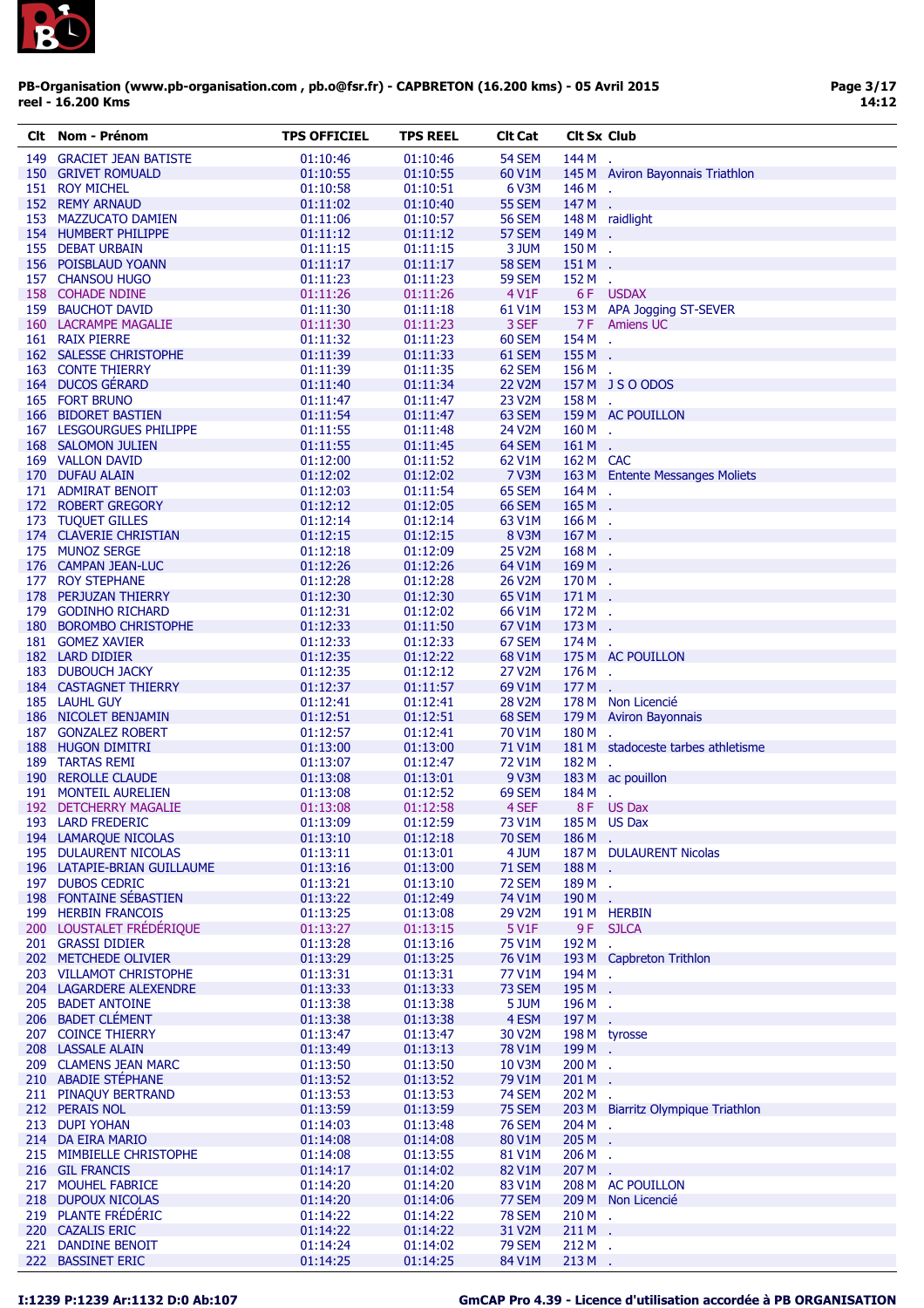

| CIt | Nom - Prénom                    | <b>TPS OFFICIEL</b>  | TPS REEL | Clt Cat            | <b>CIt Sx Club</b> |                             |
|-----|---------------------------------|----------------------|----------|--------------------|--------------------|-----------------------------|
|     | 223 ETAVE FRANCK                | 01:14:26             | 01:14:12 | 80 SEM             | 214 M SMBS         |                             |
|     | 224 JUAN ADRIEN                 | 01:14:26             | 01:14:26 | 85 V1M             |                    | 215 M adrien juan           |
|     | 225 DIEHL MICKAEL               | 01:14:27             | 01:14:18 | <b>81 SEM</b>      | $216M$ .           |                             |
|     | 226 DARQUIER RENAUD             | 01:14:27             | 01:14:16 | 86 V1M             | 217M.              |                             |
|     | 227 BEAUGRAND ROMAIN            | 01:14:29             | 01:14:12 | 82 SEM             |                    | 218 M CAPBRETON TRIATHLON   |
|     | 228 MEILLAN DENIS               | 01:14:35             | 01:14:08 | 87 V1M             |                    | 219 M denis meillan         |
|     |                                 |                      |          |                    |                    |                             |
|     | 229 CONSTANT DAVID              | 01:14:39             | 01:14:25 | 88 V1M             |                    | 220 M COVERIS               |
|     | 230 CHURRUCA GORKA              | 01:14:39             | 01:14:17 | 83 SEM             | $221M$ .           |                             |
|     | 231 TIMON TOLEDANO LUIS IGNACIO | 01:14:40             | 01:14:19 | 84 SEM             | 222 M              | $\mathcal{A}$               |
|     | 232 BROQUA ALAIN                | 01:14:42             | 01:14:42 | 89 V1M             |                    | 223 M Los Esquirous         |
|     | 233 FAGET DOMINIQUE             | 01:14:55             | 01:14:46 | 6 V1F              | $10F$ .            |                             |
|     | 234 MYRTHE JIMMY                | 01:14:56             | 01:14:38 | 90 V1M             | 224 M .            |                             |
|     | 235 SOULEYREAU JEAN-LUC         | 01:15:01             | 01:15:01 | 91 V1M             | 225 M .            |                             |
|     | 236 DUMARTIN JEAN MARC          | 01:15:02             | 01:15:02 | 92 V1M             | 226 M              |                             |
|     | 237 VIERGE VINCENT              | 01:15:09             | 01:15:09 | 93 V1M             | 227 M .            |                             |
|     | 238 MALLET PHILIPPE             | 01:15:13             | 01:14:18 | 94 V1M             | 228 M .            |                             |
|     | 239 DULONG JEROME               | 01:15:14             | 01:14:56 | 95 V1M             |                    | 229 M ASPTT AGEN            |
|     | 240 MAN DENIS                   | 01:15:14             | 01:15:00 | 85 SEM             | 230 M              |                             |
|     | 241 ROUSSEL MAX                 | 01:15:16             | 01:15:08 | 11 V3M             | 231 M .            |                             |
|     | 242 BAS PHILIPPE                | 01:15:16             | 01:15:16 | 96 V1M             |                    | 232 M VTT LABENNE           |
|     | 243 LARBAIGT ALAIN              | 01:15:17             | 01:14:58 | 97 V1M             | 233 M.             |                             |
|     | 244 WALENCIAK THIERRY           |                      |          | 32 V2M             | 234 M              |                             |
|     |                                 | 01:15:17<br>01:15:20 | 01:14:51 |                    |                    |                             |
|     | 245 THERSIQUEL JULIEN           |                      | 01:14:52 | <b>86 SEM</b>      | 235 M .            |                             |
|     | 246 TOQUE VINCENT               | 01:15:21             | 01:15:08 | 87 SEM             | 236 M jegun        |                             |
|     | 247 CARRAL PATRICK              | 01:15:25             | 01:15:25 | 33 V2M             | 237 M.             |                             |
|     | 248 DUIZABO JULIEN              | 01:15:26             | 01:15:26 | 88 SEM             |                    | 238 M HOSSEGOR TRI AVENTURE |
|     | 249 VELPRY CHRISTOPHE           | 01:15:26             | 01:15:26 | 98 V1M             | 239 M              |                             |
|     | 250 VILLAIN CHRISTOPHE          | 01:15:29             | 01:15:29 | 34 V2M             |                    | 240 M Aviron Bayonne        |
|     | 251 BOTEREL JÉRÖME              | 01:15:31             | 01:15:31 | 99 V1M             | 241 M .            |                             |
|     | 252 CHACON LILIAN               | 01:15:35             | 01:15:35 | 100 V1M            | 242 M              | Λú.                         |
|     | 253 JOUBERT RONAN               | 01:15:36             | 01:14:47 | <b>89 SEM</b>      | 243 M .            |                             |
|     | 254 VERDEUN SANDRINE            | 01:15:40             | 01:15:40 | 1 V <sub>2</sub> F | 11F                | n.                          |
|     | 255 QUEHEILLARD LIONEL          | 01:15:40             | 01:15:40 | 101 V1M            | 244 M .            |                             |
|     | 256 LACOUTURE GUY               | 01:15:41             | 01:15:41 | 35 V2M             | 245 M              |                             |
|     | 257 LACAVE VINCENT              | 01:15:42             | 01:15:02 | 102 V1M            | 246 M              |                             |
|     | 258 PERRAD ERIC                 | 01:15:44             | 01:15:44 | <b>90 SEM</b>      |                    | 247 M CAPBRETON             |
|     | 259 MORALES BERTRAND            | 01:15:44             | 01:15:37 | <b>91 SEM</b>      | 248 M .            |                             |
|     | 260 BARREAU LAURENT             | 01:15:47             | 01:15:41 | 103 V1M            |                    | 249 M COUREURS DU SOUBESTRE |
|     |                                 |                      |          | 7 V1F              |                    |                             |
|     | 261 SALLABERRY SYLVIE           | 01:15:50             | 01:15:42 |                    | 12 F               | sylvie sallaberry           |
|     | 262 MORFOISSE CEDRIC            | 01:15:51             | 01:15:21 | 92 SEM             | $250 M$ .          |                             |
|     | 263 CABE STEPHANE               | 01:15:56             | 01:15:56 | 104 V1M            |                    | 251 M TYROSSE               |
|     | 264 GUERACHLI RACHEL            | 01:15:56             | 01:15:35 | 5 SEF              |                    | 13 F U-A Tarbes             |
|     | 265 ETCHEVERS HERMANCE          | 01:15:58             | 01:15:49 | 6 SEF              | 14 F               | χ.                          |
|     | 266 ROYO MANUEL MARTIN          | 01:15:59             | 01:15:43 | 36 V2M             | 252 M              | ÷.                          |
|     | 267 GESVRE BERTRAND             | 01:16:00             | 01:15:54 | 93 SEM             | 253 M              |                             |
|     | 268 DESMARES CHRISTOPHE         | 01:16:00             | 01:15:42 | 37 V2M             |                    | 254 M Courir à Fabrègues    |
|     | 269 MULLER VINCENT              | 01:16:01             | 01:16:01 | 94 SEM             | 255 M .            |                             |
|     | 270 BESNARD SAMUEL              | 01:16:04             | 01:15:57 | 95 SEM             | 256 M .            |                             |
|     | 271 SAUNE NICOLAS               | 01:16:09             | 01:16:09 | <b>96 SEM</b>      | 257 M .            |                             |
|     | 272 GIRAUDET NICOLAS            | 01:16:10             | 01:15:33 | <b>97 SEM</b>      | 258 M .            |                             |
|     | 273 COMET JULIEN                | 01:16:14             | 01:16:14 | 98 SEM             | 259 M .            |                             |
|     | 274 GAUTIER DENIS               | 01:16:14             | 01:16:14 | 105 V1M            | 260 M .            |                             |
|     | 275 MORNET RICHARD              | 01:16:24             | 01:16:24 | 106 V1M            | 261 M .            |                             |
|     | 276 LALANNE FREDERIC            | 01:16:25             | 01:16:25 | 107 V1M            | 262 M .            |                             |
|     | 277 SAINT GERMAIN PIERRE        | 01:16:26             | 01:16:06 | <b>99 SEM</b>      | 263 M .            |                             |
|     |                                 |                      |          |                    | 264 M              |                             |
|     | 278 PAYEN NICOLAS               | 01:16:28             | 01:15:42 | <b>100 SEM</b>     |                    |                             |
|     | 279 SEIXO JOSE                  | 01:16:30             | 01:16:30 | 38 V2M             | 265 M              | $\mathcal{A}$               |
|     | 280 MICHAUD SANDRINE            | 01:16:32             | 01:16:32 | <b>8 V1F</b>       |                    | 15 F 1000 pattes vicquois   |
|     | 281 LARRIEU FLORENCE            | 01:16:33             | 01:16:33 | 7 SEF              | 16F                | ÷.                          |
|     | 282 LASCARAY PATRICK            | 01:16:34             | 01:16:34 | 39 V2M             |                    | 266 M 1000 pattes vicquois  |
|     | 283 JACQUEMIN NICOLAS           | 01:16:36             | 01:16:23 | 108 V1M            |                    | 267 M URKIROLAK TRIATHLON   |
|     | 284 JOUVET FREDERIC             | 01:16:36             | 01:16:28 | 109 V1M            |                    | 268 M Anonymes du Campus    |
|     | 285 VALENZUELA RODRIGUEZ PABLO  | 01:16:38             | 01:16:38 | <b>101 SEM</b>     | 269 M .            |                             |
|     | 286 SANCHEZ CHRISTIAN           | 01:16:38             | 01:16:38 | <b>12 V3M</b>      |                    | 270 M ACLTarnos             |
|     | 287 COSTREJEAN MICHEL           | 01:16:39             | 01:16:28 | 40 V2M             | 271 M.             |                             |
|     | 288 CAUSSE FLORENCE             | 01:16:40             | 01:16:32 | 8 SEF              | $17F$ .            |                             |
|     | 289 LAMARQUE FREDERIC           | 01:16:41             | 01:16:41 | 110 V1M            | 272 M .            |                             |
|     | 290 LAMOTHE CHRISTOPHE          | 01:16:42             | 01:16:17 | 111 V1M            | 273 M              | ÷.                          |
|     | 291 FITTE JOEL                  | 01:16:47             | 01:16:44 | 41 V2M             | 274 M .            |                             |
|     | 292 BUTTIGNOL JULES             | 01:16:56             | 01:16:20 | 6 JUM              | 275 M .            |                             |
|     | 293 BAHURLET LIONEL             | 01:17:03             | 01:16:42 | 112 V1M            |                    | 276 M ASM Pau               |
|     |                                 |                      |          |                    |                    |                             |
|     | 294 MASSABUAU LUC               | 01:17:07             | 01:16:57 | <b>42 V2M</b>      | 277 M              | $\sim$                      |
|     | 295 DANGUIN SEBASTIEN           | 01:17:10             | 01:16:15 | <b>102 SEM</b>     | 278 M .            |                             |
|     | 296 BENANIBA KAMEL              | 01:17:15             | 01:17:04 | 113 V1M            | 279 M .            |                             |

# I:1239 P:1239 Ar:1132 D:0 Ab:107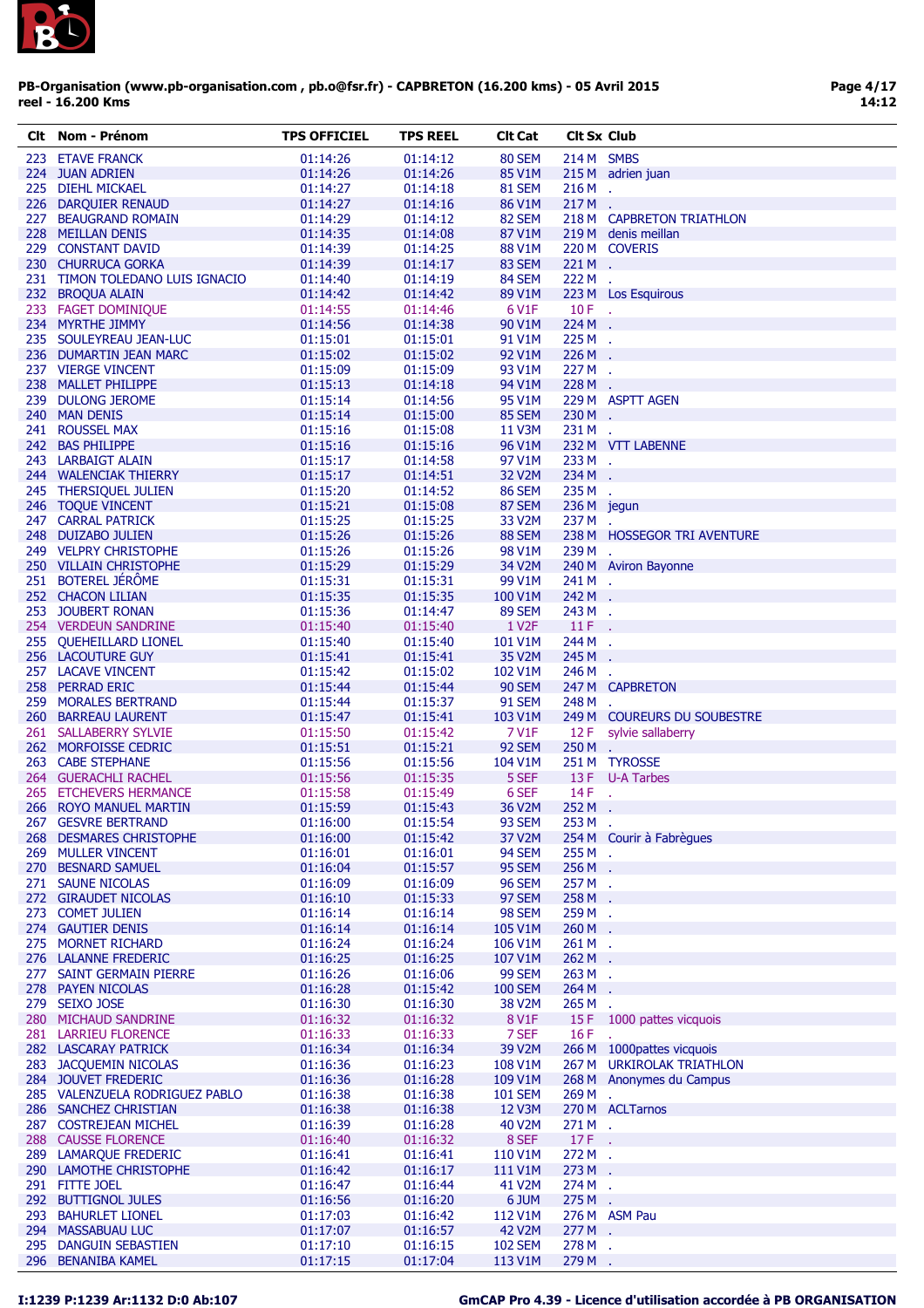

| Clt | Nom - Prénom                   | <b>TPS OFFICIEL</b> | <b>TPS REEL</b> | <b>Clt Cat</b>     | <b>Clt Sx Club</b> |                                   |
|-----|--------------------------------|---------------------|-----------------|--------------------|--------------------|-----------------------------------|
| 297 | <b>BESSEZ PHILIPPE</b>         | 01:17:15            | 01:16:59        | 43 V2M             |                    | 280 M Rathelot Garde Republicaine |
|     | 298 GOMEZ PATRICK              | 01:17:17            | 01:17:17        | 44 V2M             | 281 M.             |                                   |
|     | 299 NICOT JACQUES OLIVIER      | 01:17:22            | 01:17:10        | 114 V1M            |                    | 282 M AS Libourne                 |
|     | 300 BAGNERES PEDEBOSCO RAPHAEL | 01:17:22            | 01:17:22        | 7 JUM              | 283 M .            |                                   |
|     | 301 COURTILLE JACQUES          | 01:17:24            | 01:17:05        | 45 V2M             | 284 M .            |                                   |
|     | 302 LABEYRIE PIERRE            | 01:17:26            | 01:17:14        | <b>103 SEM</b>     | 285 M              | ÷.                                |
|     | 303 PAUL BRUNO                 | 01:17:27            | 01:16:53        | <b>46 V2M</b>      | 286 M              | ÷.                                |
|     | 304 MICHEL STEPHANE            | 01:17:27            | 01:16:44        | <b>104 SEM</b>     | 287M.              |                                   |
|     | 305 SOUQUES JEAN-PIERRE        | 01:17:28            | 01:17:08        | 115 V1M            |                    | 288 M AC POUILLON                 |
|     | 306 MATHIEU FERNAND            | 01:17:28            | 01:16:28        | 47 V2M             | 289 M.             |                                   |
|     | 307 CASTAGNET FREDERIC         | 01:17:32            | 01:17:22        | 48 V2M             | 290 M .            |                                   |
|     | 308 FAUTHOUX FREDERIC          | 01:17:33            | 01:16:47        | 116 V1M            | 291 M              | $\mathbf{r}$                      |
|     | 309 CHARDEY FLORINDA           | 01:17:33            | 01:17:33        | 2 V <sub>2</sub> F | 18 F               |                                   |
|     | 310 BALESTE SYLVIE             | 01:17:33            | 01:17:23        | 3 V <sub>2</sub> F |                    | ÷.<br>19 F Pass Running           |
|     |                                |                     |                 |                    |                    |                                   |
|     | 311 OUGIER STEPHANE            | 01:17:38            | 01:17:38        | 117 V1M            | 292 M<br>293 M     | $\mathbf{r}$                      |
|     | 312 REJSEK FRANCK              | 01:17:39            | 01:17:27        | 49 V2M             |                    |                                   |
|     | 313 SANTUCQ PHILLIPE           | 01:17:42            | 01:17:42        | 50 V2M             |                    | 294 M Non Licencié                |
|     | 314 CHEVRIER GUILLAUME         | 01:17:43            | 01:17:43        | <b>105 SEM</b>     | 295 M .            |                                   |
|     | 315 ETCHENIC DAMIEN            | 01:17:49            | 01:16:54        | <b>106 SEM</b>     | 296 M .            |                                   |
|     | 316 GENDEK JEAN MICHEL         | 01:17:49            | 01:17:25        | 51 V2M             | 297 M              | ÷.                                |
|     | 317 LOUSTAU OLIVIER            | 01:17:50            | 01:17:30        | 118 V1M            | 298 M .            |                                   |
|     | 318 COOPMANN GUY               | 01:17:55            | 01:17:47        | 13 V3M             |                    | 299 M Jogging Club                |
|     | 319 QUENTIN FREDERIC           | 01:17:58            | 01:17:58        | <b>107 SEM</b>     | 300 M .            |                                   |
|     | 320 DUPIN LOIC                 | 01:17:59            | 01:17:22        | 119 V1M            | 301 M .            |                                   |
|     | 321 HOCHART GEOFFREY           | 01:17:59            | 01:17:20        | <b>108 SEM</b>     |                    | 302 M Hossegor Tri Aventure       |
|     | 322 MORESMAU XAVIER            | 01:18:01            | 01:17:45        | <b>109 SEM</b>     | 303 M .            |                                   |
|     | 323 DE BEAUCHAMP FLORENT       | 01:18:03            | 01:17:06        | <b>110 SEM</b>     | 304 M .            |                                   |
|     | 324 KREIENBUHL THIERRY         | 01:18:09            | 01:18:09        | 52 V2M             | 305M.              |                                   |
|     | 325 MARCHAND ALEXIS            | 01:18:10            | 01:17:32        | <b>111 SEM</b>     | 306M.              |                                   |
|     | 326 BETOURNE SERGE             | 01:18:15            | 01:18:15        | 53 V2M             | 307 M .            |                                   |
|     | 327 DUPONT OLIVIET             | 01:18:15            | 01:17:43        | <b>112 SEM</b>     | 308 M .            |                                   |
|     | 328 GONCALVES DOMINIQUE        | 01:18:17            | 01:18:02        | <b>113 SEM</b>     | 309 M              |                                   |
|     | 329 CROUTZ LIONEL              | 01:18:18            | 01:18:18        | <b>114 SEM</b>     | 310 M              | ÷.                                |
|     | 330 MIRET ERIC                 | 01:18:19            | 01:18:19        | 54 V2M             | 311 M .            |                                   |
|     | 331 FICHET JEROME              | 01:18:21            | 01:17:47        | 120 V1M            |                    | 312 M jerome FICHET               |
|     | 332 GARATE GILLES              | 01:18:23            | 01:17:41        | <b>115 SEM</b>     | 313 M .            |                                   |
|     | 333 BALESTE PHILIPPE           | 01:18:24            | 01:18:15        | 55 V2M             |                    | 314 M Pass Running                |
|     | 334 DIEDERICHS MARIE           | 01:18:26            | 01:18:26        | 9 SEF              | 20 F               |                                   |
|     | 335 ALMAYRAC BRICE             | 01:18:34            | 01:18:34        | 121 V1M            | 315M.              |                                   |
|     | 336 MORNET JEAN PAUL           | 01:18:36            | 01:18:20        | 14 V3M             | 316 M              |                                   |
|     |                                |                     |                 |                    |                    | ÷.                                |
|     | 337 PINSOLLE PASCAL            | 01:18:37            | 01:18:37        | <b>116 SEM</b>     | 317 M              |                                   |
|     | 338 LLINAS THIERRY             | 01:18:38            | 01:18:38        | 56 V2M             |                    | 318 M Hiru Kirol Hendaia          |
|     | 339 HERRERO JEAN-MARC          | 01:18:38            | 01:18:38        | 122 V1M            |                    | 319 M urkirolak triathlon         |
|     | 340 SINSON DENIS               | 01:18:41            | 01:18:05        | 123 V1M            | 320 M              | $\sim$                            |
|     | 341 LUBET DAMIEN               | 01:18:42            | 01:18:21        | <b>117 SEM</b>     | 321 M              |                                   |
|     | 342 LIENARD ERIC               | 01:18:44            | 01:18:19        | 57 V2M             | 322 M .            |                                   |
|     | 343 DAUREL EMANUEL             | 01:18:48            | 01:18:48        | 15 V3M             | 323 M .            |                                   |
|     | 344 METAIS LOIC                | 01:18:48            | 01:18:04        | 58 V2M             |                    | 324 M Arch-event                  |
|     | 345 RENARD ALAIN               | 01:18:52            | 01:18:52        | 1 V4M              | 325 M .            |                                   |
|     | 346 VALLE STEPHANE             | 01:18:53            | 01:18:53        | 124 V1M            | 326 M .            |                                   |
|     | 347 LARRE XABI                 | 01:19:03            | 01:19:03        | <b>118 SEM</b>     | 327 M .            |                                   |
|     | 348 BENTEJAC JEAN MARC         | 01:19:06            | 01:18:49        | 125 V1M            | 328 M .            |                                   |
|     | 349 PULON ALAIN                | 01:19:06            | 01:18:52        | 59 V2M             | 329 M .            |                                   |
|     | 350 DUCHET NICOLAS             | 01:19:13            | 01:19:07        | <b>119 SEM</b>     | 330 M .            |                                   |
|     | 351 LESGOURGUES JEROME         | 01:19:14            | 01:19:14        | 126 V1M            | 331 M .            |                                   |
|     | 352 WALEWSKI YANN              | 01:19:15            | 01:18:49        | <b>120 SEM</b>     | 332 M .            |                                   |
|     | 353 GOSSELIN PIERRE            | 01:19:15            | 01:18:47        | 127 V1M            | 333 M PBA          |                                   |
|     | 354 CLAVERIE JEREMIE           | 01:19:15            | 01:18:32        | <b>121 SEM</b>     | 334 M .            |                                   |
|     | 355 LECOCQ MARTIAL             | 01:19:15            | 01:18:33        | <b>122 SEM</b>     |                    | 335 M vtt labenne                 |
|     | 356 LAFOURCADE FABRICE         | 01:19:18            | 01:19:04        | 128 V1M            | 336 M .            |                                   |
|     | 357 MOREU PHILIPPE             | 01:19:19            | 01:18:53        | 129 V1M            | 337 M .            |                                   |
|     | 358 PAULMIER JEAN PHILIPPE     | 01:19:19            | 01:18:45        | 60 V2M             | 338 M PBA          |                                   |
|     | 359 SARRAMAGNA CELINE          | 01:19:19            | 01:19:04        | 9 V1F              | $21 F$ .           |                                   |
|     | 360 DONDELLI SEBASTIEN         | 01:19:21            | 01:18:39        | <b>123 SEM</b>     | 339 M .            |                                   |
|     | <b>361 THARSILE MATHIEU</b>    | 01:19:22            | 01:18:29        | <b>124 SEM</b>     | 340 M              | J.                                |
|     | 362 DUBON JEAN PIERRE          | 01:19:24            | 01:19:07        | 16 V3M             |                    | 341 M Elan d'Armagnac             |
|     | 363 CASTAING ALAIN             | 01:19:24            | 01:18:55        | 17 V3M             | 342 M .            |                                   |
|     |                                |                     |                 |                    |                    |                                   |
|     | 364 RICHARD FREDERIC           | 01:19:24            | 01:18:58        | <b>125 SEM</b>     | 343 M .            |                                   |
|     | 365 FORGUES JÉRÔME             | 01:19:25            | 01:18:44        | <b>126 SEM</b>     | 344 M .            |                                   |
|     | 366 MACHABERT PATRICE          | 01:19:29            | 01:19:05        | <b>127 SEM</b>     | 345 M .            |                                   |
|     | 367 CANTO JEAN-FRANÇOIS        | 01:19:30            | 01:19:30        | 130 V1M            | 346 M .            |                                   |
|     | 368 JUNGEN PHILIPPE            | 01:19:31            | 01:19:31        | 131 V1M            | 347 M .            |                                   |
|     | 369 GACHARD DENIS              | 01:19:32            | 01:19:12        | 18 V3M             | 348 M .            |                                   |
|     | 370 FORT JEAN MICHEL           | 01:19:34            | 01:19:21        | 61 V2M             |                    | 349 M US Dax                      |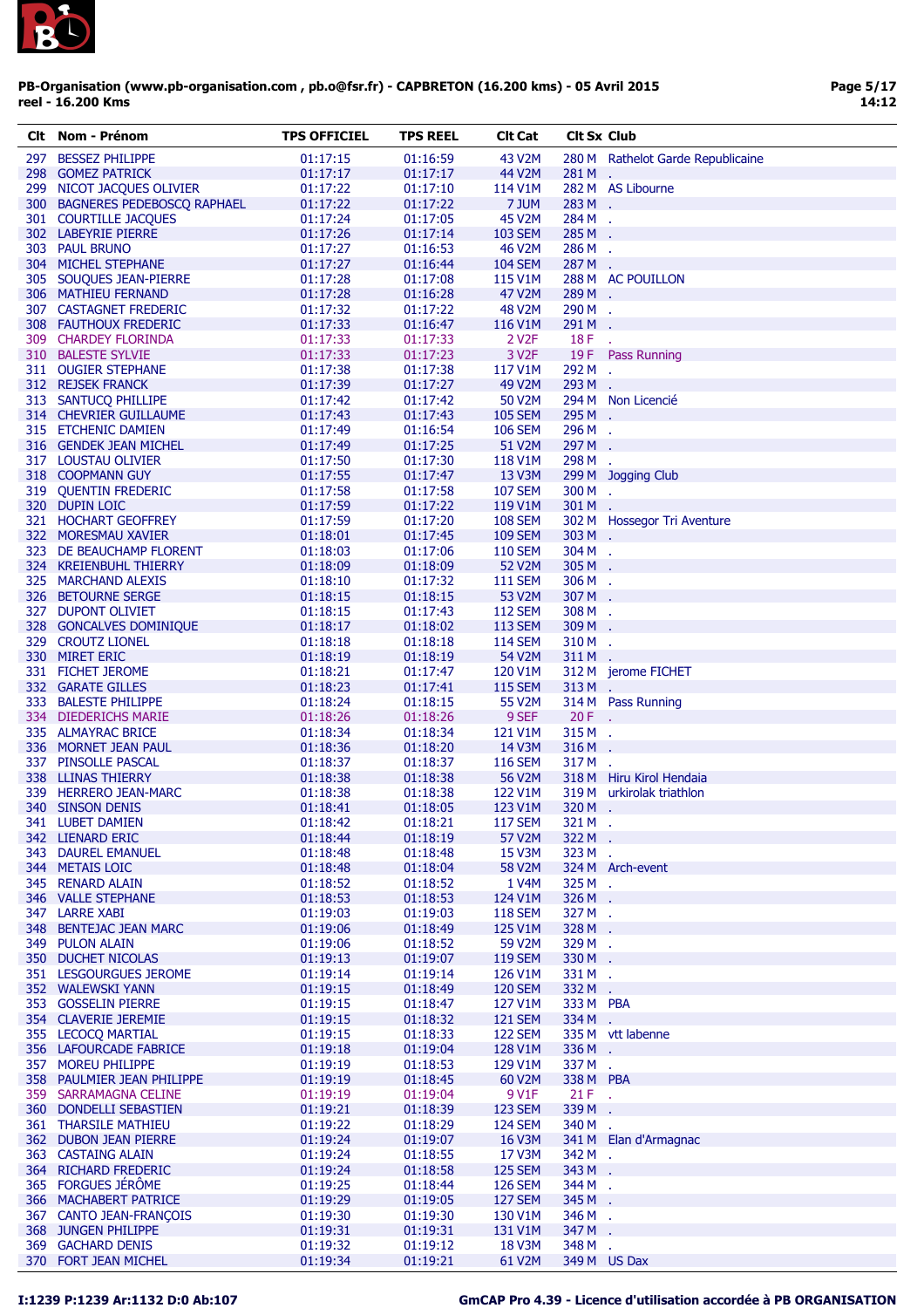

| CIt | Nom - Prénom                 | <b>TPS OFFICIEL</b> | <b>TPS REEL</b> | <b>Clt Cat</b>            | <b>Cit Sx Club</b> |                                |
|-----|------------------------------|---------------------|-----------------|---------------------------|--------------------|--------------------------------|
|     | 371 BONNIN ALEXANDRE         | 01:19:35            | 01:19:26        | <b>128 SEM</b>            | 350 M              | ÷.                             |
|     | 372 KENDRA THOMAS            | 01:19:35            | 01:19:35        | <b>129 SEM</b>            | 351 M              | $\sim$                         |
|     | 373 VINCENT NADEGE           | 01:19:35            | 01:19:35        | 4 V <sub>2</sub> F        |                    | 22 F STADE MONT DE MARSAN      |
|     | 374 PRIE LOIC                | 01:19:36            | 01:19:36        | 62 V2M                    | 352 M .            |                                |
|     | 375 GOIGOU ERIC              | 01:19:37            | 01:19:04        | 63 V2M                    | 353 M .            |                                |
|     | 376 JEAN-PIERRE LIONEL       | 01:19:39            | 01:19:14        | <b>130 SEM</b>            | 354 M              | ÷.                             |
|     | 377 BERZOSA JOSÉ             | 01:19:41            | 01:19:10        | 132 V1M                   | 355 M .            |                                |
|     | 378 CANUT CHRISTOPHE         | 01:19:45            |                 |                           |                    |                                |
|     |                              |                     | 01:19:33        | <b>131 SEM</b>            |                    | 356 M 1000 pattes vicqois      |
| 379 | <b>MAUDOUS ROMAIN</b>        | 01:19:54            | 01:19:54        | <b>132 SEM</b><br>133 V1M | 357M.              |                                |
|     | 380 GOENAGA BORJA            | 01:19:55            | 01:19:55        |                           | 358 M              |                                |
|     | 381 MEURIN ANTOINE           | 01:19:56            | 01:19:18        | <b>133 SEM</b>            | 359 M .            |                                |
|     | 382 ITOIZ SEBASTIEN          | 01:19:57            | 01:19:44        | <b>134 SEM</b>            | 360M.              |                                |
|     | 383 DUBOS JEAN-SREGE         | 01:20:00            | 01:20:00        | 19 V3M                    |                    | 361 M AC Pouillon              |
|     | 384 BERTHON JEROME           | 01:20:02            | 01:19:39        | 134 V1M                   | 362 M              |                                |
|     | 385 PENELLE DAVID            | 01:20:03            | 01:19:38        | <b>135 SEM</b>            | 363 M              | $\mathcal{L}_{\mathbf{r}}$     |
|     | 386 BELLOTTO FRANCIS         | 01:20:04            | 01:19:47        | 64 V2M                    |                    | 364 M AUCH TRIATHLON           |
|     | 387 PEYTOURET DENIS          | 01:20:04            | 01:19:43        | 135 V1M                   | 365 M              |                                |
|     | 388 DELGADO GUY              | 01:20:09            | 01:20:09        | 136 V1M                   |                    | 366 M ACCR Ramonville          |
|     | 389 LABADIE DAVID            | 01:20:09            | 01:19:23        | <b>136 SEM</b>            | 367 M .            |                                |
|     | 390 SALLABERRY MARGOT NICOLE | 01:20:12            | 01:20:00        | 5 V <sub>2</sub> F        |                    | 23 F AS des Bleuets Labatutois |
|     | 391 COURREGES BERNARD        | 01:20:14            | 01:19:34        | 65 V2M                    | 368 M .            |                                |
|     | 392 DUBOS GUY                | 01:20:14            | 01:19:43        | <b>20 V3M</b>             | 369 M              |                                |
|     | 393 PERIN ERIC               | 01:20:16            | 01:19:44        | 137 V1M                   | 370 M .            |                                |
|     | 394 DIRIS NICOLAS            | 01:20:16            | 01:20:16        | 138 V1M                   | 371 M              | ÷.                             |
|     | 395 FORT DOMINIQUE           | 01:20:16            | 01:20:16        | 139 V1M                   | 372 M              |                                |
|     | 396 LOUBERE OLIVIER          |                     |                 | 140 V1M                   |                    | 373 M Olivier LOUBERE          |
|     |                              | 01:20:17            | 01:19:32        |                           |                    |                                |
|     | 397 GADEAUD FREDERIC         | 01:20:17            | 01:20:17        | <b>137 SEM</b>            | 374 M .            |                                |
|     | 398 VILLAIN PAUL             | 01:20:18            | 01:19:29        | 141 V1M                   | 375 M              | $\sim$                         |
|     | 399 BEGUE PHILIPPE           | 01:20:18            | 01:20:06        | 142 V1M                   | 376 M .            |                                |
|     | 400 DAUTUN JEROME            | 01:20:18            | 01:19:57        | 143 V1M                   | 377 M              |                                |
|     | 401 DUCASSE ROLAND           | 01:20:18            | 01:19:57        | 21 V3M                    | 378 M .            |                                |
|     | 402 ARRAT FABIEN             | 01:20:20            | 01:20:20        | <b>138 SEM</b>            | 379 M              | ÷.                             |
|     | 403 POSER FREDDY             | 01:20:20            | 01:20:20        | 66 V2M                    | 380 M              | $\mathbf{r}$                   |
|     | 404 MESTRE FREDERIC          | 01:20:21            | 01:20:08        | <b>139 SEM</b>            | 381 M              |                                |
|     | 405 DE BARROS JOSEPH         | 01:20:23            | 01:19:49        | 144 V1M                   | 382 M              | $\mathcal{L}_{\mathbf{r}}$     |
|     | 406 BAREGE PASCAL            | 01:20:24            | 01:19:59        | 145 V1M                   | 383 M              | $\mathbf{r}$                   |
|     | 407 MAGNIN STEPHANE          | 01:20:24            | 01:20:04        | 146 V1M                   |                    | 384 M Magnin                   |
|     | 408 BORDES GUILLAUME         | 01:20:26            | 01:19:50        | <b>140 SEM</b>            | 385 M              |                                |
|     |                              | 01:20:27            |                 | 22 V3M                    |                    | 386 M AS St Pantaleon          |
|     | 409 GARDET JEAN MARC         |                     | 01:20:16        |                           |                    |                                |
|     | 410 DARRICAU PHILIPPE        | 01:20:35            | 01:20:35        | 67 V2M                    | 387 M .            |                                |
|     | 411 NOUGAROU LAURENT         | 01:20:36            | 01:20:36        | 68 V2M                    | 388M.              |                                |
|     | 412 LACOMARE MARION          | 01:20:37            | 01:20:37        | <b>10 SEF</b>             | 24 F               |                                |
|     | 413 MAUREL PHILIPPE          | 01:20:40            | 01:19:59        | 69 V2M                    | 389 M              | $\mathcal{A}$                  |
|     | 414 BENTEJAC KATIA           | 01:20:41            | 01:20:24        | 10 V1F                    | 25F                | $\sim$                         |
|     | 415 COUREL JEAN LUC          | 01:20:41            | 01:20:41        | 23 V3M                    | 390 M              |                                |
|     | 416 PETIT JULIE              | 01:20:41            | 01:20:28        | <b>11 SEF</b>             | $26 F$ .           |                                |
|     | 417 BARUS FREDERIC           | 01:20:42            | 01:20:42        | 147 V1M                   | 391 M .            |                                |
|     | 418 BODREFAUX YVAN           | 01:20:43            | 01:20:43        | 148 V1M                   | 392 M .            |                                |
|     | 419 COUGNY JEAN              | 01:20:43            | 01:20:25        | 70 V2M                    | 393 M .            |                                |
|     | 420 BRUNET BÉNÉDICTE         | 01:20:45            | 01:20:45        | 11 V1F                    | 27F                | $\sim$                         |
|     | 421 DESESBATS DOMINIQUE      | 01:20:46            | 01:20:46        | <b>141 SEM</b>            | 394 M              | $\sim$                         |
|     | 422 MAUREL JULIEN            | 01:20:49            | 01:20:04        | <b>142 SEM</b>            | 395 M .            |                                |
|     | 423 RICAUD GUY               | 01:20:51            | 01:20:51        | 149 V1M                   | 396 M .            |                                |
|     | 424 GAUZERE RAPHAEL          | 01:20:53            | 01:20:53        | <b>143 SEM</b>            | 397 M .            |                                |
|     | 425 BIDEGAIN CHRISTOPHE      | 01:20:55            | 01:20:24        | 150 V1M                   | 398 M .            |                                |
|     |                              |                     |                 |                           |                    |                                |
|     | 426 DUMAS ALAIN              | 01:20:55            | 01:20:42        | 24 V3M                    | 399 M              |                                |
|     | 427 BARRIERE OLIVIER         | 01:20:58            | 01:20:58        | 151 V1M                   | 400 M              | $\mathcal{L}_{\mathbf{r}}$     |
|     | 428 CASTAGNOS FRÉDÉRIC       | 01:20:58            | 01:20:58        | <b>144 SEM</b>            |                    | 401 M frédéric castagnos       |
|     | 429 MACQUART STEPHANE        | 01:20:58            | 01:20:36        | 152 V1M                   | 402 M .            |                                |
|     | 430 LE COLLONIER GILLES      | 01:20:59            | 01:20:19        | 71 V2M                    | 403 M .            |                                |
|     | 431 SEIZE DIDIER             | 01:20:59            | 01:20:13        | <b>72 V2M</b>             | 404 M .            |                                |
|     | 432 PEYREZABES JEREMY        | 01:21:00            | 01:20:09        | <b>145 SEM</b>            | 405 M              | ÷.                             |
|     | 433 LATAPIE-BRIAN MARION     | 01:21:03            | 01:20:38        | <b>12 SEF</b>             | $28F$ .            |                                |
|     | 434 BRUN NICOLE              | 01:21:04            | 01:20:54        | 12 V1F                    | 29 F               |                                |
|     | 435 LAFITTE PATRICE          | 01:21:04            | 01:20:49        | 153 V1M                   | 406 M .            |                                |
|     | 436 MURAT CHRISTOPHE         | 01:21:05            | 01:21:05        | 154 V1M                   |                    | 407 M christophe MURAT         |
|     | 437 CAPLAT CECILE            | 01:21:06            | 01:20:48        | 6 V <sub>2</sub> F        | 30 F               | У.                             |
|     | 438 ASSEEFF AURELIEN         |                     |                 |                           | 408 M              |                                |
|     |                              | 01:21:08            | 01:21:08        | <b>146 SEM</b>            |                    | ÷.                             |
|     | 439 ORUZIO FRANCIS           | 01:21:09            | 01:20:50        | 73 V2M                    | 409 M .            |                                |
|     | 440 COUDERT MICKAEL          | 01:21:10            | 01:21:10        | <b>147 SEM</b>            |                    | 410 M LOS ESQUIROUS            |
|     | 441 JOLY MAXIME              | 01:21:13            | 01:21:13        | <b>148 SEM</b>            | 411 M.             |                                |
|     | 442 MARIMPOUY SÉBASTIEN      | 01:21:18            | 01:20:53        | 155 V1M                   | 412 M .            |                                |
|     | 443 LABEYRIE SEBASTIEN       | 01:21:19            | 01:21:07        | <b>149 SEM</b>            |                    | 413 M morcenx                  |
|     | 444 DUHA FREDERIC            | 01:21:20            | 01:21:20        | 74 V2M                    | 414M.              |                                |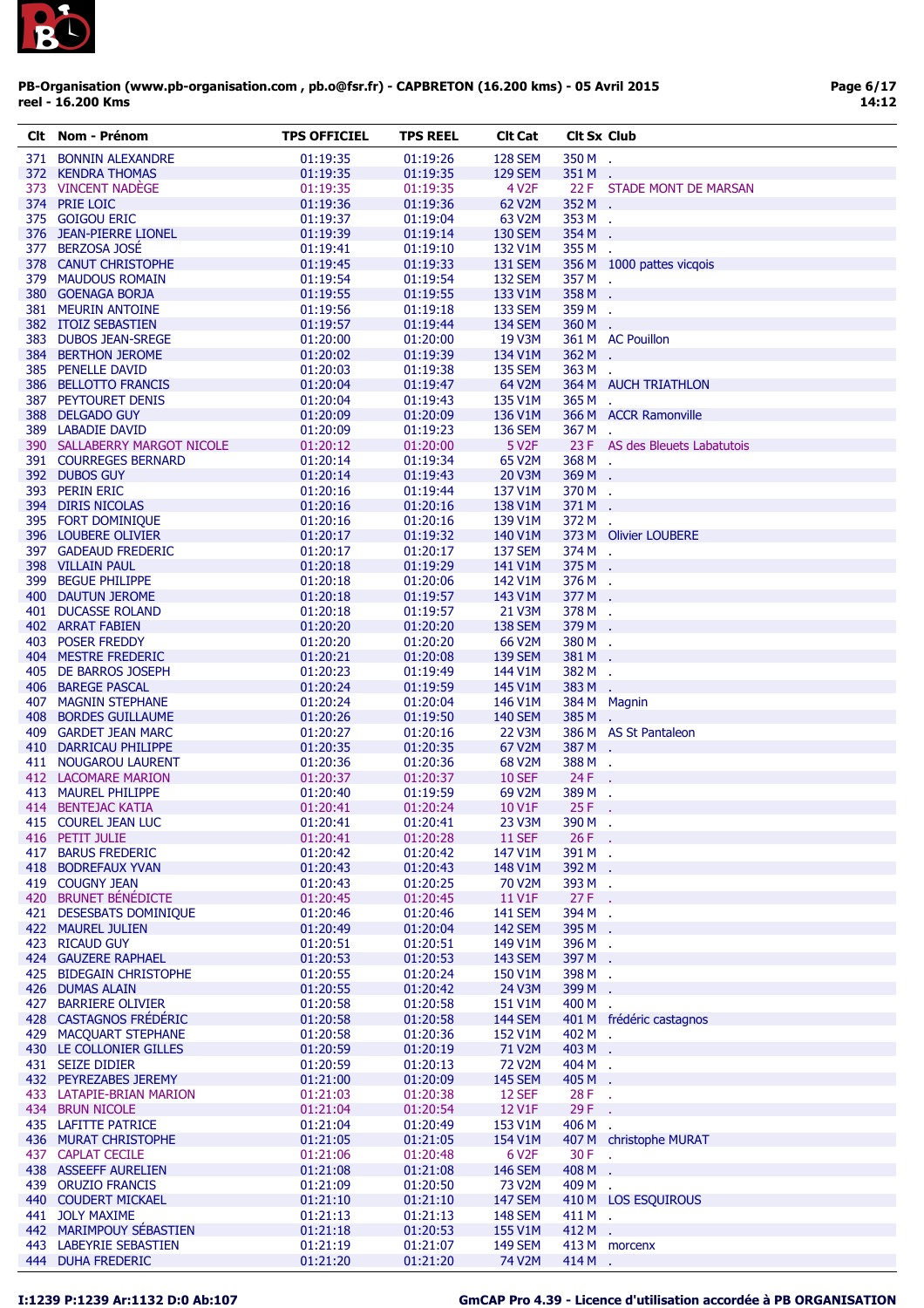

| CIt | Nom - Prenom                                   | TPS OFFICIEL         | TPS REEL | Cit Cat             | <b>CIT SX CIUD</b> |                               |
|-----|------------------------------------------------|----------------------|----------|---------------------|--------------------|-------------------------------|
| 445 | <b>BARBE JEAN MARC</b>                         | 01:21:29             | 01:21:18 | 75 V2M              |                    | 415 M Les Pieds Nickelés      |
|     | 446 ABTOUR JORI                                | 01:21:30             | 01:21:04 | <b>150 SEM</b>      |                    | 416 M GEORGES HENRI ABTOUR    |
| 447 | <b>RANSINANGUE PATRICE</b>                     | 01:21:30             | 01:21:18 | <b>151 SEM</b>      | 417 M              | patrice ransinangue           |
| 448 | <b>RENAUX CATHY</b>                            | 01:21:35             | 01:21:14 | 7 V <sub>2</sub> F  | 31 F               |                               |
|     | 449 ANGELETTI MARTINE                          | 01:21:37             | 01:21:25 | 1 V3F               | 32 F               | ac pouillon                   |
|     | 450 MERCADIER PIERRE                           | 01:21:43             | 01:21:43 | 25 V3M              | 418 M              |                               |
|     | 451 CAZORLA BERTRAND                           | 01:21:45             | 01:21:45 | 156 V1M             | 419M.              |                               |
|     |                                                |                      |          | 76 V2M              | 420 M              |                               |
|     | 452 LAFARGUE JEAN MARIE                        | 01:21:47<br>01:21:48 | 01:21:47 | 157 V1M             | 421 M .            |                               |
|     | 453 ESQUERRE CEDRIC<br>454 BROUILLOU ALEXANDRE |                      | 01:21:01 |                     |                    |                               |
|     |                                                | 01:21:49             | 01:21:30 | <b>152 SEM</b>      | 422 M              |                               |
|     | 455 JAUREGUIBERRY PHILIPPE                     | 01:21:49             | 01:21:39 | 158 V1M             |                    | 423 M Philippe LABROUQUERE    |
|     | 456 LARRAZET BRUNO                             | 01:21:49             | 01:21:35 | 159 V1M             | 424 M .            |                               |
|     | 457 LABROUCHE ALAIN                            | 01:21:50             | 01:21:50 | <b>77 V2M</b>       | 425 M .            |                               |
|     | 458 MONTAGUT XAVIER                            | 01:21:52             | 01:21:35 | <b>78 V2M</b>       | 426 M .            |                               |
|     | 459 OKRESIK BERNARD                            | 01:21:54             | 01:21:38 | 79 V2M              | 427 M .            |                               |
|     | 460 DUPEYROUX AUDE                             | 01:22:03             | 01:22:03 | 13 SEF              | 33 F               |                               |
|     | 461 VANDENBERGHE VINCENT                       | 01:22:08             | 01:21:21 | <b>153 SEM</b>      | 428 M              | $\mathbf{r}_\mathrm{c}$       |
|     | 462 LAMOTHE FLORENCE                           | 01:22:10             | 01:21:56 | 13 V1F              | 34 F               |                               |
|     | 463 GONCALVES JOSÉ                             | 01:22:12             | 01:22:12 | 80 V2M              | 429 M              | ÷.                            |
|     | <b>464 PIERSON YANNICK</b>                     | 01:22:12             | 01:22:12 | <b>154 SEM</b>      |                    | 430 M LOS Astian              |
|     | 465 BAUDIN JÉRÔME                              | 01:22:13             | 01:22:13 | 160 V1M             |                    | 431 M LOUS MESCLATS BSV       |
|     | 466 CABANAC JEAN-MICHEL                        | 01:22:13             | 01:21:51 | 81 V2M              |                    | 432 M APA Jogging Saint-Sever |
|     | 467 CONCEICAO LUDOVIC                          | 01:22:13             | 01:22:13 | <b>155 SEM</b>      | 433 M .            |                               |
|     | 468 LAPUYADE MELINDA                           | 01:22:20             | 01:22:12 | 14 V1F              | 35 F               |                               |
|     | 469 RENOU STEPHANE                             | 01:22:29             | 01:22:29 | 161 V1M             | 434 M              | $\mathbf{r}$                  |
|     | 470 SAMALENS CÉCILE                            | 01:22:33             | 01:22:15 | <b>14 SEF</b>       |                    | 36 F 1000 pattes vicquois     |
|     | <b>471 BERAUX THIERRY</b>                      | 01:22:35             | 01:22:35 | 82 V2M              |                    | 435 M Los Astiaus             |
|     | 472 MINJOT FREDERIC                            | 01:22:37             | 01:22:37 | 162 V1M             | 436 M .            |                               |
|     | 473 SARABANDO FERNAND                          | 01:22:39             | 01:22:17 | 83 V2M              | 437 M .            |                               |
|     | 474 VERDIER FABRICE                            | 01:22:40             | 01:22:15 | 163 V1M             | 438 M .            |                               |
|     | 475 BIDORET GUILLAUME                          | 01:22:41             | 01:22:00 | 164 V1M             | 439 M .            |                               |
|     | 476 LABORY FREDERIC                            |                      |          |                     | 440 M              |                               |
|     |                                                | 01:22:42             | 01:22:09 | <b>156 SEM</b>      |                    |                               |
|     | 477 LAFITTE LUDOVIC                            | 01:22:45             | 01:22:45 | <b>157 SEM</b>      | 441 M .            |                               |
|     | 478 SAUTEDE LAETITIA                           | 01:22:47             | 01:22:14 | 15 SEF              | 37 F               |                               |
|     | 479 DUBERTRAND ERIC                            | 01:22:52             | 01:22:11 | 165 V1M             | 442 M HTA          |                               |
|     | 480 SAINT GERMAIN JOEL                         | 01:22:52             | 01:22:22 | 166 V1M             |                    | 443 M joel saint germain      |
|     | 481 BROCAS GREGORY                             | 01:22:55             | 01:22:17 | <b>158 SEM</b>      | 444 M              |                               |
|     | 482 LAUZERAL ARTHUE                            | 01:22:57             | 01:22:37 | 8 JUM               | 445 M              | ÷.                            |
|     | 483 GIROMPAIRE CATHERINE                       | 01:23:00             | 01:22:47 | 15 V1F              | 38 F               |                               |
|     | <b>484 TERRABUST RENAUD</b>                    | 01:23:03             | 01:22:07 | <b>159 SEM</b>      |                    | 446 M Renaud TERRABUST        |
|     | <b>485 DUFREGNE LAURENT</b>                    | 01:23:05             | 01:23:05 | 84 V <sub>2</sub> M |                    | 447 M US LA CHATRE            |
|     | 486 IRURETAGOYENA PHILIPPE                     | 01:23:06             | 01:22:38 | 167 V1M             | 448 M .            |                               |
|     | 487 CONDAT PHILIPPE                            | 01:23:08             | 01:22:53 | 85 V2M              | 449 M              | ÷.                            |
|     | 488 SANSENACQ XAVIER                           | 01:23:08             | 01:22:52 | 168 V1M             | 450 M              |                               |
|     | <b>489 LARRAZET MICHEL</b>                     | 01:23:10             | 01:22:56 | 86 V <sub>2</sub> M | 451 M              |                               |
|     | 490 LARRAZET MAITENA                           | 01:23:11             | 01:22:56 | 16 V1F              | 39 F .             |                               |
|     | 491 CONSTANS SYLVAIN                           | 01:23:14             | 01:22:30 | <b>160 SEM</b>      | 452 M .            |                               |
|     | 492 GUILLEMIN JEAN CHRISTOPHE                  | 01:23:15             | 01:23:15 | 169 V1M             | 453 M .            |                               |
|     | 493 BERARD MORGANE                             | 01:23:22             | 01:23:12 | <b>16 SEF</b>       | 40 F.              |                               |
|     | 494 DAUGERON DAVID                             | 01:23:23             | 01:23:12 | 170 V1M             | 454 M .            |                               |
|     | 495 CAILLABET ANNA                             | 01:23:28             | 01:23:08 | 1 ESF               | 41 F.              |                               |
|     | 496 MARTI TARAZONA JOSE VICENTE                | 01:23:28             | 01:23:28 | 26 V3M              | 455 M .            |                               |
|     | 497 DEGARD SEBASTIEN                           | 01:23:29             | 01:23:06 | <b>161 SEM</b>      | 456 M .            |                               |
|     | 498 HUMAYOU FREDERIC                           | 01:23:31             | 01:23:31 | <b>162 SEM</b>      | 457 M .            |                               |
|     | 499 BOUCHER NATHAN                             | 01:23:32             | 01:23:32 | 5 ESM               | 458 M .            |                               |
|     | 500 DOURTHE CÉLINE                             | 01:23:38             |          | 17 SEF              | 42 F               |                               |
|     |                                                |                      | 01:23:06 |                     |                    |                               |
|     | 501 BAYLE Didier                               | 01:23:39             | 01:22:56 | 171 V1M             |                    | 459 M Non Licencié            |
|     | 502 LANDRIEU SERGE                             | 01:23:39             | 01:23:10 | 87 V2M              |                    | 460 M serge LANDRIEU          |
|     | 503 PREVOT ANTONIO                             | 01:23:39             | 01:22:45 | <b>163 SEM</b>      | 461 M .            |                               |
|     | 504 SANCHEZ MYLENE                             | 01:23:40             | 01:23:40 | <b>18 SEF</b>       | 43 F               |                               |
|     | 505 HEMERY YANN                                | 01:23:40             | 01:23:32 | 88 V2M              | 462 M .            |                               |
|     | 506 PAYEN THOMAS                               | 01:23:40             | 01:23:40 | <b>164 SEM</b>      | 463 M              |                               |
|     | 507 GRAJEWSKI NATHALIE                         | 01:23:45             | 01:22:53 | 17 V1F              | 44 F               | Hagetmau Athlétisme           |
|     | 508 LABARCHEDE ANNE                            | 01:23:47             | 01:23:10 | <b>19 SEF</b>       | 45 F.              |                               |
|     | 509 TILLEUL TOM                                | 01:23:50             | 01:23:01 | 89 V2M              |                    | 464 M Angele Brenet           |
|     | 510 JOLIBERT PIERRE                            | 01:23:52             | 01:23:29 | 90 V2M              | 465 M .            |                               |
|     | 511 CAZALETS GREGORY                           | 01:23:53             | 01:22:59 | <b>165 SEM</b>      | 466 M.             |                               |
|     | 512 LAPEYRE ERIC                               | 01:23:53             | 01:23:53 | 91 V2M              | 467 M              | ÷.                            |
|     | 513 PIDOU ALAIN                                | 01:23:54             | 01:23:33 | 92 V2M              | 468 M .            |                               |
|     | 514 ARAZOLA MAUD                               | 01:23:54             | 01:23:46 | <b>20 SEF</b>       | 46 F.              |                               |
|     | 515 TAURINES STÉPHANIE                         | 01:23:55             | 01:23:37 | <b>18 V1F</b>       |                    | 47 F TEAM WICKED              |
|     | 516 DROUIN LAURENT                             | 01:23:57             | 01:23:15 | 172 V1M             | 469 M.             |                               |
|     | 517 FONTAINE JULIEN                            | 01:23:58             | 01:23:48 | <b>166 SEM</b>      | 470 M .            |                               |
|     | 518 POLART THIERRY                             | 01:24:01             | 01:24:01 | 93 V2M              |                    | 471 M stade montois           |
|     |                                                |                      |          |                     |                    |                               |

# I:1239 P:1239 Ar:1132 D:0 Ab:107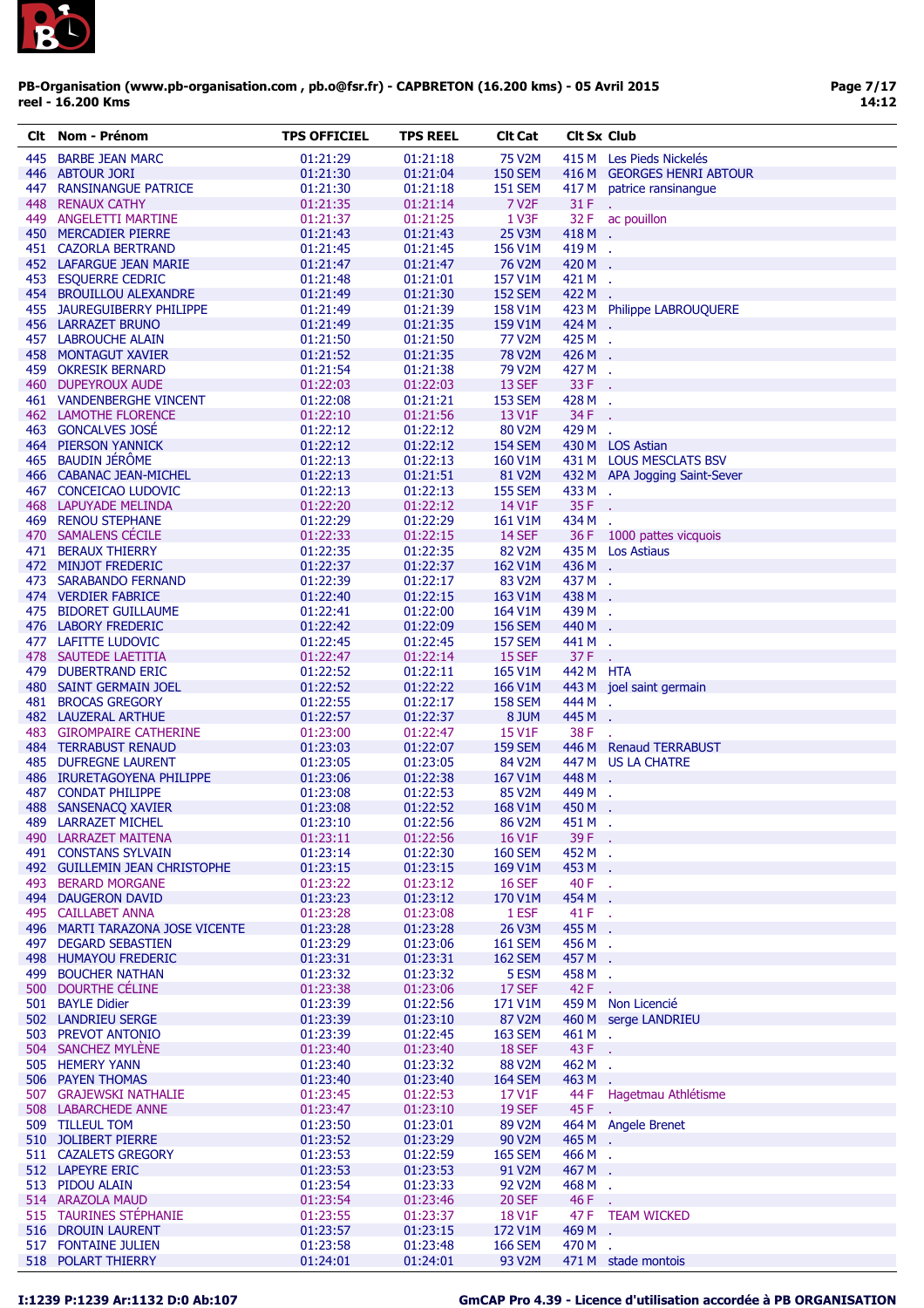

| CIt | Nom - Prénom                 | <b>TPS OFFICIEL</b> | TPS REEL | <b>CIt Cat</b>      | <b>Cit Sx Club</b> |                                |
|-----|------------------------------|---------------------|----------|---------------------|--------------------|--------------------------------|
|     | 519 LARTIGAU PATRICIA        | 01:24:02            | 01:23:54 | 19 V1F              | 48 F               | à.                             |
|     | 520 MAZELLIER STEPHANE       | 01:24:05            | 01:23:18 | 173 V1M             | 472 M              |                                |
|     | 521 CASTAIGNEDE STEPHANIE    | 01:24:05            | 01:23:43 | 20 V1F              | 49 F               | ac pouillon                    |
|     | 522 BAUD JEAN-FRANCOIS       |                     |          |                     | 473 M .            |                                |
|     |                              | 01:24:07            | 01:23:33 | 174 V1M             |                    |                                |
|     | 523 JOUANNIC CYRIL           | 01:24:11            | 01:23:19 | 175 V1M             | 474 M .            |                                |
|     | 524 PUCHEU SÉBASTIEN         | 01:24:15            | 01:23:19 | <b>167 SEM</b>      | 475 M .            |                                |
|     | 525 HACEN CLAUDE             | 01:24:22            | 01:24:05 | 176 V1M             |                    | 476 M TEAM WICKED              |
|     | 526 BESSOUAT NICOLAS         | 01:24:24            | 01:24:08 | <b>168 SEM</b>      | 477 M .            |                                |
|     | 527 LUX YANNICK              | 01:24:24            | 01:23:47 | <b>169 SEM</b>      | 478 M .            |                                |
|     | 528 DUSSAULT MICHAEL         | 01:24:26            | 01:24:26 | 177 V1M             | 479 M .            |                                |
|     | 529 BETOURNE SOLANGE         | 01:24:27            | 01:24:27 | 8 V <sub>2</sub> F  | 50 F               |                                |
|     | 530 CASENAVE Thomas          | 01:24:27            | 01:24:22 | 178 V1M             |                    | 480 M Non Licencié             |
|     | 531 BICNAU LAURENT           | 01:24:38            | 01:23:55 | <b>170 SEM</b>      | 481 M .            |                                |
|     | 532 BROCAS JEREMIE           | 01:24:38            | 01:24:14 | 179 V1M             | 482 M .            |                                |
|     | 533 DURIEZ VALERIE           | 01:24:38            | 01:24:38 | 21 V1F              | $51F$ .            |                                |
|     | 534 DESTRUHAUT CAROLINE      | 01:24:40            | 01:24:40 | <b>21 SEF</b>       | $52F$ .            |                                |
|     | 535 MARTIN Nathalie          | 01:24:42            | 01:24:01 | 9 V <sub>2</sub> F  | 53 F               | Non Licencié                   |
|     |                              |                     |          |                     | 483 M              |                                |
|     | 536 PERU SYLVAIN             | 01:24:42            | 01:24:15 | <b>171 SEM</b>      |                    |                                |
|     | 537 LABAT DANIEL             | 01:24:43            | 01:24:43 | 94 V2M              | 484 M .            |                                |
|     | 538 RIBAUDO OCTAVE           | 01:24:44            | 01:24:44 | 180 V1M             |                    | 485 M FOULEES TYROSSAISES      |
|     | 539 HEFFNER WILLIAM          | 01:24:45            | 01:23:55 | <b>172 SEM</b>      |                    | 486 M Les Aigles de Pau        |
|     | 540 VOIRIN RODOLPHE          | 01:24:46            | 01:24:46 | 181 V1M             | 487M.              |                                |
|     | 541 PEDARRIEU BRUNO          | 01:24:50            | 01:24:50 | 182 V1M             |                    | 488 M montardon d'achille      |
|     | 542 HONS ELODIE              | 01:24:52            | 01:24:52 | 22 SEF              |                    | 54 F Les coureurs du Soubestre |
|     | 543 MUNICO BERNARD           | 01:24:53            | 01:24:45 | 27 V3M              | 489 M .            |                                |
|     | 544 TARI CECILE              | 01:24:53            | 01:24:27 | 22 V1F              | 55 F               |                                |
|     | 545 MARCOS DOMINIQUE         | 01:24:57            | 01:24:25 | 23 V1F              |                    | 56 F AS des Bleuets Labatutois |
|     | 546 LIBAT FABRICE            | 01:24:59            | 01:24:11 | 183 V1M             |                    | 490 M FABRICE LIBAT            |
|     | 547 SANZ STEPHANE            | 01:25:05            | 01:25:05 | 184 V1M             | 491 M .            |                                |
|     |                              |                     |          |                     |                    |                                |
|     | 548 CARON SÉBASTIEN          | 01:25:11            | 01:24:43 | 185 V1M             | 492 M .            |                                |
|     | 549 ALVAREZ HELENE           | 01:25:16            | 01:25:16 | <b>10 V2F</b>       | 57 F.              |                                |
|     | 550 LESPIAUCQ COHUAU CELINE  | 01:25:19            | 01:25:19 | 2 ESF               | 58 F               |                                |
|     | 551 BURLOT FABRICE           | 01:25:20            | 01:24:23 | <b>95 V2M</b>       | 493 M .            |                                |
|     | 552 LANSAMAN OLIVIER         | 01:25:26            | 01:24:34 | 186 V1M             | 494 M              |                                |
|     | 553 MONTERO MATHIEU          | 01:25:28            | 01:25:28 | 187 V1M             | 495 M .            |                                |
|     | 554 GONZALEZ BLAS LAURA      | 01:25:29            | 01:25:13 | 23 SEF              |                    | 59 F C.D Florentino Diaz Reig  |
|     | 555 GONZALEZ BLAS PATRICIA   | 01:25:29            | 01:25:13 | 24 SEF              |                    | 60 F C.D Florentino Diaz Reig  |
|     | 556 GOBIN FOYS LAURENT       | 01:25:29            | 01:24:53 | 188 V1M             |                    | 496 M laurent GOBIN FOYS       |
|     | 557 DAVERAT MICHEL           | 01:25:30            | 01:24:37 | 96 V2M              | 497 M .            |                                |
|     | 558 COCHEREAU FRANCOISE      | 01:25:30            | 01:25:17 | 24 V1F              | 61 F               |                                |
|     | 559 LEURIDAN ERIC            | 01:25:31            | 01:25:31 | <b>173 SEM</b>      | 498 M .            |                                |
|     |                              |                     |          |                     |                    |                                |
|     | 560 DAVERAT CÉLINE           | 01:25:32            | 01:24:41 | 11 V <sub>2</sub> F |                    | 62 F HAGETMAU                  |
|     | 561 VALADON BRUNO            | 01:25:34            | 01:25:05 | 189 V1M             | 499 M BSGA         |                                |
|     | 562 CANDESSOUSSENS THIBAUD   | 01:25:43            | 01:24:51 | 190 V1M             | $500 M$ .          |                                |
|     | 563 ZARRA MAXIME             | 01:25:44            | 01:24:51 | 9 JUM               | 501 M              |                                |
|     | 564 AROTCAREN RAMUNTXO       | 01:25:48            | 01:25:31 | <b>174 SEM</b>      | $502 M$ .          |                                |
|     | 565 GUILLOTEAU ERIC          | 01:25:51            | 01:25:04 | 191 V1M             | 503 M .            |                                |
|     | 566 PINSOLLE AURELIEN        | 01:25:52            | 01:25:19 | <b>175 SEM</b>      | 504 M .            |                                |
|     | <b>567 CHAUVEL FRANCK</b>    | 01:25:53            | 01:25:53 | <b>176 SEM</b>      | $505M$ .           |                                |
|     | 568 LÓPEZ ROZAS MIGUEL ANGEL | 01:25:54            | 01:25:34 | 97 V2M              | 506 M .            |                                |
|     | 569 BELLOCO THIERRY          | 01:25:56            | 01:25:26 | 192 V1M             | 507 M .            |                                |
|     | 570 BRIAULT ISABELLE         | 01:25:57            | 01:25:25 | 25 V1F              | 63 F .             |                                |
|     | 571 DULOS THIERRY            | 01:25:58            | 01:25:27 | 193 V1M             | 508 M .            |                                |
|     | 572 LOIRAT ROMAIN            | 01:26:00            | 01:26:00 | <b>177 SEM</b>      | 509 M .            |                                |
|     |                              |                     |          |                     |                    |                                |
|     | 573 BONNENOUVELLE ERIC       | 01:26:01            | 01:25:21 | 98 V2M              | 510M.              |                                |
|     | 574 TOULLEC KRISTINE         | 01:26:03            | 01:25:32 | 25 SEF              | 64 F               | ÷.                             |
|     | 575 CLAVE NATACHA            | 01:26:16            | 01:26:16 | 26 V1F              | 65F                |                                |
|     | 576 BAYEUX PATRICK           | 01:26:18            | 01:26:04 | 194 V1M             |                    | 511 M Hossegor Tri Aventure    |
|     | 577 HAMELIN JEAN CLAUDE      | 01:26:20            | 01:26:20 | 28 V3M              | 512 M .            |                                |
|     | 578 DAMEZ FANNY              | 01:26:21            | 01:25:28 | <b>26 SEF</b>       | 66 F               |                                |
|     | 579 ESTEVEZ CECILE           | 01:26:21            | 01:25:43 | 27 V1F              | 67F                |                                |
|     | 580 CASTEX SOPHIE            | 01:26:21            | 01:26:02 | 28 V1F              | 68 F               | <b>ACJ Nerac</b>               |
|     | 581 AYEATT JEAN BATISTE      | 01:26:22            | 01:25:53 | <b>178 SEM</b>      | 513M.              |                                |
|     | 582 MAROCCHI ANGELA          | 01:26:23            | 01:25:32 | 27 SEF              |                    | 69 F CA Hagetmau               |
|     | 583 RICHARD HENRI            | 01:26:23            | 01:25:58 | 29 V3M              |                    | 514 M CA Pictave (Poitiers)    |
|     | 584 CAMPION RAPHAËL          | 01:26:24            | 01:26:24 | <b>179 SEM</b>      |                    | 515 M Raphaël CAMPION          |
|     | 585 DULONG DAMIEN            | 01:26:24            | 01:26:07 | <b>180 SEM</b>      | 516M.              |                                |
|     |                              |                     |          |                     |                    |                                |
|     | 586 PUYOU CHRISTOPHE         | 01:26:26            | 01:26:03 | 195 V1M             | 517M.              |                                |
|     | 587 FOURCADE PHILIPPE        | 01:26:26            | 01:26:00 | 99 V2M              | 518M.              |                                |
|     | 588 BARTHE ROLAND            | 01:26:26            | 01:26:04 | 30 V3M              |                    | 519 M ROLAND BARTHE            |
| 589 | <b>BOURESMAU PHILIPPE</b>    | 01:26:28            | 01:26:28 | 31 V3M              | 520 M AB           |                                |
|     | 590 DARRIGADE EMILIE         | 01:26:30            | 01:26:01 | <b>28 SEF</b>       | $70 F$ .           |                                |
|     | 591 DUMAS JEAN JACQUES       | 01:26:31            | 01:26:03 | 100 V2M             |                    | 521 M US Dax                   |
|     | 592 DOUCERON CHANTAL         | 01:26:33            | 01:26:07 | <b>12 V2F</b>       | $71 F$ .           |                                |

# I:1239 P:1239 Ar:1132 D:0 Ab:107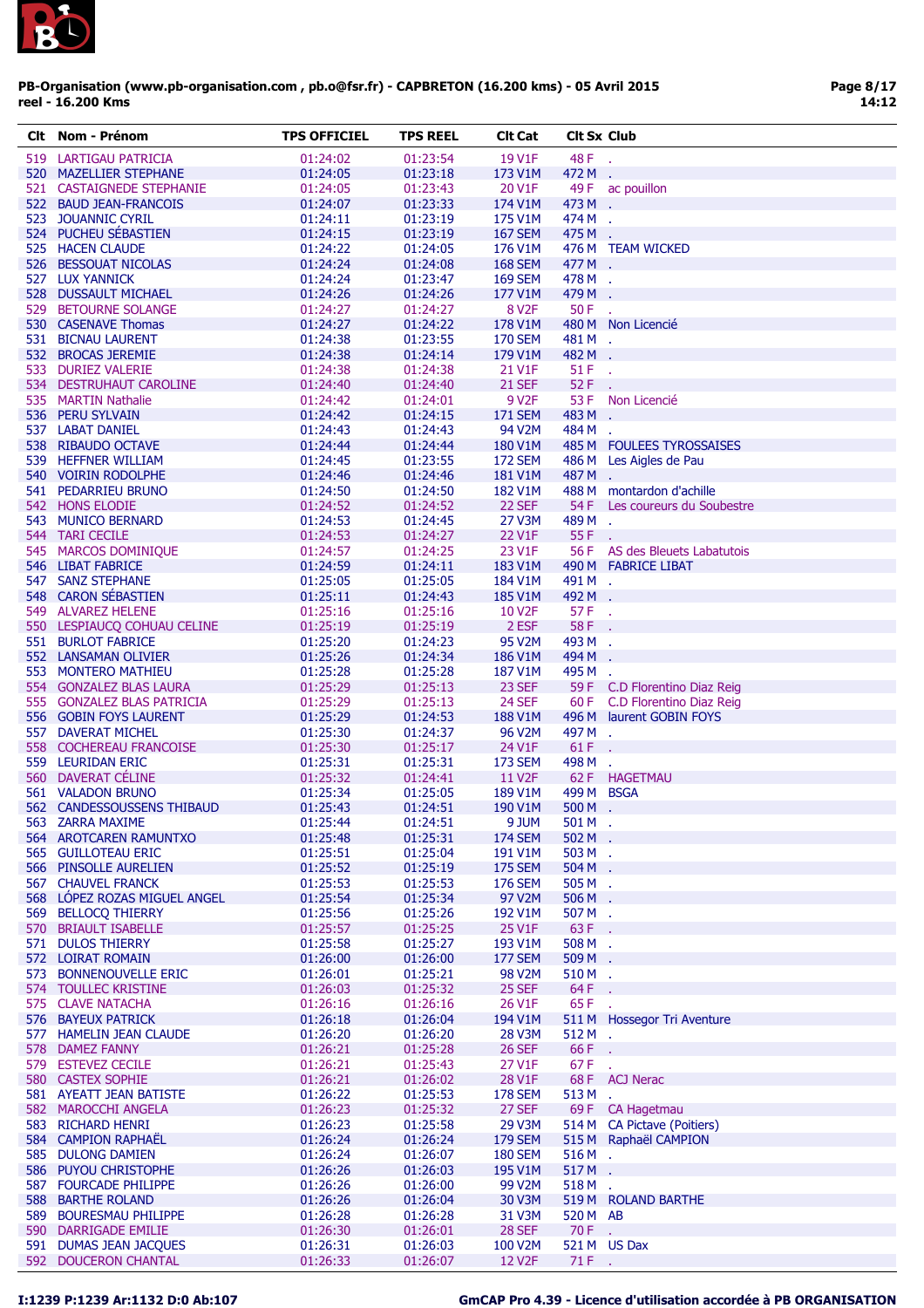

| CIt | Nom - Prénom                 | <b>TPS OFFICIEL</b> | <b>TPS REEL</b> | <b>Clt Cat</b>       | <b>Cit Sx Club</b> |                             |
|-----|------------------------------|---------------------|-----------------|----------------------|--------------------|-----------------------------|
|     | 593 GIRAUD LEONCE            | 01:26:35            | 01:26:26        | <b>181 SEM</b>       | 522 M .            |                             |
|     | 594 THEOBALD ALAIN           | 01:26:39            | 01:26:16        | 101 V <sub>2</sub> M | 523 M .            |                             |
|     | 595 DULHOSTE SAMUEL          | 01:26:42            | 01:26:12        | <b>182 SEM</b>       | 524 M .            |                             |
|     | 596 JUAN JULIEN              | 01:26:44            | 01:26:44        | <b>183 SEM</b>       | 525 M .            |                             |
|     | 597 LALANNE BRICE            | 01:26:44            | 01:26:44        | <b>184 SEM</b>       | 526 M .            |                             |
|     | 598 LEFEVRE PIERRE           | 01:26:45            | 01:26:45        | <b>185 SEM</b>       | 527 M              |                             |
|     | 599 PUYOU MARC               | 01:26:48            | 01:26:20        | 196 V1M              | 528 M              | χ.                          |
|     | 600 FOURGEAUD PASCAL         | 01:26:49            | 01:26:49        | 102 V2M              |                    | 529 M PASCAL FOURGEAUD      |
|     | 601 LABROUCHE LOGAN          | 01:26:49            | 01:26:49        | <b>186 SEM</b>       | 530 M              |                             |
|     | 602 PREVOST FRANCK           | 01:26:51            | 01:25:57        | 197 V1M              |                    | 531 M lescar athletisme     |
|     | 603 BAGNERES PEDEBOSCO ANNIE | 01:26:51            | 01:26:51        | 13 V <sub>2</sub> F  | 72 F               | Pays basque Athletisme      |
|     | 604 GRACIET ALINE            | 01:26:56            | 01:26:33        | 29 V1F               | 73 F               |                             |
|     | 605 CAPDEVILLE CHRISTELLE    | 01:27:00            | 01:26:33        | 30 V1F               | 74 F               | $\sim$                      |
|     | 606 COHUAU BRIGITTE          | 01:27:01            | 01:26:14        | 14 V2F               | 75 F               |                             |
|     | 607 BASSINET SYLVIE          | 01:27:02            | 01:26:38        | 31 V1F               | 76 F               | ÷.                          |
|     | 608 LEFEVRE MARIE            | 01:27:03            | 01:26:26        | <b>29 SEF</b>        | 77 F               |                             |
|     | 609 JULIA THIERRY            | 01:27:04            | 01:26:27        | 103 V2M              | 532 M              |                             |
|     | 610 CANDAU FRANCOISE         | 01:27:05            | 01:27:05        | <b>15 V2F</b>        |                    | 78 F ELAN D'ARMAGNAC        |
|     | 611 GARCIA NEREA             | 01:27:10            | 01:26:19        | 32 V1F               |                    | 79 F TRIKU                  |
|     | 612 LONGUEIRA CAROLE         | 01:27:10            | 01:27:10        | 33 V1F               | 80 F.              |                             |
|     | 613 RISPAL DIDIER            | 01:27:11            | 01:27:11        | 104 V2M              | 533 M .            |                             |
|     | 614 DE SAINT BLANQUAT ROMAIN | 01:27:11            | 01:27:11        | 6 ESM                | 534 M .            |                             |
|     | 615 POLLIAND NATHALIE        | 01:27:11            | 01:26:49        | 34 V1F               | 81 F.              |                             |
|     | 616 GIBAJA JUAN JOSÉ         | 01:27:12            | 01:26:21        | 198 V1M              | 535 M .            |                             |
|     | <b>617 DASSE PATRICK</b>     | 01:27:16            | 01:26:32        | 105 V <sub>2</sub> M | 536 M              | $\mathcal{L}_{\mathbf{r}}$  |
|     | <b>618 FORSANS PATRICE</b>   | 01:27:16            | 01:26:40        | 199 V1M              | 537 M              |                             |
|     | 619 AUDARD BERNARD           | 01:27:17            | 01:26:54        | 32 V3M               | 538 M              |                             |
|     | 620 VIGNON VINCENT           | 01:27:17            | 01:27:17        | <b>187 SEM</b>       | 539 M              | $\mathcal{L}_{\mathbf{r}}$  |
|     | 621 BLET JACQUES             | 01:27:18            | 01:27:04        | 33 V3M               | 540 M .            |                             |
|     | 622 AMANS DOMINIQUE          | 01:27:20            | 01:26:50        | 200 V1M              | 541 M              |                             |
|     | 623 MORA DAVID               | 01:27:20            | 01:26:48        | 201 V1M              | 542 M .            |                             |
|     | 624 SOUBRAN ANTOINE          | 01:27:20            | 01:26:34        | 202 V1M              | 543 M              |                             |
|     | 625 THIRION CHRISTIAN        | 01:27:22            | 01:27:06        | 34 V3M               | 544 M              | $\mathcal{L}_{\mathbf{r}}$  |
|     | 626 SAINT GERMAIN ARNAUD     | 01:27:24            | 01:27:03        | <b>188 SEM</b>       | 545 M              |                             |
|     | 627 RODRIGUES MARIE          | 01:27:25            | 01:27:04        | 35 V1F               | 82F                |                             |
|     | 628 ASUNTA MILLET FDEZ AVILA | 01:27:26            | 01:27:26        | <b>189 SEM</b>       | 546 M              | $\mathcal{L}$               |
|     | 629 CANDAU JACQUES           | 01:27:27            | 01:27:07        | 106 V2M              |                    | 547 M ELAN D'ARMAGNAC       |
|     | 630 VIDOUDEZ KATIA           | 01:27:27            | 01:26:45        | 36 V1F               |                    | 83 F COUREURS DE SEMISENS   |
|     | 631 BUROSSE JEREMY           | 01:27:30            | 01:27:00        | <b>190 SEM</b>       | 548 M BUBU         |                             |
|     | 632 FERRAND CATHERINE        | 01:27:30            | 01:27:09        | 16 V <sub>2</sub> F  | 84F.               |                             |
|     | 633 LAFITTE KARINE           | 01:27:30            | 01:27:09        | 37 V1F               | 85F                | $\mathcal{L}_{\mathcal{A}}$ |
|     | 634 LACAZE STEPHANE          | 01:27:31            | 01:27:31        | 203 V1M              | 549 M              |                             |
|     | <b>635 GOUYETTE PATRICK</b>  | 01:27:34            | 01:27:34        | 35 V3M               |                    | 550 M free iron team        |
|     | 636 PERRI VIRGINIA           | 01:27:37            | 01:27:37        | <b>30 SEF</b>        | $86F$ .            |                             |
|     | 637 PITERS VINCENT           | 01:27:37            | 01:27:37        | <b>191 SEM</b>       | 551 M              |                             |
|     | 638 DOS SANTOS ELIZETA       | 01:27:38            | 01:27:38        | 38 V1F               | 87F.               |                             |
|     | 639 AMANS SOPHIE             | 01:27:38            | 01:27:12        | 39 V1F               | 88F.               |                             |
|     | <b>640 LAGARDERE ROLAND</b>  | 01:27:39            | 01:27:17        | 107 V2M              | 552 M .            |                             |
|     | 641 LANGLADE MAGALI          | 01:27:39            | 01:27:15        | 40 V1F               | 89 F               | У.                          |
|     | 642 PAGA ANNE SOPHIE         | 01:27:42            | 01:27:13        | <b>31 SEF</b>        | 90 F               | ÷.                          |
|     | 643 BOISSEAUX SOLENNE        | 01:27:47            | 01:27:18        | 32 SEF               | 91 F               | У.                          |
|     | 644 AUMONT SEBASTIEN         | 01:27:49            | 01:27:16        | 204 V1M              | 553 M .            |                             |
|     | 645 CARDOSO YANNICK          | 01:27:51            | 01:27:37        | <b>192 SEM</b>       | 554 M .            |                             |
|     | 646 MOUYSSET DANIEL          | 01:27:51            | 01:27:21        | 108 V2M              | 555 M .            |                             |
|     | 647 OLIVIERA CHRISTOPHE      | 01:27:51            | 01:27:07        | <b>193 SEM</b>       | 556 M .            |                             |
|     | 648 PEREZ ALVAREZ VIRGINIE   | 01:27:52            | 01:27:35        | 33 SEF               | 92 F               | У.                          |
|     | 649 GOBERT SEBASTIEN         | 01:27:56            | 01:27:44        | <b>194 SEM</b>       |                    | 557 M Forguess Club         |
|     | 650 LOMENECH ANDRE           | 01:28:05            | 01:27:21        | 36 V3M               |                    | 558 M Tyrosse               |
|     | <b>651 NADIRAS ROLAND</b>    | 01:28:10            | 01:27:17        | 205 V1M              | 559 M              |                             |
|     | 652 LABORDE LAURENT          | 01:28:17            | 01:28:17        | 206 V1M              |                    | 560 M lous mesclats bsv     |
|     | 653 PAYEN JEAN-LOUIS         | 01:28:18            | 01:28:18        | 109 V2M              | 561 M .            |                             |
|     | 654 PAYEN JEREMY             | 01:28:18            | 01:28:18        | <b>195 SEM</b>       | 562 M .            |                             |
|     | 655 BIDORET PIERRE           | 01:28:20            | 01:27:31        | 207 V1M              |                    | 563 M AC Pouillon           |
|     | 656 FICHOT JULIEN            | 01:28:20            | 01:27:52        | <b>196 SEM</b>       | 564 M.             |                             |
|     | <b>657 LASSERRE THOMAS</b>   | 01:28:20            | 01:28:20        | <b>197 SEM</b>       | 565 M .            |                             |
|     | 658 GONZALEZ SANDRINE        | 01:28:21            | 01:27:47        | 41 V1F               | 93 F               | ÷.                          |
|     | 659 ASTIER VERONIQUE         | 01:28:22            | 01:28:02        | 42 V1F               | 94 F               | <b>LOS Astian</b>           |
|     | <b>660 VISADE PATRICK</b>    | 01:28:23            | 01:28:15        | 110 V2M              | 566M.              |                             |
|     | 661 THIBAUX LAETITIA         | 01:28:23            | 01:28:23        | 34 SEF               |                    | 95 F LOS ASTIAUS            |
|     | 662 CANTAU JOEL              | 01:28:31            | 01:27:56        | 208 V1M              | 567 M .            |                             |
|     | 663 BELLEGARDE JEAN LUC      | 01:28:32            | 01:28:09        | 209 V1M              |                    | 568 M Non Licencié          |
|     | <b>664 CANTAU PASCAL</b>     | 01:28:33            | 01:27:57        | 111 V2M              |                    | 569 M VTT Saubion           |
|     | 665 DUBEZ STEPHAN            | 01:28:34            | 01:27:44        | 210 V1M              | 570 M .            |                             |
|     | 666 DURAND GUILLAUME         | 01:28:35            | 01:28:35        | 211 V1M              | 571 M .            |                             |
|     |                              |                     |                 |                      |                    |                             |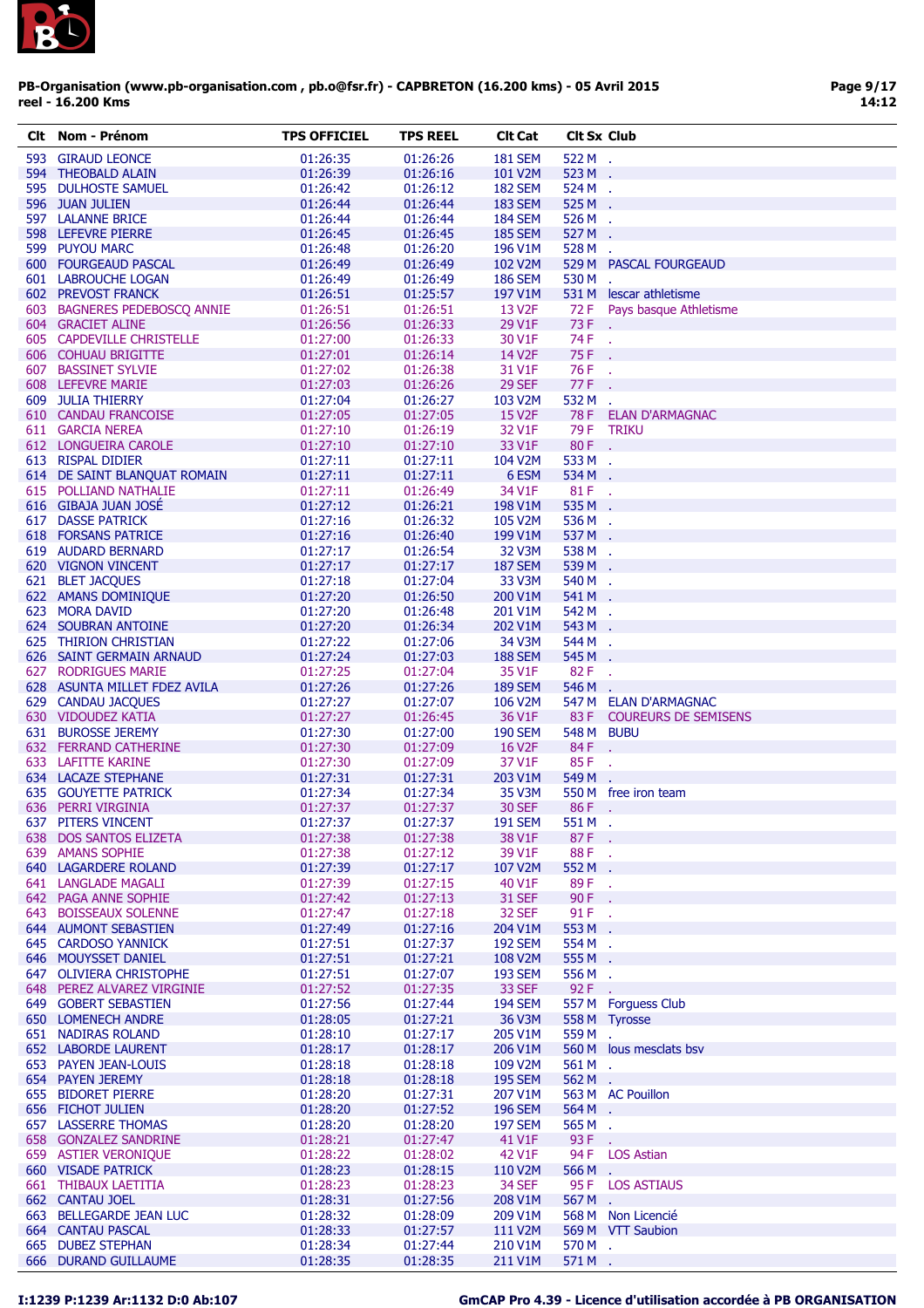

| Clt Nom - Prénom                   | <b>TPS OFFICIEL</b> | <b>TPS REEL</b> | <b>Clt Cat</b>     | <b>Clt Sx Club</b> |                                 |
|------------------------------------|---------------------|-----------------|--------------------|--------------------|---------------------------------|
| 667 LIVAS BENJAMIN                 | 01:28:36            | 01:28:15        | <b>198 SEM</b>     | 572 M .            |                                 |
| <b>668 BRUNELLE FRANCOIS</b>       | 01:28:36            | 01:28:36        | <b>199 SEM</b>     | 573 M .            |                                 |
| 669 CLOS CAROLE                    | 01:28:38            | 01:27:49        | 43 V1F             |                    | 96 F AIGLES DE PAU              |
| 670 COUNILH ETIENNE                | 01:28:38            | 01:28:38        | <b>200 SEM</b>     | 574 M .            |                                 |
| 671 HONTABAT BERTRAND              | 01:28:42            | 01:28:42        | <b>201 SEM</b>     | 575 M .            |                                 |
| 672 SAFFON FRANK                   | 01:28:44            | 01:28:44        | 212 V1M            | 576 M .            |                                 |
|                                    | 01:28:48            | 01:28:11        | 44 V1F             | 97 F               | <b>SUA ATHLETISME</b>           |
| 673 BUTTIGNOL CORINE               |                     |                 |                    |                    |                                 |
| 674 DUBOS GUILLAUME                | 01:28:48            | 01:28:10        | <b>202 SEM</b>     | 577 M .            |                                 |
| 675 HONTARREDE DAVID               | 01:28:49            | 01:28:49        | <b>203 SEM</b>     |                    | 578 M Non Licencié              |
| 676 CAZENAVE XAVIER                | 01:28:50            | 01:27:53        | <b>204 SEM</b>     | 579 M              | $\sim$                          |
| 677 BEGUE DUCOS CATHY              | 01:28:53            | 01:28:40        | 45 V1F             | 98 F.              |                                 |
| 678 ARGACHA - CATHELINEAUD VERONIQ | 01:28:58            | 01:28:58        | 46 V1F             | 99 F               |                                 |
| 679 KABACHE HAMID                  | 01:28:58            | 01:28:09        | 213 V1M            | 580 M .            |                                 |
| 680 CATHELINEAUD JEAN JACQUES      | 01:28:59            | 01:28:10        | 214 V1M            | 581 M .            |                                 |
| 681 SAINT-LEZER ARNAUD             | 01:29:08            | 01:29:08        | <b>205 SEM</b>     | 582 M .            |                                 |
| 682 BIZE JEROME                    | 01:29:09            | 01:29:09        | <b>206 SEM</b>     | 583 M              |                                 |
| 683 LACROTTE JEROME                | 01:29:15            | 01:28:36        | <b>207 SEM</b>     | 584 M              | $\mathcal{L}$                   |
| 684 MARCO ADRIEN                   | 01:29:15            | 01:29:15        | 37 V3M             | 585 M .            |                                 |
| 685 BESSARD PASCAL                 | 01:29:15            | 01:29:11        | 112 V2M            | 586 M .            |                                 |
| 686 LASAOSA BRUNO                  | 01:29:17            | 01:28:58        | 113 V2M            | 587 M              | $\sim$                          |
| 687 CALEN JEAN-BAPTISTE            | 01:29:17            | 01:29:12        | 215 V1M            | 588 M .            |                                 |
| <b>688 VILLETIER STEPHANE</b>      | 01:29:17            | 01:28:36        | 114 V2M            | 589 M .            |                                 |
| 689 LE MEUR YANN                   | 01:29:17            | 01:29:12        | 216 V1M            | 590 M .            |                                 |
| 690 HALTY JEAN SEBASTIEN           | 01:29:17            | 01:28:44        | <b>208 SEM</b>     | 591 M<br>$\sim$    |                                 |
| 691 TOUYA DIDIER                   | 01:29:18            | 01:28:59        | 115 V2M            | 592 M .            |                                 |
| 692 LANDREAU PIERRE - YVES         | 01:29:19            | 01:28:54        | 217 V1M            | 593 M              |                                 |
| <b>693 TRAVERSIE ERIC</b>          | 01:29:20            | 01:28:46        | 218 V1M            | 594 M .            |                                 |
| 694 JOBET VINCENT                  |                     |                 | <b>209 SEM</b>     | 595 M              |                                 |
|                                    | 01:29:21            | 01:29:08        |                    |                    | $\sim$                          |
| 695 KENOUI LORA                    | 01:29:23            | 01:28:48        | 47 V1F             | $100 F$ .          |                                 |
| 696 GUILBERT VINCENT               | 01:29:24            | 01:29:24        | <b>210 SEM</b>     | 596 M              |                                 |
| 697 KURTZ PASCAL                   | 01:29:26            | 01:29:26        | 116 V2M            | 597 M .            |                                 |
| 698 REROLLE LAURIE                 | 01:29:28            | 01:29:14        | <b>35 SEF</b>      |                    | 101 F ac pouillon               |
| 699 LUBERRIAGA CLAUDIA             | 01:29:30            | 01:29:13        | <b>36 SEF</b>      | 102 F              | $\sim$                          |
| 700 TRICARD JULIEN                 | 01:29:31            | 01:29:31        | 7 ESM              | 598 M .            |                                 |
| 701 CHEVALIER FABIEB               | 01:29:34            | 01:29:34        | 219 V1M            |                    | 599 M Non Licencié              |
| 702 FORTE CÉCILE                   | 01:29:36            | 01:29:11        | 48 V1F             | 103 F .            |                                 |
| 703 FORTE PIERRE                   | 01:29:36            | 01:29:36        | <b>211 SEM</b>     | $600 M$ .          |                                 |
| 704 ALIBERT MARIANNE               | 01:29:37            | 01:29:05        | 37 SEF             | 104 F              |                                 |
| 705 THAUNAY PATRICK                | 01:29:38            | 01:29:04        | 117 V2M            | 601 M              |                                 |
| 706 DUPIN KARINE                   | 01:29:38            | 01:28:53        | 49 V1F             |                    | 105 F traileur du marensin      |
| 707 DUPUY HUBERT                   | 01:29:38            | 01:29:38        | <b>212 SEM</b>     | 602 M              |                                 |
| 708 CAPDEPUY CÉLINE                | 01:29:40            | 01:28:55        | <b>38 SEF</b>      |                    | 106 F Les traileurs du marensin |
| 709 LOUIS CHRISTOPHE               | 01:29:43            | 01:28:59        | 118 V2M            | $603M$ .           |                                 |
| 710 VALERO FREDERIC                | 01:29:43            | 01:29:03        | 220 V1M            | 604 M              | $\sim$                          |
| 711 CILLARD FREDERIC               | 01:29:44            | 01:29:44        | 221 V1M            | 605 M              |                                 |
| 712 DISLAIRE DENIS                 | 01:29:45            | 01:29:45        | 222 V1M            | 606 M .            |                                 |
| 713 PERRAULT LUC                   | 01:29:50            | 01:29:50        | 119 V2M            |                    | 607 M GOCHOKI TEAM              |
|                                    |                     |                 |                    |                    |                                 |
| 714 SOUBRAN ANTOINE                | 01:29:50            | 01:29:50        | 223 V1M<br>50 V1F  | 608 M .            |                                 |
| 715 CAMGRAND ANNE-CLAIRE           | 01:29:53            | 01:29:39        |                    | 107 F              | ÷.                              |
| 716 LEVEQUE CHRISTINE              | 01:29:53            | 01:29:36        | 51 V1F             | 108F               |                                 |
| 717 BOUCHET MICHEL                 | 01:29:54            | 01:29:20        | 120 V2M            |                    | 609 M Team Charente             |
| 718 BOULARD DANIEL                 | 01:29:54            | 01:29:27        | 224 V1M            | 610M.              |                                 |
| 719 GARACOTCHE CHRISTOPHE          | 01:29:54            | 01:29:28        | 225 V1M            | 611M.              |                                 |
| 720 BALUEL SOPHIE                  | 01:29:55            | 01:29:16        | <b>39 SEF</b>      | 109 F              | $\sim$                          |
| 721 BATS MÉLANIE                   | 01:29:58            | 01:29:34        | <b>40 SEF</b>      | $110F$ .           |                                 |
| 722 PAULIEN GUY                    | 01:29:59            | 01:29:46        | 2 V <sub>4</sub> M | 612 M .            |                                 |
| 723 LAUDEBAT VERONIQUE             | 01:30:01            | 01:29:39        | 52 V1F             | 111 F              | $\mathcal{L}_{\mathcal{A}}$     |
| 724 SORDES XAVIER                  | 01:30:01            | 01:30:01        | 226 V1M            | 613 M              | ÷.                              |
| 725 BALANGUE CLAUDE                | 01:30:02            | 01:29:39        | 227 V1M            | 614M.              |                                 |
| 726 SANCHEZ CAMPERO SALVADOR       | 01:30:02            | 01:29:45        | <b>213 SEM</b>     | 615M.              |                                 |
| 727 MOREL CAROLE                   | 01:30:07            | 01:29:33        | 41 SEF             | $112F$ .           |                                 |
| 728 CASTILLO MARIE ANGE            | 01:30:07            | 01:29:18        | 17 V2F             | 113F               | ÷.                              |
| 729 TORREZ JULIE                   | 01:30:08            | 01:30:08        | 42 SEF             | $114F$ .           |                                 |
| 730 ALQUIER FRANCOIS               | 01:30:09            | 01:29:47        | 121 V2M            | 616M.              |                                 |
| 731 GERBAUD ALAIN                  | 01:30:12            | 01:29:53        | 38 V3M             |                    | 617 M CLUB ALPIN PAU            |
| 732 CONSTANT CHRISTINE             | 01:30:13            | 01:30:13        | 53 V1F             | 115 F              |                                 |
| 733 ALIBERT MARIE                  |                     |                 |                    |                    |                                 |
|                                    | 01:30:14            | 01:29:23        | 54 V1F             |                    | 116 F Les Aigles de Pau         |
| 734 MARTINS FERREIRA STEPHNE       | 01:30:15            | 01:29:56        | <b>214 SEM</b>     | 618M.              |                                 |
| 735 AMBLARD GÉRARD                 | 01:30:20            | 01:29:37        | 3 V4M              | 619 M Tyrosse      |                                 |
| 736 LABROUQUERE PHILIPPE           | 01:30:21            | 01:29:28        | 122 V2M            | $620 M$ .          |                                 |
| 737 MIROUZE DAVID                  | 01:30:23            | 01:29:50        | <b>215 SEM</b>     | 621 M sylvie       |                                 |
| 738 MROZEK PAULINE                 | 01:30:23            | 01:29:44        | 43 SEF             | $117F$ .           |                                 |
| 739 LABAT ISABELLE                 | 01:30:24            | 01:30:08        | 55 V1F             | 118 F              | У.                              |
| 740 TROTTIER SYLVIE                | 01:30:25            | 01:30:25        | 56 V1F             |                    | 119 F CAPBRETON TRIATHLON       |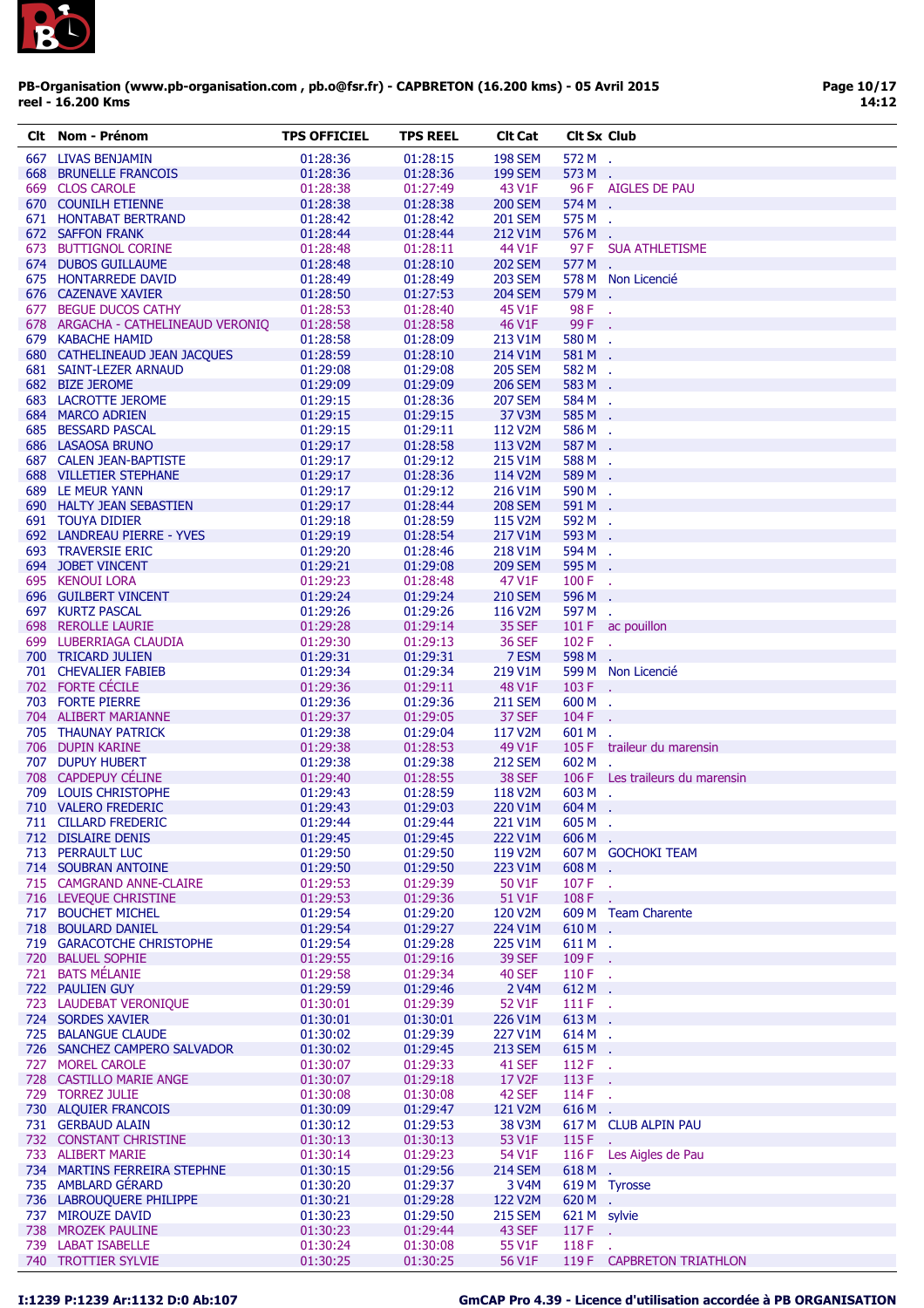

| CIt | Nom - Prénom                  | <b>TPS OFFICIEL</b> | TPS REEL | <b>CIt Cat</b>       | <b>CIt Sx Club</b> |                                 |
|-----|-------------------------------|---------------------|----------|----------------------|--------------------|---------------------------------|
|     | 741 SEELWEGER JEAN LUC        | 01:30:26            | 01:29:56 | 123 V2M              | 622 M .            |                                 |
|     | 742 COINCE CHRISTINE          | 01:30:27            | 01:30:27 | <b>18 V2F</b>        |                    | 120 F tyrosse                   |
|     | 743 LESGOURGUES CELINE        | 01:30:29            | 01:30:14 | 44 SEF               | 121 F              |                                 |
|     |                               |                     |          |                      |                    |                                 |
|     | 744 BAFFOIGNE CHRISTIAN       | 01:30:30            | 01:29:37 | 4 V4M                |                    | 623 M AS DES BLEUETS LABATUTOIS |
|     | 745 LOLOM MICHELE             | 01:30:31            | 01:29:49 | 19 V <sub>2</sub> F  |                    | 122 F Tyrosse                   |
|     | 746 VIGIER JEAN PIERRE        | 01:30:35            | 01:30:19 | 124 V2M              |                    | 624 M Non Licencié              |
|     | 747 REICHARD PASCAL           | 01:30:35            | 01:30:19 | 125 V2M              | 625M.              |                                 |
|     | 748 MARQUET JEAN CHARLES      | 01:30:35            | 01:30:14 | 228 V1M              | 626 M .            |                                 |
|     | 749 MARTIN ANNABELLE          | 01:30:37            | 01:30:37 | 57 V1F               | 123 F              | $\mathcal{L}$                   |
|     | <b>750 DASSE THIERRY</b>      | 01:30:39            | 01:29:47 | 126 V2M              | 627 M              | ÷.                              |
|     | 751 RAMONATXO ARTHUR          | 01:30:40            | 01:29:45 | <b>216 SEM</b>       | 628 M              | $\mathcal{A}$                   |
|     | 752 MAYLIE BERNADETTE         | 01:30:40            | 01:30:19 | 58 V1F               |                    | 124 F TYROSSE                   |
|     | 753 CAMIDEBACH LAURIANE       | 01:30:41            | 01:30:41 | 45 SEF               | $125 F$ .          |                                 |
|     | 754 SIMON JEAN PAUL           | 01:30:42            | 01:30:42 | 127 V2M              | 629 M .            |                                 |
|     | 755 CONCEICAO SÉVERINE        | 01:30:45            | 01:30:45 | 59 V1F               | 126 F ACA          |                                 |
|     | 756 DENTELLA CHANTAL          | 01:30:45            | 01:30:45 | 20 V2F               | 127 F              | ÷.                              |
|     | 757 DOMENGE PASCALE           | 01:30:45            | 01:30:45 | 60 V1F               | 128 F              | $\sim$                          |
|     | 758 VELASCO VERONIQUE         | 01:30:46            | 01:30:13 | 61 V1F               | 129F               |                                 |
|     |                               |                     |          |                      | 130 F              |                                 |
|     | 759 DUFOUR CELINE             | 01:30:47            | 01:30:47 | 62 V1F               |                    |                                 |
|     | 760 MARCOS JEAN MICHEL        | 01:30:55            | 01:30:23 | 229 V1M              |                    | 630 M AS des Bleuets Labatutois |
|     | 761 LACROIX CAROLINE          | 01:31:01            | 01:31:01 | <b>46 SEF</b>        | 131 F .            |                                 |
|     | <b>762 TOUR CHRISTIAN</b>     | 01:31:01            | 01:30:09 | 128 V2M              | 631 M              | $\sim$                          |
|     | 763 GUYOT JEAN-JACOUES        | 01:31:04            | 01:30:32 | 230 V1M              | 632 M .            |                                 |
|     | 764 COMBLAT STÉPHANE          | 01:31:07            | 01:30:53 | <b>217 SEM</b>       | 633 M              | $\sim$                          |
|     | 765 CASTILLO REMY             | 01:31:07            | 01:30:16 | 231 V1M              | 634 M .            |                                 |
|     | 766 RIBAUT VERONIQUE          | 01:31:07            | 01:30:17 | 21 V2F               |                    | 132 F Les Aigles de PAU         |
|     | 767 MILANESE MICHEL           | 01:31:09            | 01:31:09 | 39 V3M               | 635M.              |                                 |
|     | 768 MORA PIERRE               | 01:31:10            | 01:30:17 | <b>218 SEM</b>       | 636M.              |                                 |
|     | 769 PETRAU CHRISTIAN          | 01:31:13            | 01:30:34 | 40 V3M               | 637M.              |                                 |
|     | 770 RULLIER NOEL              | 01:31:18            | 01:30:55 | 129 V2M              |                    | 638 M Non Licencié              |
|     | 771 LOLOM CLAUDE              | 01:31:19            | 01:30:36 | 130 V2M              |                    | 639 M Tyrosse                   |
|     | 772 MONTAC MARC               | 01:31:21            | 01:31:21 | 131 V2M              | 640 M .            |                                 |
|     | 773 ALYRE PATRICK             | 01:31:24            | 01:30:47 | 132 V <sub>2</sub> M | 641 M .            |                                 |
|     |                               |                     |          |                      |                    |                                 |
|     | 774 DULOUARD BERNARD          | 01:31:24            | 01:31:24 | 41 V3M               | 642 M .            |                                 |
|     | 775 THEAUX MAYLIS             | 01:31:24            | 01:31:24 | 1 JUF                |                    | 133 F 1000 pattes vicquois      |
|     | 776 FREY JEROME               | 01:31:26            | 01:30:31 | <b>219 SEM</b>       | 643 M .            |                                 |
|     | 777 MICHAUD ANNE              | 01:31:26            | 01:30:56 | 2 JUF                |                    | 134 F 1000 pattes vicquois      |
|     | 778 DAVOUST MAILYS            | 01:31:28            | 01:30:36 | 47 SEF               | 135 F              | ÷.                              |
|     | 779 MASDUPUY FREDERIC         | 01:31:29            | 01:31:29 | 133 V2M              | 644 M .            |                                 |
|     | 780 DUVAUCHEL VIRGINIE        | 01:31:31            | 01:30:40 | 63 V1F               | 136 F              | ۰.                              |
|     | 781 DARTIGUELONGUE CYRILLE    | 01:31:32            | 01:30:39 | <b>220 SEM</b>       | 645 M              | $\sim$                          |
|     | 782 DASSE CORINNE             | 01:31:34            | 01:30:49 | 22 V <sub>2</sub> F  | 137 F              |                                 |
|     | 783 HAURET-CLOS PATRICK       | 01:31:34            | 01:31:34 | 134 V2M              | 646 M              | patrick hauret-clos             |
|     | 784 BRIFFEUIL ROMAIN          | 01:31:39            | 01:31:11 | <b>221 SEM</b>       | 647 M              | $\mathcal{L}_{\mathbf{r}}$      |
|     | 785 JAFFRENNOU MAXIME         | 01:31:40            | 01:31:40 | <b>42 V3M</b>        | 648 M              |                                 |
|     | 786 JAFFRENNOU FABIENNE       | 01:31:41            | 01:31:41 | 64 V1F               | 138 F              | ÷.                              |
|     | 787 CLADERES NADINE           | 01:31:41            | 01:31:33 | 65 V1F               |                    | 139 F NADINE CLADERES           |
|     | 788 SCHIANO DI COLA JEAN-MARC | 01:31:43            | 01:31:07 | 135 V2M              | 649 M .            |                                 |
|     | 789 DESLOUS MARC              | 01:31:50            | 01:31:50 | 43 V3M               | 650 M .            |                                 |
|     | 790 BIROT JULIE               | 01:31:52            | 01:31:34 | 48 SEF               | 140 F              | ÷.                              |
|     | 791 ELEZGARAY ENEKO           | 01:31:54            | 01:30:58 | <b>10 JUM</b>        | 651 M .            |                                 |
|     | 792 LAUZERAL PHILIPPE         | 01:31:56            | 01:31:35 | 232 V1M              | 652 M .            |                                 |
|     | 793 PETIT LAURENT             | 01:31:57            | 01:31:57 | 233 V1M              | 653 M .            |                                 |
|     | 794 BONZOM GILLES             | 01:31:57            | 01:31:20 | 234 V1M              | 654 M .            |                                 |
|     | 795 DHENIN AXELLE             |                     |          |                      |                    |                                 |
|     |                               | 01:31:57            | 01:31:14 | 66 V1F               | 141 F .            |                                 |
|     | 796 LATOURNERIE TITI          | 01:31:57            | 01:31:10 | 67 V1F               | 142 F              | $\sim$                          |
|     | 797 ANTUNES LAETITIA          | 01:31:58            | 01:31:58 | 49 SEF               | 143 F              | чü                              |
|     | 798 JOBST CLAUDE              | 01:31:58            | 01:31:44 | 44 V3M               | 655 M SMBS         |                                 |
|     | 799 FUGEN Marie               | 01:31:58            | 01:31:37 | <b>50 SEF</b>        | 144 F              | Non Licencié                    |
|     | 800 LATOURNERIE STÉPHANE      | 01:31:59            | 01:31:12 | 235 V1M              | 656 M .            |                                 |
|     | 801 CAZET STEPHANIE           | 01:32:00            | 01:32:00 | <b>51 SEF</b>        | 145 F              | ÷.                              |
|     | 802 DUCOS JOELLE              | 01:32:00            | 01:31:32 | 23 V2F               |                    | 146 F JSO Odos                  |
|     | 803 GAUDIO XAVIER             | 01:32:01            | 01:31:12 | 45 V3M               | 657 M .            |                                 |
|     | 804 LESTAGE SARAH             | 01:32:04            | 01:31:23 | 3 JUF                | 147 F.             |                                 |
|     | 805 LAFORCADE MICHAEL         | 01:32:12            | 01:32:12 | <b>222 SEM</b>       | 658 M .            |                                 |
|     | 806 RADOT DIDIER              | 01:32:13            | 01:31:53 | 136 V2M              | 659 M .            |                                 |
|     | 807 VILLENAVE NADEGE          | 01:32:13            | 01:32:13 | <b>52 SEF</b>        | 148 F              | ÷.                              |
|     | 808 LESTAGE BRUNO             | 01:32:15            | 01:31:34 | 137 V2M              |                    | 660 M saint paul les dax        |
|     | 809 PELUCHON JEAN-MARC        | 01:32:17            | 01:31:35 | 138 V <sub>2</sub> M | 661M.              |                                 |
|     | 810 CAZENAVE PHILIPPE         | 01:32:17            | 01:32:17 | 139 V2M              | 662 M .            |                                 |
|     | 811 FAYOLLE ERIC              | 01:32:19            | 01:31:41 | <b>223 SEM</b>       | 663M.              |                                 |
|     |                               |                     |          |                      |                    |                                 |
|     | 812 MONGAY DONALD             | 01:32:22            | 01:31:35 | <b>224 SEM</b>       | 664 M              | - 1                             |
|     | 813 ZANIOLO ALAIN             | 01:32:22            | 01:32:22 | 140 V2M              | 665M.              |                                 |
|     | 814 MINDEGUIA THIERRY         | 01:32:23            | 01:32:02 | 236 V1M              |                    | 666 M thierry mindeguia         |

# I:1239 P:1239 Ar:1132 D:0 Ab:107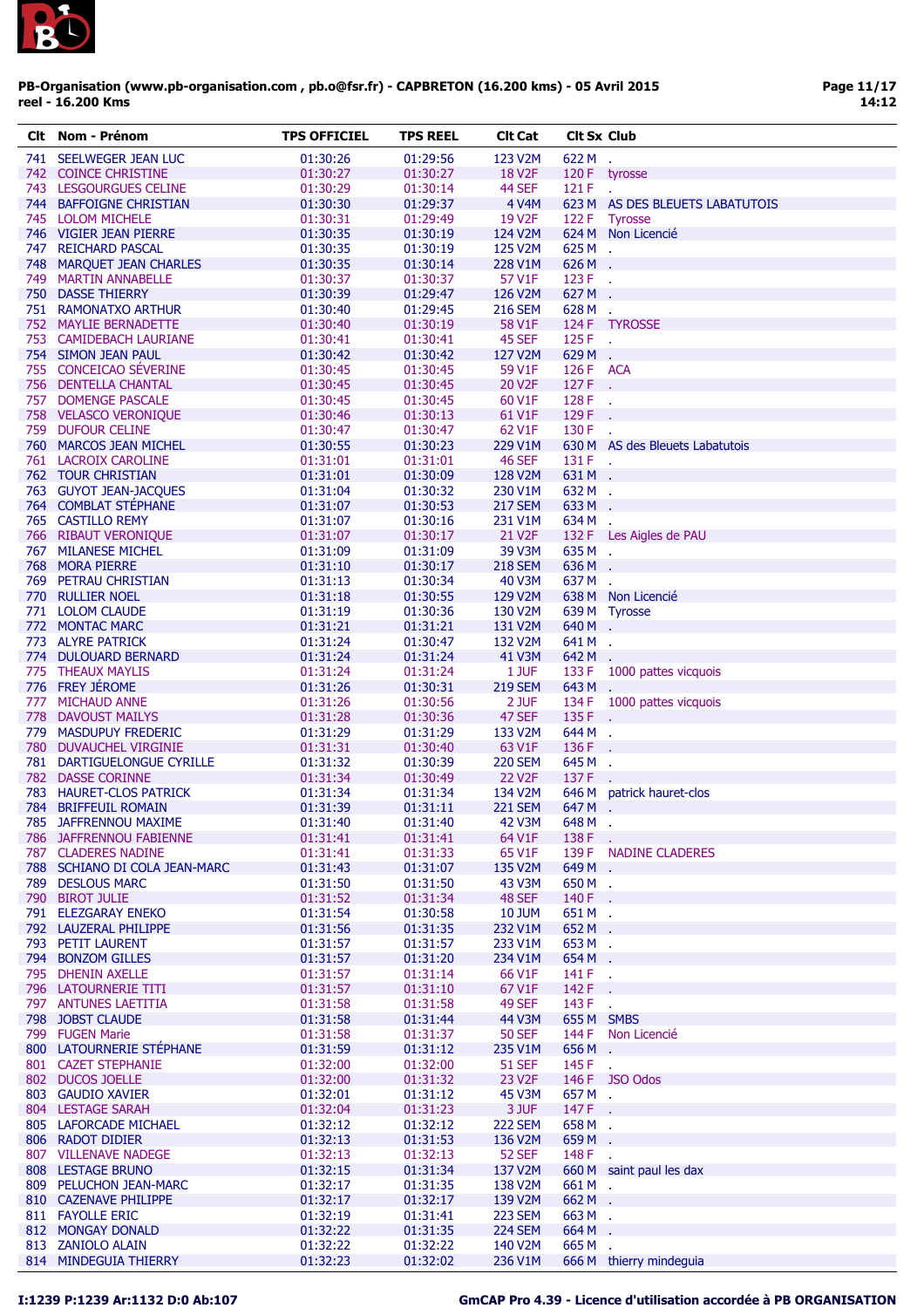

| CIt | Nom - Prénom                 | <b>TPS OFFICIEL</b> | <b>TPS REEL</b> | <b>CIt Cat</b>                | <b>Cit Sx Club</b> |                                   |
|-----|------------------------------|---------------------|-----------------|-------------------------------|--------------------|-----------------------------------|
|     | 815 MOUNEYRE JEAN PIERRE     | 01:32:26            | 01:31:49        | <b>46 V3M</b>                 | 667M.              |                                   |
|     | 816 VIRELY GAELLE            | 01:32:26            | 01:32:26        | <b>53 SEF</b>                 | 149 F              |                                   |
|     | 817 MILHET LAURIE            | 01:32:27            | 01:31:51        | <b>54 SEF</b>                 | 150 F              | $\mathbf{r}$                      |
|     | 818 ROYANNEZ BRUNO           | 01:32:28            | 01:32:03        | 141 V2M                       |                    | 668 M US DAX                      |
|     | 819 COUMES BRUNO             | 01:32:29            | 01:31:41        | 237 V1M                       | 669M.              |                                   |
|     | 820 SOUNAC BENOIT            | 01:32:29            | 01:32:29        | 238 V1M                       | 670 M .            |                                   |
|     | 821 BRETON JOSIANE           | 01:32:35            | 01:32:35        | 24 V2F                        |                    | 151 F BlagnacSC                   |
|     | 822 LOMBANGE GERARD          | 01:32:35            | 01:31:53        | 142 V2M                       | 671M.              |                                   |
|     | 823 JUNGEN VIRGINIE          | 01:32:36            | 01:32:36        | 68 V1F                        | 152 F .            |                                   |
|     | 824 BEAUDET JONY             | 01:32:37            | 01:32:37        | 239 V1M                       | 672 M .            |                                   |
|     | 825 THIECHART MARTINE        |                     |                 |                               |                    |                                   |
|     |                              | 01:32:37            | 01:31:53        | 25 V <sub>2</sub> F<br>69 V1F | 153 F              |                                   |
|     | 826 PEDARRIEU SYLVIE         | 01:32:38            | 01:32:08        |                               | 154 F              | ÷.                                |
|     | 827 OULÉS LAURENT            | 01:32:40            | 01:32:11        | 240 V1M                       | 673 M .            |                                   |
|     | 828 LIORZOU MAUD             | 01:32:40            | 01:32:03        | 70 V1F                        |                    | 155 F Angele Brenet               |
|     | 829 ALBOUY HÉLÈNE            | 01:32:50            | 01:32:42        | <b>55 SEF</b>                 | 156 F.             |                                   |
|     | 830 BERNADET FLORIAN         | 01:32:50            | 01:31:53        | <b>225 SEM</b>                | 674 M .            |                                   |
|     | 831 COSTREJEAN NATHALIE      | 01:32:50            | 01:32:23        | 71 V1F                        | 157 F              |                                   |
|     | 832 ZAMORA VANESSA           | 01:32:50            | 01:32:33        | <b>56 SEF</b>                 |                    | 158 F Marlins Triatlon Madrid     |
|     | 833 GARBAY CHRISTELLE        | 01:32:51            | 01:31:54        | <b>57 SEF</b>                 | 159 F .            |                                   |
|     | 834 TRICARD PHILIPPE         | 01:32:52            | 01:32:05        | 143 V2M                       | 675M.              |                                   |
|     | 835 CAETAGNET MAGALIE        | 01:32:52            | 01:32:52        | <b>58 SEF</b>                 | 160 F .            |                                   |
|     | 836 DUBOS CELINE             | 01:32:54            | 01:32:41        | <b>59 SEF</b>                 | 161 F.             |                                   |
|     | 837 CRINE ANNE               | 01:32:55            | 01:32:01        | 26 V <sub>2F</sub>            | 162 F .            |                                   |
|     | 838 OLLIVIER JULIEN          | 01:32:55            | 01:32:55        | <b>226 SEM</b>                | 676 M .            |                                   |
|     | 839 ELEZGARAY JUAN           | 01:32:56            | 01:32:00        | 144 V2M                       | 677 M              | ÷.                                |
|     | 840 FALAISE PHILIPPE         | 01:32:56            | 01:32:11        | 145 V2M                       |                    | 678 M Tyrosse                     |
|     | 841 LEMATTRE VALERIE         | 01:32:57            | 01:32:13        | 27 V <sub>2</sub> F           |                    | 163 F AC Pouillon                 |
|     | 842 BLANC CATHY              | 01:33:01            | 01:33:01        | <b>60 SEF</b>                 | 164 F .            |                                   |
|     | 843 YVENOU SERGE             | 01:33:04            | 01:33:04        | <b>227 SEM</b>                | 679 M .            |                                   |
|     |                              |                     |                 |                               |                    |                                   |
|     | 844 FRIBOULET ALAIN          | 01:33:09            | 01:32:17        | 241 V1M                       | 680M.              |                                   |
|     | 845 LAPEYRERE SYLVIE         | 01:33:09            | 01:33:09        | 72 V1F                        | 165 F .            |                                   |
|     | 846 THOMAS LAURENT           | 01:33:09            | 01:32:35        | 242 V1M                       | 681 M .            |                                   |
|     | 847 BINEC MONIQUE            | 01:33:10            | 01:32:52        | <b>28 V2F</b>                 | 166 F              | ÷.                                |
|     | 848 LAMARQUE CECILE          | 01:33:11            | 01:33:11        | 73 V1F                        |                    | 167 F AC Pouillon                 |
|     | 849 TREHIN STEPHNE           | 01:33:15            | 01:33:15        | 243 V1M                       |                    | 682 M AC Pouillon                 |
|     | 850 SIBERCHICOT JEAN         | 01:33:24            | 01:33:24        | 146 V2M                       | 683 M .            |                                   |
|     | 851 THOUVENOT OLIVIER        | 01:33:24            | 01:33:09        | 244 V1M                       | 684M.              |                                   |
|     | 852 GOURDET CAROLINE         | 01:33:28            | 01:33:28        | 61 SEF                        |                    | 168 F TYROSSE                     |
|     | 853 PIALAT CAROLINE          | 01:33:34            | 01:33:34        | 62 SEF                        | 169 F              | $\sim$                            |
|     | 854 DUPOUY CELINE            | 01:33:35            | 01:33:35        | 63 SEF                        |                    | 170 F CELINE DUPOUY               |
|     | 855 BOTTON MARIE LIESSE      | 01:33:36            | 01:33:24        | 64 SEF                        | $171 F$ .          |                                   |
|     | 856 GALLAIS CHIRSTOPHE       | 01:33:36            | 01:33:06        | 245 V1M                       | 685 M .            |                                   |
|     | 857 LAUZERAL CLAIRE          | 01:33:37            | 01:33:18        | 74 V1F                        | 172 F .            |                                   |
|     | 858 AUBRUN ADELINE           |                     |                 | <b>65 SEF</b>                 | 173 F .            |                                   |
|     |                              | 01:33:38            | 01:33:38        |                               |                    |                                   |
|     | 859 MERIGUET EMMANUEL        | 01:33:40            | 01:32:54        | 246 V1M                       | 686 M              |                                   |
|     | 860 RIBIERE PATRICK          | 01:33:41            | 01:32:52        | 147 V2M                       | 687M.              |                                   |
|     | 861 FERNANDEZ FRANCISCO      | 01:33:43            | 01:33:12        | 247 V1M                       | 688 M .            |                                   |
|     | 862 DUBOIS JEROME            | 01:33:43            | 01:32:51        | 248 V1M                       | 689 M .            |                                   |
|     | 863 THARSILE HELENE          | 01:33:43            | 01:32:48        | <b>66 SEF</b>                 | 174 F              | à.                                |
|     | 864 KRAUS SHONA              | 01:33:44            | 01:32:56        | 67 SEF                        |                    | 175 F Stade Mont de Marson        |
|     | 865 NINOSQUE MARIE-FRANÇOISE | 01:33:44            | 01:32:56        | 75 V1F                        | 176 F              | STADE MONT DE MARSAN              |
|     | 866 LE ROUX ISABELLE         | 01:33:45            | 01:33:00        | 76 V1F                        |                    | 177 F URKIROLAK TRIATHLON         |
|     | 867 ILLI KATIA               | 01:33:46            | 01:33:46        | 77 V1F                        | 178 F              | ÷.                                |
|     | 868 MARRON FAUSTINE          | 01:33:46            | 01:33:14        | 68 SEF                        | 179 F              | ÷.                                |
|     | 869 LAGUIAN ELODIE           | 01:33:49            | 01:33:49        | <b>69 SEF</b>                 | 180 F .            |                                   |
|     | 870 SURIER SANDRINE          | 01:34:01            | 01:34:01        | 78 V1F                        | 181 F              |                                   |
|     | 871 DENOUAL JEAN JACQUES     | 01:34:06            | 01:34:06        | 249 V1M                       | 690 M .            |                                   |
|     | 872 ROBERT CHRISTELLE        | 01:34:06            | 01:34:06        | 79 V1F                        | 182 F              |                                   |
|     | 873 FLORINDA BRUNO           | 01:34:07            | 01:33:32        | 148 V2M                       | 691M.              |                                   |
|     | 874 RICHARD ESTELLE          | 01:34:08            | 01:33:45        | 80 V1F                        | 183F.              |                                   |
|     | 875 DJIBEDJIAN ERIC          | 01:34:10            | 01:33:16        | 250 V1M                       | 692 M .            |                                   |
|     |                              |                     |                 |                               |                    |                                   |
|     | 876 LANGLADE PASCALE         | 01:34:19            | 01:34:19        | 81 V1F                        | 184 F              |                                   |
|     | 877 FIAT DIDIER              | 01:34:20            | 01:33:32        | 149 V2M                       | 693 M .            |                                   |
|     | 878 ORANO ALAIN              | 01:34:21            | 01:33:33        | 150 V2M                       |                    | 694 M stade langonnais athlétisme |
|     | 879 CARAGUEL CHRISTINE       | 01:34:24            | 01:33:40        | 29 V <sub>2</sub> F           | 185F               | $\mathbf{r}$                      |
|     | 880 ANTOINE CATHERINE        | 01:34:24            | 01:33:51        | 30 V <sub>2</sub> F           | 186 F              |                                   |
|     | 881 CHALUMEAU ROMAIN         | 01:34:27            | 01:34:27        | <b>11 JUM</b>                 | 695 M              | χ.                                |
|     | 882 SALVI DELPHINE           | 01:34:37            | 01:34:37        | 82 V1F                        |                    | 187 F MILLE PATTES                |
|     | 883 POLES MAGALI             | 01:34:37            | 01:34:37        | <b>70 SEF</b>                 | 188 F.             |                                   |
|     | 884 MASSON STEPHAN           | 01:34:38            | 01:33:53        | 251 V1M                       | 696 M .            |                                   |
|     | 885 FAGET BRUNO              | 01:34:42            | 01:34:42        | 252 V1M                       | 697 M .            |                                   |
|     | 886 WATIER DELPHINE          | 01:34:42            | 01:34:42        | 83 V1F                        | 189F.              |                                   |
|     | 887 BERNET JEROME            | 01:34:47            | 01:34:14        | 253 V1M                       | 698 M .            |                                   |
|     | 888 COLOMBANI VINCENT        | 01:34:48            | 01:34:13        | 254 V1M                       |                    | 699 M vincent colombani           |
|     |                              |                     |                 |                               |                    |                                   |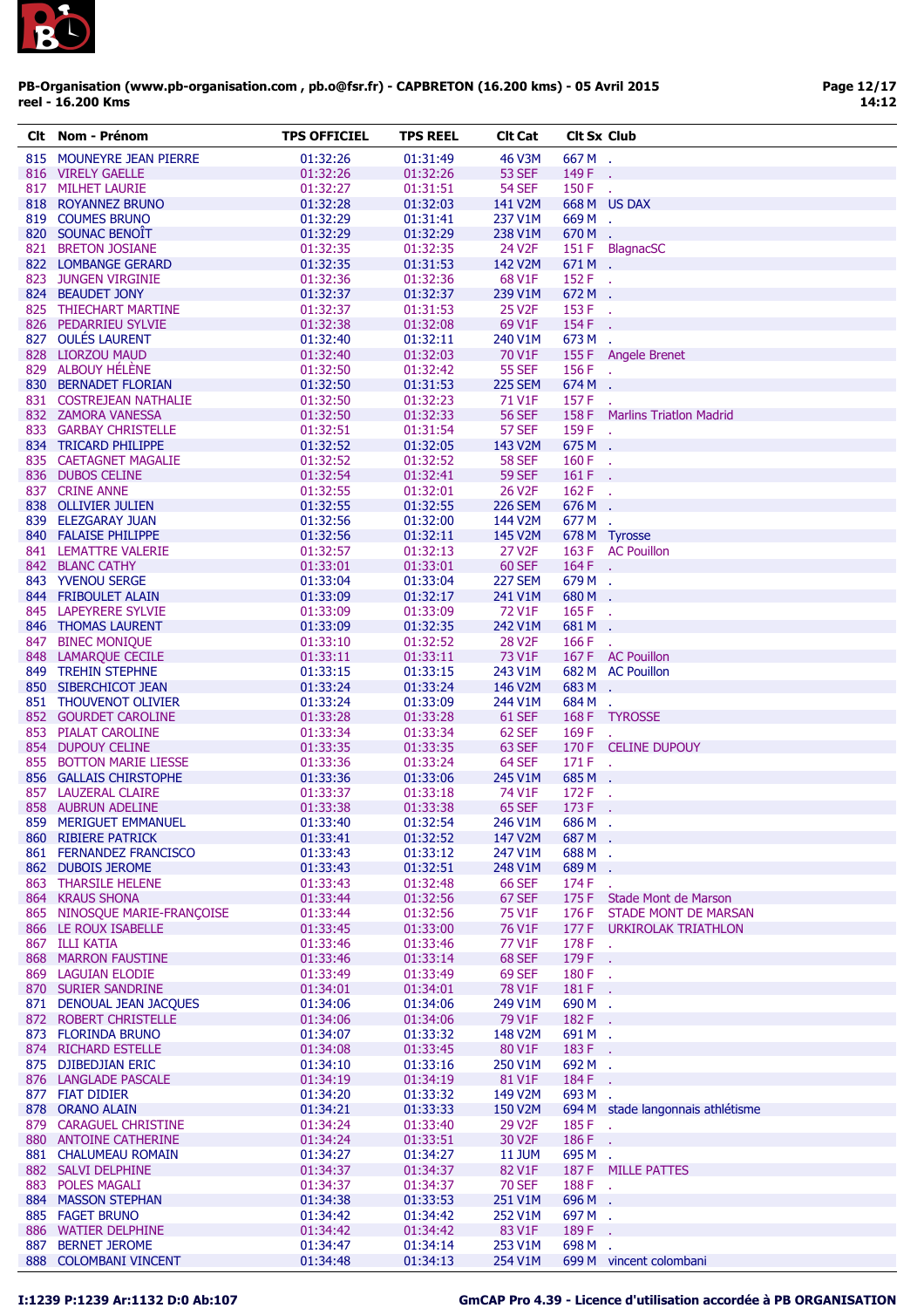

| Clt | Nom - Prénom                                   | <b>TPS OFFICIEL</b>  | <b>TPS REEL</b>      | <b>Clt Cat</b>                 | <b>Clt Sx Club</b> |                            |
|-----|------------------------------------------------|----------------------|----------------------|--------------------------------|--------------------|----------------------------|
|     | 889 THAUNAY NATHALIE                           | 01:34:50             | 01:34:15             | 84 V1F                         | 190 F .            |                            |
|     | 890 HAURIE HONTAS ANDRE                        | 01:34:52             | 01:34:09             | 151 V2M                        | 700 M              |                            |
|     | 891 CORBERAND ISABELLE                         | 01:35:00             | 01:35:00             | 85 V1F                         | 191 F.             |                            |
|     | 892 GERARD CARINE                              | 01:35:00             | 01:34:22             | <b>71 SEF</b>                  | 192 F .            |                            |
|     | 893 LAFARGUE CYRIL                             | 01:35:03             | 01:35:03             | 8 ESM                          | 701 M .            |                            |
|     | 894 MONGAUZI GINESTA CAROLE                    | 01:35:03             | 01:35:03             | <b>72 SEF</b>                  | 193 F              |                            |
|     | 895 BUROSSE JEAN-MARC                          | 01:35:08             | 01:34:19             | 152 V2M                        | 702 M              | $\mathbf{r}$               |
|     | 896 LE COLLEN MATHILDE                         | 01:35:08             | 01:34:28             | <b>73 SEF</b>                  | 194 F.             |                            |
|     | 897 MASPEYRAT LUDOVIC                          | 01:35:10             | 01:34:43             | 255 V1M                        | 703 M              |                            |
|     | 898 CASTAGNET PERRINE<br>899 JOBERT ANTOINETTE | 01:35:21<br>01:35:23 | 01:34:55<br>01:35:23 | <b>74 SEF</b><br>2 V3F         | 195 F<br>196 F     |                            |
|     | 900 SARASOLA RAMUNTCHO                         | 01:35:25             | 01:35:04             | 153 V2M                        |                    | 704 M RAMUNTCHO SARASOLA   |
|     | 901 CASTAGNET GUILLAUME                        | 01:35:31             | 01:35:05             | <b>228 SEM</b>                 | 705 M .            |                            |
|     | 902 JACQUES MAURANDY                           | 01:35:34             | 01:34:48             | 47 V3M                         | 706 M .            |                            |
|     | 903 DUBEGUIER CORINNE                          | 01:35:35             | 01:34:59             | 86 V1F                         | 197 F              | $\sim$                     |
|     | 904 DUMARTIN ANNE                              | 01:35:43             | 01:34:36             | 87 V1F                         | 198F.              |                            |
|     | 905 LAFORIE FRANCK                             | 01:35:50             | 01:34:57             | <b>229 SEM</b>                 | 707 M .            |                            |
|     | 906 KLEINBERG JEROME                           | 01:35:53             | 01:35:53             | 256 V1M                        | 708 M              | ÷.                         |
|     | 907 JOBERT DIDIER                              | 01:35:56             | 01:35:45             | 48 V3M                         | 709 M .            |                            |
|     | 908 VIEUGUE PATRICK                            | 01:36:00             | 01:35:42             | 154 V2M                        | 710M.              |                            |
|     | 909 YESSAD Moubarek                            | 01:36:07             | 01:35:43             | <b>230 SEM</b>                 |                    | 711 M Non Licencié         |
|     | 910 TAUZIN AUDREY                              | 01:36:15             | 01:35:23             | <b>75 SEF</b>                  | 199 F              |                            |
|     | 911 WRIGHT DEBORAM                             | 01:36:15             | 01:35:43             | 31 V <sub>2</sub> F            | 200 F              | ÷,                         |
|     | 912 ALVAREZ HELENE                             | 01:36:33             | 01:36:33             | 32 V <sub>2</sub> F            | 201 F .            |                            |
|     | 913 DELPOUX STEPHANIE<br>914 DESMET BÉATRICE   | 01:36:34<br>01:36:34 | 01:35:49<br>01:35:44 | <b>76 SEF</b><br>88 V1F        | 202 F<br>203 F .   |                            |
|     | 915 FLORIAN THIBAULT                           | 01:36:35             | 01:35:51             | <b>231 SEM</b>                 | 712 M.             |                            |
|     | 916 DELPOUX DAVID                              | 01:36:36             | 01:35:51             | <b>232 SEM</b>                 | 713 M              | $\lambda$                  |
|     | 917 CHAPUT CECILE                              | 01:36:36             | 01:36:08             | 89 V1F                         |                    | 204 F jso odos             |
|     | 918 ADMIRAT SOPHIE                             | 01:36:36             | 01:36:13             | 77 SEF                         | 205F               |                            |
|     | 919 PELE GAELLE                                | 01:36:36             | 01:35:42             | <b>78 SEF</b>                  | 206 F              | $\mathbf{r}$               |
|     | 920 FAYOLLE CORALIE                            | 01:36:37             | 01:36:37             | 90 V1F                         | 207 F              |                            |
|     | 921 OULÉS PAUL                                 | 01:36:38             | 01:36:38             | <b>12 JUM</b>                  | 714 M              |                            |
|     | 922 GARATE CAROLE                              | 01:36:38             | 01:35:55             | <b>79 SEF</b>                  | 208 F              |                            |
|     | 923 LAMARQUE ISABELLE                          | 01:36:38             | 01:36:09             | 33 V <sub>2</sub> F            | 209 F              | isabelle lamarque          |
|     | 924 LAMARQUE JEAN-JACQUES                      | 01:36:38             | 01:36:10             | 49 V3M                         |                    | 715 M stade langonnais     |
|     | 925 DAUPHIN MARIE                              | 01:36:44             | 01:36:34             | 34 V <sub>2</sub> F            | $210 F$ .          |                            |
|     | 926 PEYROT FRANCIS                             | 01:36:45             | 01:36:20             | 155 V2M                        | 716M.              |                            |
|     | 927 CORSAND DANIEL                             | 01:36:47             | 01:36:47             | 156 V2M                        |                    | 717 M GOCHOKI TEAM         |
|     | 928 BROUCH FRANÇOIS                            | 01:36:52             | 01:36:52             | 157 V2M                        | 718M.              |                            |
|     | 929 FLEURY YANNICK                             | 01:36:52             | 01:36:52             | 257 V1M                        | 719M.              |                            |
|     | 930 NEPLE PATRICK<br>931 PEREZ CHRISTINE       | 01:36:54<br>01:36:54 | 01:36:25<br>01:36:28 | 158 V2M<br>35 V <sub>2</sub> F | 720 M .            | 211 F US CARMAUX           |
|     | 932 PERY VERONIQUE                             | 01:36:55             | 01:36:55             | <b>80 SEF</b>                  | 212 F .            |                            |
|     | 933 CARDESSE JEAN                              | 01:36:57             | 01:36:57             | 258 V1M                        | 721 M              |                            |
|     | 934 DE FILLIPIS BRIGITTE                       | 01:36:57             | 01:36:57             | 91 V1F                         |                    | 213 F BRIGITTE DE FILLIPIS |
|     | 935 CLEMENT NATHALIE                           | 01:37:01             | 01:36:22             | 92 V1F                         | 214 F              | $\mathcal{A}$              |
|     | 936 COUPET RANDY                               | 01:37:02             | 01:36:12             | <b>233 SEM</b>                 | 722 M .            |                            |
|     | 937 MARQUE BERTRAND                            | 01:37:02             | 01:36:23             | 159 V2M                        | 723 M .            |                            |
|     | 938 DESCACQ FABIENNE                           | 01:37:10             | 01:36:45             | 93 V1F                         | $215F$ .           |                            |
|     | 939 DE VOMECOURRT YANN                         | 01:37:14             | 01:36:55             | 160 V2M                        | 724 M .            |                            |
|     | 940 BALLESTER EMANUELLE                        | 01:37:14             | 01:36:55             | 36 V <sub>2</sub> F            | 216F.              |                            |
|     | 941 GOSSELIN BERENGERE                         | 01:37:14             | 01:37:14             | 94 V1F                         | $217F$ .           |                            |
|     | 942 LABICHE DOROTHEE                           | 01:37:14             | 01:36:28             | <b>81 SEF</b>                  | 218 F.             |                            |
|     | 943 COHERIER JEROME<br>944 DESCACO JEAN        | 01:37:16             | 01:37:00             | <b>234 SEM</b><br>161 V2M      | 725 M .            |                            |
|     | 945 PETIT FLORENCE                             | 01:37:19             | 01:36:53             |                                | 726 M              |                            |
|     | 946 DUCOS PHILIPPE                             | 01:37:20<br>01:37:22 | 01:36:29<br>01:37:22 | 37 V <sub>2</sub> F<br>259 V1M | 219F<br>727 M      | lous mesclats bsv          |
|     | 947 ALLANIC HELENE                             | 01:37:22             | 01:36:35             | <b>82 SEF</b>                  | 220 F .            |                            |
|     | 948 FAYOLLE BRUNO                              | 01:37:24             | 01:36:47             | 50 V3M                         | 728 M .            |                            |
|     | 949 DARGELOS CHRISTOPHE                        | 01:37:29             | 01:37:29             | 260 V1M                        | 729 M .            |                            |
|     | 950 SOUSSOTTE FRANCOISE                        | 01:37:39             | 01:37:39             | 95 V1F                         |                    | 221 F Los Esquirous        |
|     | 951 CHIQUIRIN SIMON PATRICIA                   | 01:37:43             | 01:37:13             | 38 V <sub>2</sub> F            | 222 F              | $\mathcal{L}$              |
|     | 952 SAVINEAU PHILIPPE                          | 01:37:47             | 01:37:25             | 162 V2M                        | 730 M .            |                            |
|     | 953 LASCARAY FRACOISE                          | 01:37:52             | 01:37:21             | 39 V <sub>2F</sub>             | 223 F              | 1000pattes vicquois        |
|     | 954 RENTSCH RUTH                               | 01:37:54             | 01:37:54             | 96 V1F                         | 224 F .            |                            |
|     | 955 LAUMET FLORENCE                            | 01:37:54             | 01:37:05             | 97 V1F                         | $225 F$ .          |                            |
|     | 956 BRIEDA CORINNE                             | 01:37:55             | 01:37:22             | 40 V2F                         | 226 F              | $\sim$                     |
|     | 957 PLASSIN CELINE                             | 01:37:59             | 01:37:21             | 83 SEF                         | 227 F .            |                            |
|     | 958 BONNENOUVELLE ISABELLE                     | 01:38:08             | 01:37:26             | 98 V1F                         | 228 F.             |                            |
|     | 959 RIOLS CHRISTOPHER                          | 01:38:08             | 01:38:08             | 163 V2M                        |                    | 731 M Christopher Riols    |
|     | 960 SARIC CHRISTELLE                           | 01:38:14             | 01:38:14             | 99 V1F                         | 229 F .<br>732 M . |                            |
|     | 961 CAZAUX JULIEN<br>962 SINICAUT FRANCOISE    | 01:38:15<br>01:38:21 | 01:38:15<br>01:38:21 | <b>235 SEM</b><br>3 V3F        | 230 F .            |                            |
|     |                                                |                      |                      |                                |                    |                            |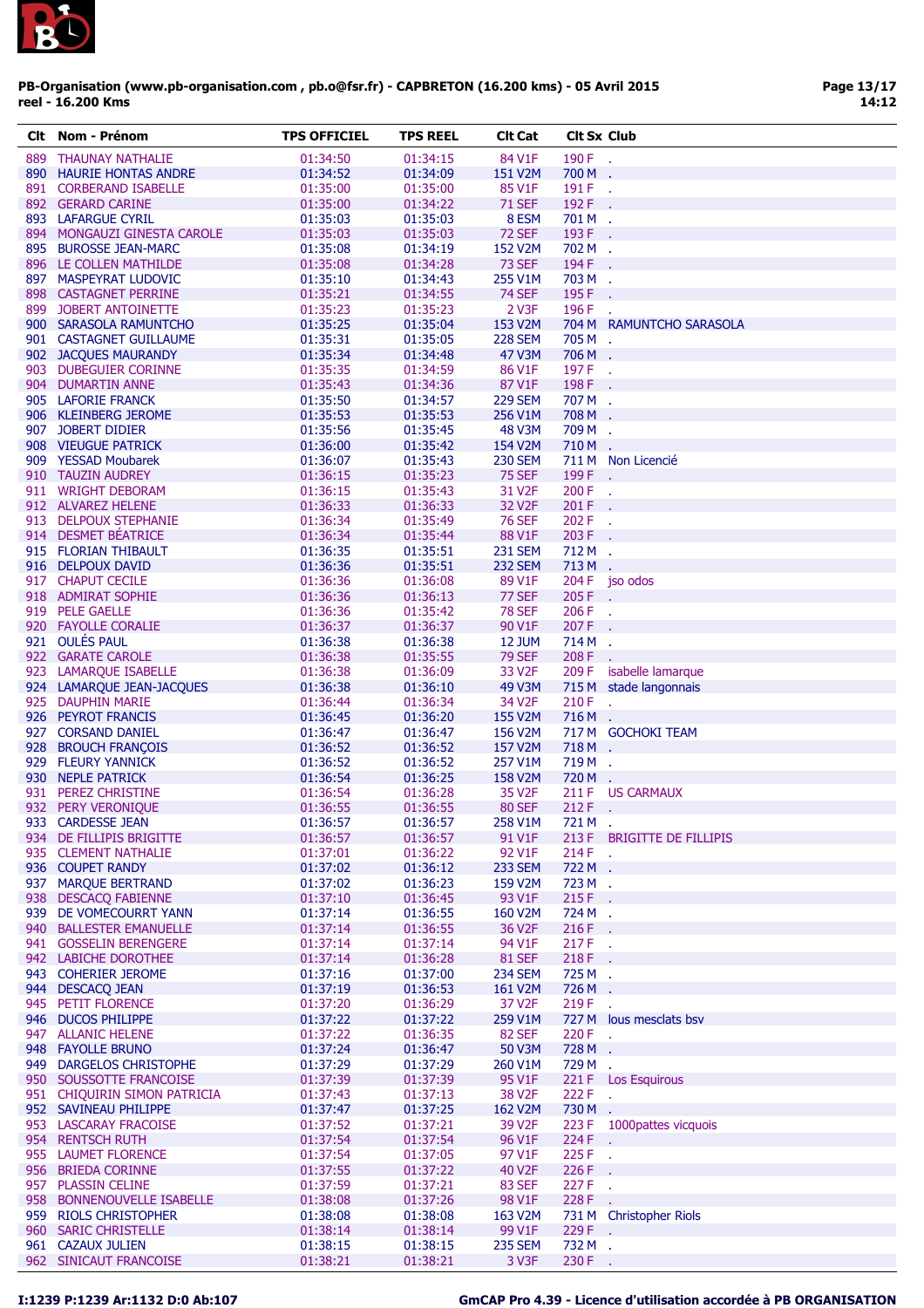

| CIt | Nom - Prénom                 | <b>TPS OFFICIEL</b> | <b>TPS REEL</b> | <b>CIt Cat</b>     | <b>Clt Sx Club</b> |                            |
|-----|------------------------------|---------------------|-----------------|--------------------|--------------------|----------------------------|
|     | 963 SINICAUT GEORGES         | 01:38:21            | 01:38:00        | 51 V3M             | 733 M .            |                            |
|     | 964 MOULERE DAVID            | 01:38:22            | 01:38:22        | <b>236 SEM</b>     | 734 M .            |                            |
|     | 965 LE BOURHIS JULIA         | 01:38:24            | 01:38:24        | 84 SEF             | 231 F              |                            |
|     | 966 KAHN JULIE               | 01:38:26            | 01:37:35        | <b>85 SEF</b>      | 232 F              |                            |
|     | 967 PUYOU KATIA              | 01:38:27            | 01:37:57        | 100 V1F            | 233 F .            |                            |
|     | 968 PASCASSIO CHRISTIAN      | 01:38:29            | 01:38:29        | 164 V2M            | 735 M .            |                            |
|     | 969 GERONY MICHEL            | 01:38:32            | 01:37:37        | 52 V3M             | 736 M .            |                            |
|     | 970 LARRIEU-DESSUS ELISABETH | 01:38:33            | 01:38:33        | 41 V2F             | 234 F SMBS         |                            |
|     | 971 CAZADE STÉPHANIE         | 01:38:36            | 01:38:36        | 101 V1F            | 235 F .            |                            |
|     | 972 DULONG GILLES            | 01:38:36            | 01:37:38        | 165 V2M            | 737 M .            |                            |
|     | 973 WIEDENKELLER JEAN PIERRE | 01:38:37            | 01:38:37        | 53 V3M             | 738 M .            |                            |
|     | 974 CHALUMEAU STEPHANE       | 01:38:42            | 01:38:42        | 261 V1M            | 739 M .            |                            |
|     | 975 LASSALLE NATHALIE        | 01:38:46            | 01:38:46        | 102 V1F            | 236 F .            |                            |
|     | 976 DE BRABANDER VÉ          | 01:38:47            | 01:37:58        | <b>42 V2F</b>      | 237 F              |                            |
|     | 977 DROUOT CHRISTIAN         | 01:39:03            | 01:38:39        | 166 V2M            | 740 M              | $\mathcal{A}$              |
|     | 978 LANOUX AURELIE           | 01:39:03            | 01:38:38        | <b>86 SEF</b>      | 238 F              |                            |
|     | 979 FOURNERY EMELINE         | 01:39:08            | 01:38:50        | <b>87 SEF</b>      | 239 F              |                            |
|     | 980 FAGET DELPHINE           | 01:39:09            | 01:38:27        | <b>88 SEF</b>      | 240 F              |                            |
|     | 981 GUYOT CHRISTELLE         | 01:39:09            | 01:38:27        | <b>89 SEF</b>      | 241 F              |                            |
|     | 982 DE STAERKE DANIELLE      | 01:39:11            | 01:38:27        | 4 V3F              |                    | 242 F ACCR Ramonville      |
|     | 983 FIGUERCA FRANCOIS        | 01:39:26            | 01:38:52        | <b>237 SEM</b>     | 741 M.             |                            |
|     | 984 BARBE REGINE             | 01:39:27            | 01:38:42        | 43 V <sub>2F</sub> |                    | 243 F Les pieds Nickelés   |
|     | 985 LIBAT DAVID              | 01:39:27            | 01:38:37        | 262 V1M            | 742 M .            |                            |
|     | 986 MARION CLAUDE            | 01:39:31            | 01:38:37        | 167 V2M            | 743 M              | $\mathcal{L}_{\mathbf{r}}$ |
|     | 987 FONTE ALYSSA             | 01:39:33            | 01:39:33        | <b>90 SEF</b>      | 244 F              | $\mathbf{r}_\mathrm{c}$    |
|     | 988 MOMMER KARINE            | 01:39:36            | 01:39:02        | <b>91 SEF</b>      | 245 F              |                            |
|     | 989 MEISTER-MOOSECKER DORIS  | 01:39:46            | 01:39:19        | 103 V1F            | 246 F              |                            |
|     | 990 LE DOUGET VALERY         | 01:39:47            | 01:38:58        | 263 V1M            | 744 M .            |                            |
|     | 991 PEREIRA LAURENT          | 01:39:59            | 01:39:24        | 264 V1M            |                    | 745 M PERE LABAT           |
|     | 992 RAYNAUD STEPHANE         | 01:39:59            | 01:39:21        | 265 V1M            | 746 M              | $\sim$                     |
|     | 993 LAUZERAL LAETITIA        | 01:40:43            | 01:40:22        | 104 V1F            | 247 F              | $\bar{a}$                  |
|     | 994 DOASSANS MARION          | 01:40:43            | 01:40:43        | <b>92 SEF</b>      | 248 F              |                            |
|     | 995 LEHUEDE GAEL             | 01:40:45            | 01:40:07        | 266 V1M            | 747 M              | ÷.                         |
|     | 996 BIRAN JOEL               | 01:40:46            | 01:39:47        | 168 V2M            | 748 M              |                            |
|     | 997 DULONG MARILOU           | 01:40:46            | 01:39:48        | 44 V2F             | 249 F              |                            |
|     | 998 ANGIBAUD MURIELLE        | 01:40:47            | 01:40:00        | 105 V1F            | 250 F              | п.                         |
|     | 999 HOURTIN SANDRINE         | 01:40:47            | 01:40:47        | <b>93 SEF</b>      | 251 F              |                            |
|     | 1000 PEDEUPOEY CARMEN        | 01:40:47            | 01:40:03        | 45 V2F             |                    | 252 F PCC SPORT            |
|     | 1001 OLLIVIER ISABELLE       | 01:40:50            | 01:40:16        | 106 V1F            | 253 F              |                            |
|     | 1002 ENGELBACH Chloe         | 01:40:51            | 01:39:55        | <b>94 SEF</b>      |                    | 254 F Non Licencié         |
|     | 1003 OREA ROSSELYNE          | 01:40:53            | 01:39:54        | 46 V <sub>2F</sub> | 255 F              | ÷.                         |
|     | 1004 BLANCHARD MERCEDES      | 01:40:54            | 01:39:54        | 47 V2F             | 256 F              |                            |
|     | 1005 PERE NICOLE             | 01:40:54            | 01:39:55        | 48 V <sub>2F</sub> | 257F               |                            |
|     | 1006 DULOUARD CAROLINE       | 01:40:57            | 01:40:57        | <b>95 SEF</b>      |                    | 258 F ACJ Nerac            |
|     | 1007 TRENQUE JEAN            | 01:40:57            | 01:40:57        | 54 V3M             | 749 M              |                            |
|     | 1008 GARDET ROUCH CAROLE     | 01:41:09            | 01:40:17        | 107 V1F            | 259 F .            |                            |
|     | 1009 MENE ERIC               | 01:41:09            | 01:40:17        | 267 V1M            | 750 M .            |                            |
|     | 1010 AUFAUVRE KARINE         | 01:41:10            | 01:40:23        | 108 V1F            | $260 F$ .          |                            |
|     | 1011 CHARRIER BERNARD        | 01:41:20            | 01:41:20        | 55 V3M             |                    | 751 M ASC Aureilhan        |
|     | 1012 KLEANTHOUS VANESSA      | 01:41:27            | 01:40:55        | 109 V1F            |                    | 261 F vanessa KLEANTHOUS   |
|     | 1013 GARROS YANNICK          | 01:41:27            | 01:41:27        | 169 V2M            | 752 M .            |                            |
|     | 1014 RECART JEAN MARIE       | 01:41:27            | 01:40:40        | 56 V3M             | 753 M .            |                            |
|     | 1015 LE COLLEN PHILIPPE      | 01:41:28            | 01:40:48        | 57 V3M             | 754 M .            |                            |
|     | 1016 CAPLANNE ASTRID         | 01:41:29            | 01:41:29        | 110 V1F            | 262 F              | ÷.                         |
|     | 1017 GIORDAN CÉDRIC          | 01:41:30            | 01:40:40        | 268 V1M            | 755 M .            |                            |
|     | 1018 GIORDAN NATACHA         | 01:41:30            | 01:40:40        | <b>96 SEF</b>      | 263 F              | $\mathcal{L}_{\mathbf{r}}$ |
|     | 1019 GUTKNECHT ELODIE        | 01:41:30            | 01:40:41        | <b>97 SEF</b>      | 264 F              | G.                         |
|     | 1020 LEPRAT STEPHANIE        | 01:41:34            | 01:41:34        | <b>98 SEF</b>      | 265F               |                            |
|     | 1021 SUSCOSSE DOMINIQUE      | 01:41:35            | 01:41:35        | 49 V2F             | 266 F              | ÷.                         |
|     | 1022 BRIEDA PATRICK          | 01:41:48            | 01:41:14        | 58 V3M             | 756 M .            |                            |
|     | 1023 LECLERC FLORENCE        | 01:41:49            | 01:41:49        | <b>99 SEF</b>      | 267 F              | $\mathbf{r}$               |
|     | 1024 ROMERO FRED             | 01:41:51            | 01:41:03        | 111 V1F            | 268 F              |                            |
|     | 1025 GUILLOTEAU KARINE       | 01:41:51            | 01:41:05        | 112 V1F            | 269 F              | $\sim$                     |
|     | 1026 ZRARI NADIA             | 01:41:52            | 01:41:02        | 113 V1F            | 270 F              |                            |
|     | 1027 MAURY DELPHINE          | 01:41:56            | 01:41:56        | <b>100 SEF</b>     | 271 F              | $\mathcal{A}$              |
|     | 1028 CIER PIERRE-ANTOINE     | 01:41:57            | 01:41:57        | <b>238 SEM</b>     | 757 M .            |                            |
|     | 1029 LALANNE ISABELLE        | 01:42:12            | 01:41:45        | 50 V2F             | 272 F              | ÷.                         |
|     | 1030 SATHOU PIERRE           | 01:42:19            | 01:41:25        | 170 V2M            |                    | 758 M Non Licencié         |
|     | 1031 MARTIN Patrick          | 01:42:28            | 01:41:48        | 171 V2M            |                    | 759 M Non Licencié         |
|     | 1032 POISBLAUD VINCENT       | 01:42:31            | 01:42:31        | 172 V2M            | 760 M .            |                            |
|     | 1033 PUECH CHRISTOPHE        | 01:42:39            | 01:42:39        | 173 V2M            |                    | 761 M Christopher Riols    |
|     | 1034 FAGOTTO SEBASTIEN       | 01:42:40            | 01:42:40        | 269 V1M            | 762 M .            |                            |
|     | 1035 COUGNOT BEATRICE        | 01:42:41            | 01:41:51        | 51 V2F             | 273 F              | <b>Béatrice COUGNOT</b>    |
|     | 1036 LABROUSSE SOPHIE        | 01:42:45            | 01:41:48        | 114 V1F            | 274 F .            |                            |
|     |                              |                     |                 |                    |                    |                            |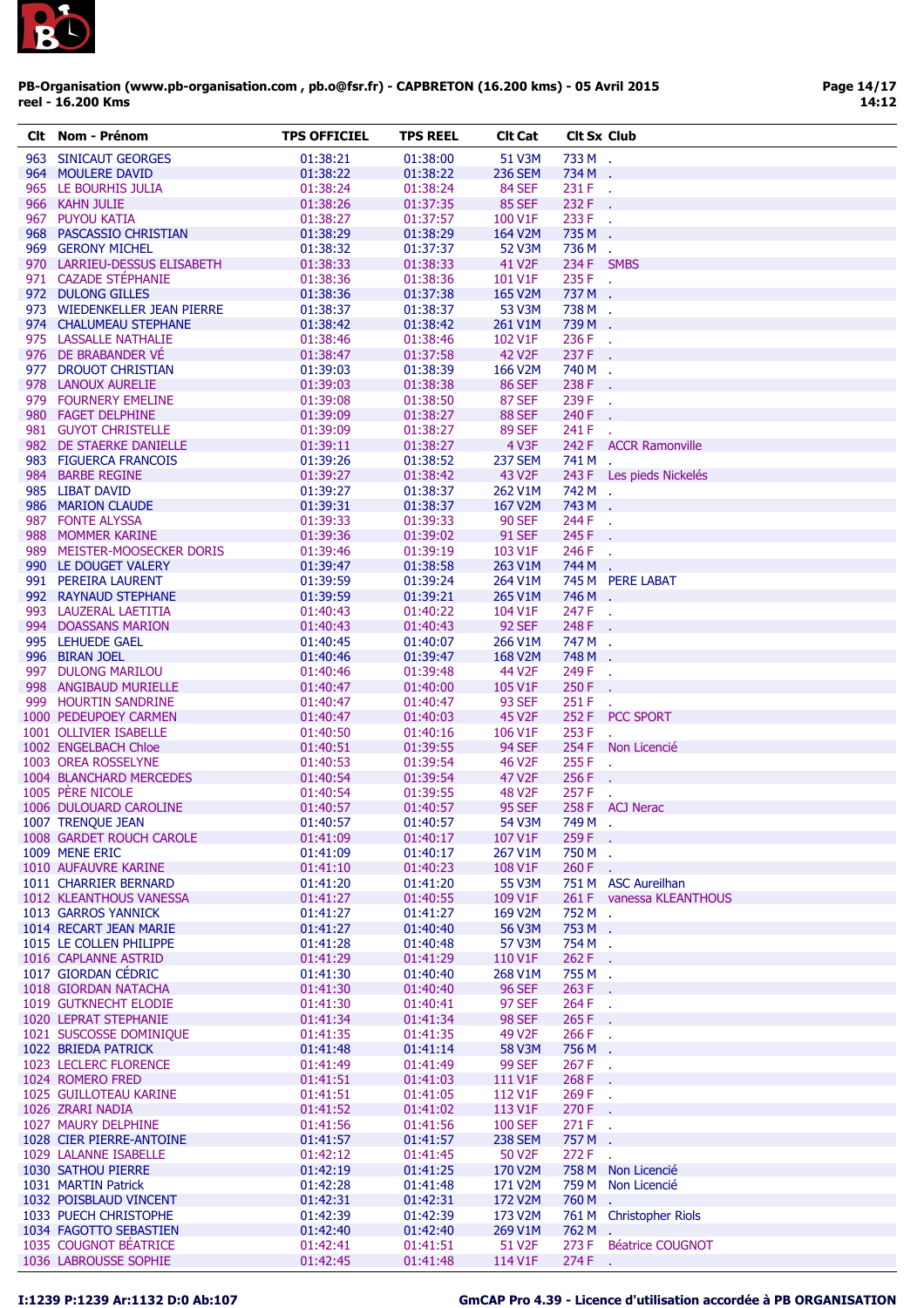

| CIt | Nom - Prénom                     | <b>TPS OFFICIEL</b> | <b>TPS REEL</b> | <b>CIt Cat</b>      | <b>Cit Sx Club</b> |                         |
|-----|----------------------------------|---------------------|-----------------|---------------------|--------------------|-------------------------|
|     | 1037 HASCOET NADEGE              | 01:42:45            | 01:41:51        | 115 V1F             | 275 F              | $\sim$                  |
|     | 1038 LANGLOIS VIRGINIE           | 01:42:49            | 01:41:53        | 116 V1F             | 276 F              | У.                      |
|     | 1039 PONTACO LOULOU              | 01:42:50            | 01:41:55        | 52 V <sub>2</sub> F |                    | 277 F GOCHOKI TEAM      |
|     | 1040 GRANDJEAN CAROLINE          | 01:42:53            | 01:42:07        | 117 V1F             | 278 F.             |                         |
|     | 1041 CHARPENTIER ALAIN           | 01:42:55            | 01:42:55        | 174 V2M             | 763 M .            |                         |
|     | 1042 SATIER LIONEL               | 01:42:56            | 01:42:56        | 175 V2M             | 764 M .            |                         |
|     | 1043 MOUNIER GILLES              | 01:43:12            | 01:42:31        | 59 V3M              | 765 M .            |                         |
|     | 1044 MAINRECK FABRICE            | 01:43:23            | 01:42:23        | 270 V1M             | 766 M .            |                         |
|     | 1045 LAGARDERE CHRISTIAN         | 01:43:37            | 01:43:02        | 176 V2M             | 767M.              |                         |
|     | 1046 BELLANCOURT MARIE FRANCOISE | 01:43:39            | 01:42:55        | 5 V3F               | 279 F              |                         |
|     | 1047 DEIRELLES ETCHEVERRY SABINE | 01:43:39            | 01:43:39        | <b>101 SEF</b>      | 280 F              |                         |
|     | 1048 GROCQ SYLVIE                | 01:43:39            | 01:42:54        | 53 V2F              | 281 F              | $\sim$                  |
|     | 1049 ALLAIS ERIC                 | 01:43:44            | 01:42:53        | 177 V2M             | 768 M .            |                         |
|     | 1050 SARRADE CAROLINE            | 01:43:45            | 01:43:10        | 118 V1F             | 282 F              |                         |
|     | 1051 DUBEGUIER JEAN-LUC          | 01:43:47            | 01:43:12        | 271 V1M             | 769 M .            |                         |
|     | 1052 BOURDIEU JOCELYNE           | 01:43:49            | 01:43:49        | 54 V2F              |                    | 283 F ACJ Nerac         |
|     | 1053 LABADIE MICHEL              | 01:43:49            | 01:43:49        | 60 V3M              |                    | 770 M jocelyne bourdieu |
|     | 1054 DASSE SABRINE               | 01:43:50            | 01:43:28        | 119 V1F             |                    | 284 F sabrine dassé     |
|     | 1055 NATIVI FLORENCE             | 01:44:04            | 01:43:16        | <b>102 SEF</b>      | 285 F.             |                         |
|     | 1056 VIAUD GILLES                | 01:44:06            | 01:43:37        | 61 V3M              | 771M.              |                         |
|     | 1057 DALMOLIN CORINNE            | 01:44:24            | 01:44:24        | 120 V1F             | 286 F.             |                         |
|     | 1058 COVET SEBASTIEN             | 01:44:37            | 01:43:45        | <b>239 SEM</b>      | 772 M .            |                         |
|     | 1059 BOURDIOL ISABELLE           | 01:44:37            | 01:44:10        | 6 V3F               | 287 F              | $\mathcal{A}$           |
|     | 1060 BOURDIOL CLARISSE           | 01:44:47            | 01:44:20        | 121 V1F             | 288 F              | $\sim 10$               |
|     | 1061 BUROSSE CATHERINE           | 01:44:48            | 01:44:48        | 55 V <sub>2</sub> F | 289 F BUBU         |                         |
|     | 1062 GUICHENDUCQ AURÉLIE         | 01:44:53            | 01:44:06        | <b>103 SEF</b>      | 290 F              |                         |
|     | 1063 CAPLANNE DIDIER             | 01:44:58            | 01:44:01        | 178 V2M             | 773 M .            |                         |
|     | 1064 DOASSANS ADRIEN             | 01:44:58            | 01:44:01        | <b>240 SEM</b>      | 774 M .            |                         |
|     | 1065 MARTEGOUTE LAURA            | 01:45:18            | 01:44:21        | <b>104 SEF</b>      | 291 F .            |                         |
|     | 1066 AMORENA JOANA               | 01:45:18            | 01:44:21        | <b>105 SEF</b>      | 292 F              |                         |
|     | 1067 UTARD CORINE                | 01:45:25            | 01:45:09        | 122 V1F             | 293 F              | $\mathcal{A}$           |
|     | 1068 UTARD JOHANNE               | 01:45:25            | 01:45:09        | <b>106 SEF</b>      | 294 F              |                         |
|     | 1069 PEIGNART JUSTINE            | 01:45:35            | 01:44:58        | <b>107 SEF</b>      | 295 F              | ÷.                      |
|     | 1070 MOUCHET FABRICE             | 01:45:39            | 01:45:06        | 272 V1M             | 775 M              |                         |
|     | 1071 BLANC ALAIN                 | 01:45:53            | 01:45:15        | 62 V3M              | 776 M              |                         |
|     | 1072 SIMON EMELINE               | 01:45:59            | 01:45:05        | 123 V1F             | 296 F              | $\mathbf{r}$            |
|     | 1073 SUPERVIELLE SANDRINE        | 01:46:00            | 01:45:16        | 124 V1F             | 297 F              |                         |
|     | 1074 ESCOS ALAIN                 | 01:46:03            | 01:45:40        | 179 V2M             |                    | 777 M LOS ASTIAUS       |
|     | 1075 HAGEMANN NATHALIE           | 01:46:13            | 01:45:56        | 125 V1F             |                    | 298 F Non Licencié      |
|     | 1076 SANCHEZ VALERIE             | 01:46:13            | 01:45:37        | 126 V1F             | 299 F              | $\mathbf{r}$            |
|     | 1077 FIACRE MIRNA                | 01:46:14            | 01:45:24        | 56 V <sub>2F</sub>  | 300 F              | $\mathcal{L}$           |
|     | 1078 DIGNAT BEATRICE             | 01:46:26            | 01:45:48        | 127 V1F             | 301 F              |                         |
|     | 1079 DISLAIRE ANNE               | 01:46:26            | 01:45:49        | 128 V1F             | 302 F              |                         |
|     | 1080 SANCHEZ FERNAND             | 01:46:28            | 01:45:52        | 180 V2M             | 778 M .            |                         |
|     | 1081 BERNOS AURELIE              | 01:46:38            | 01:46:38        | <b>108 SEF</b>      | 303 F              |                         |
|     | 1082 THIROUX SYLVIE              | 01:46:39            | 01:46:00        | <b>109 SEF</b>      | 304 F .            |                         |
|     | 1083 CABALLERO BENJAMIN          | 01:47:03            | 01:46:06        | <b>241 SEM</b>      | 779 M .            |                         |
|     | 1084 ZUBELZU ALIX                | 01:47:04            | 01:46:07        | <b>110 SEF</b>      | 305 F              |                         |
|     | 1085 BOUDES CORALI               | 01:47:05            | 01:46:07        | <b>111 SEF</b>      | 306 F              | χ.                      |
|     | 1086 COUPET LAURENCE             | 01:47:23            | 01:46:32        | 57 V2F              | 307 F              |                         |
|     | 1087 LAFERRERE THIERRY           | 01:47:32            | 01:46:50        | 273 V1M             |                    | 780 M Thierry LAFERRERE |
|     | 1088 COSTES PATRICE              | 01:47:44            | 01:47:03        | 274 V1M             |                    | 781 M COSTES PATRICE    |
|     | 1089 ALBRE MONIQUE               | 01:48:23            | 01:47:35        | <b>58 V2F</b>       | 308 F              | $\sim$                  |
|     | 1090 LALANNE LARRIEU ELODIE      | 01:48:26            | 01:47:31        | 129 V1F             | 309 F              | ÷.                      |
|     | 1091 BARDIES VIRGINIE            | 01:48:29            | 01:48:29        | <b>112 SEF</b>      | 310 F .            |                         |
|     | 1092 CROCHARD CEDRIC             | 01:48:30            | 01:48:30        | <b>242 SEM</b>      | 782 M .            |                         |
|     | 1093 MASSAL ANDRE                | 01:48:47            | 01:48:08        | 181 V2M             | 783 M .            |                         |
|     | 1094 GUY JULIA                   | 01:48:58            | 01:48:02        | <b>113 SEF</b>      | 311 F              |                         |
|     | 1095 CAZENAVE-LACROUTZ CHRISTINE | 01:48:59            | 01:48:32        | 59 V2F              | 312 F              |                         |
|     | 1096 DASSE CHRISTIANE            | 01:49:05            | 01:48:21        | 7 V3F               | 313 F              | coureurs de Semisens    |
|     | 1097 WACHHOLZ KIRSTEN            | 01:49:30            | 01:49:11        | 130 V1F             | 314 F              | Wachholz                |
|     | 1098 LAFARGUE JUSTINE            | 01:50:09            | 01:49:30        | 3 ESF               | 315F               | ÷.                      |
|     | 1099 TAFERNABERRY-LUMET MONIQUE  | 01:50:10            | 01:49:25        | 8 V3F               | 316 F              | <b>Tyrosse</b>          |
|     | 1100 DÉJEAN AURÉLIEN             | 01:50:42            | 01:49:42        | <b>243 SEM</b>      | 784 M.             |                         |
|     | 1101 HOLBART GABRIELLE           | 01:50:45            | 01:49:46        | <b>114 SEF</b>      | 317 F.             |                         |
|     | 1102 CONSTANT SYLVIE             | 01:50:50            | 01:50:13        | 131 V1F             | 318 F              |                         |
|     | 1103 DE SAINT BLANQUAT PIERRE    | 01:50:59            | 01:50:30        | 275 V1M             | 785 M .            |                         |
|     | 1104 MIMAULT ALEXANDRE           | 01:50:59            | 01:50:59        | <b>244 SEM</b>      | 786 M .            |                         |
|     | 1105 TARANTOLA LAURELINE         | 01:51:07            | 01:51:07        | <b>115 SEF</b>      | 319F.              |                         |
|     | 1106 RIVIECCIO JEAN PHILIPPE     | 01:51:08            | 01:50:37        | 276 V1M             | 787 M .            |                         |
|     | 1107 FOURNEX PASCAL              | 01:51:16            | 01:51:16        | 182 V2M             | 788 M .            |                         |
|     | 1108 DUCASSE NADINE              | 01:51:48            | 01:51:48        | 60 V2F              | 320 F .            |                         |
|     | 1109 HOURNADET SANDRA            | 01:51:49            | 01:51:49        | 132 V1F             | 321 F              | ч.                      |
|     | 1110 SKONIECZNY VERONIQUE        | 01:52:10            | 01:52:10        | 133 V1F             | 322 F .            |                         |
|     |                                  |                     |                 |                     |                    |                         |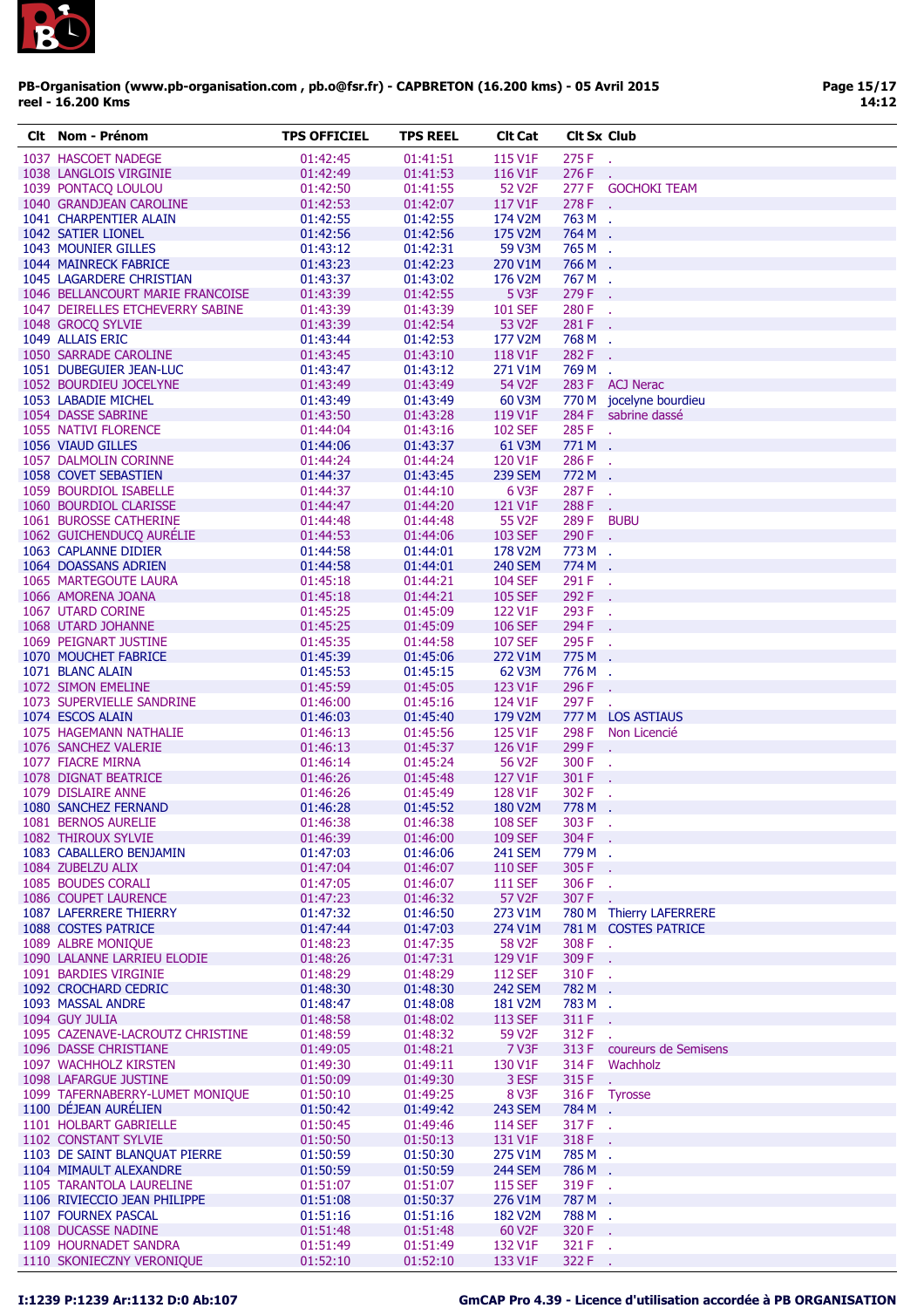

| CIt | Nom - Prénom                               | <b>TPS OFFICIEL</b>  | <b>TPS REEL</b> | <b>Clt Cat</b>         | <b>Clt Sx Club</b> |                                 |
|-----|--------------------------------------------|----------------------|-----------------|------------------------|--------------------|---------------------------------|
|     | 1111 LACOSTE ROMAIN                        | 01:54:42             | 01:53:45        | <b>245 SEM</b>         | 789 M .            |                                 |
|     | 1112 MOUYSSET CORINNE                      | 01:54:49             | 01:54:20        | 61 V <sub>2</sub> F    | 323 F              | <b>Card</b>                     |
|     | 1113 GANTIN MARILYN                        | 01:54:50             | 01:54:21        | 134 V1F                | 324 F              | У.                              |
|     | 1114 MANARILLO YASMINE                     | 01:55:24             | 01:55:24        | 9 V3F                  | 325 F              | $\mathcal{L}_{\mathbf{r}}$      |
|     | 1115 LIRZIN KARINE                         | 01:55:56             | 01:55:56        | 135 V1F                | 326 F .            |                                 |
|     | 1116 HERVE ERIC                            | 01:56:34             | 01:56:34        | 277 V1M                | 790 M .            |                                 |
|     | 1117 PUIG JEAN                             | 01:56:34             | 01:56:34        | 278 V1M                | 791 M .            |                                 |
|     | 1118 FABRE AURELIE                         | 01:57:21             | 01:56:25        | <b>116 SEF</b>         | 327 F              |                                 |
|     | 1119 LECOU LAETITIA                        | 01:57:21             | 01:56:24        | <b>117 SEF</b>         | 328 F              | $\sim$                          |
|     | 1120 MONIER MICHELE                        | 01:58:13             | 01:57:29        | 136 V1F                | 329 F .            |                                 |
|     | 1121 PIRES GEORGES                         | 01:58:15             | 01:57:31        | 279 V1M                | 792 M .            |                                 |
|     | 1122 MACIAS MARIE                          | 01:58:38             | 01:58:38        | 137 V1F                | 330 F .            |                                 |
|     | 1123 ROUMAZEILLES LOLITA                   | 01:58:46             | 01:57:47        | <b>118 SEF</b>         | 331 F .            |                                 |
|     | 1124 LAUZERAL HELENE                       | 01:59:41             | 01:59:21        | 62 V <sub>2</sub> F    | 332 F .            |                                 |
|     | 1125 DEBARGE JEAN LUC                      | 02:00:25             | 01:59:28        | 63 V3M                 | 793 M .            |                                 |
|     | 1126 REISEMBERG MARTINE                    | 02:04:14             | 02:03:20        | 63 V2F                 | 333 F              |                                 |
|     | 1127 HERBERT CAROLINE                      | 02:04:16             | 02:03:23        | 64 V2F                 | 334 F              | ÷.                              |
|     | 1128 BASTIDE AMANDINE                      | 02:04:22             | 02:04:22        | <b>119 SEF</b>         | 335 F              |                                 |
|     | 1129 PELOUSE CÉLINE                        | 02:04:23             | 02:04:23        | <b>120 SEF</b>         | 336 F              |                                 |
|     | 1130 DUDOUS DOMINIQUE                      | 02:05:25             | 02:04:58        | <b>10 V3F</b>          | 337 F              |                                 |
|     | 1131 BAFFOIGNE SIMONE                      | 02:09:44             | 02:08:51        | 1 V <sub>4</sub> F     |                    | 338 F AS DES BLEUETS LABATUTOIS |
|     | 1132 RAYNAUD CONCHITA                      | 02:15:40             | 02:15:02        | 138 V1F                | 339 F .            |                                 |
|     | <b>DASTE ROXANE</b>                        | 00:00:00             | 00:58:01        | <b>SEF</b>             |                    | ABD F ASPTT Agen                |
|     | <b>DUCASSE ROLAND</b>                      | 00:00:00             | 00:59:14        | V3M                    | ABDM.              |                                 |
|     | <b>CAUSERO NATHALIE</b>                    | 00:00:00             | 01:00:27        | V1F                    | ABD F              | <b>NATHALIE CAUSERO</b>         |
|     | <b>ALEGRE PATRICK</b>                      | 00:00:00             |                 | V <sub>2</sub> M       |                    | ABD M PATRICK ALEGRE            |
|     | <b>ALVAREZ HELENE</b>                      | 00:00:00             |                 | V <sub>2F</sub>        |                    | <b>ABD F</b> Maxime Alvarez     |
|     | ARAMENDIA XABIER                           | 00:00:00             |                 | <b>SEM</b>             | ABD M triku        |                                 |
|     | <b>AUBANELLE CLAIRE</b>                    | 00:00:00             |                 | V1F                    | ABD F              | $\mathcal{L}_{\mathbf{r}}$      |
|     | <b>BARUT CEDRIC</b>                        | 00:00:00             |                 | V1M                    | ABDM.              |                                 |
|     | <b>BEAULIEU SYLVIE</b>                     | 00:00:00             |                 | V1F                    | ABDF.              |                                 |
|     | <b>BEDERE JEAN-PHILIPPE</b>                | 00:00:00             |                 | V1M                    | ABDM.              |                                 |
|     | <b>BOISSIER MARINE</b>                     | 00:00:00             |                 | <b>SEF</b>             | ABD F              | ÷.                              |
|     | <b>BOIVIN CEDRIC</b>                       | 00:00:00             |                 | <b>SEM</b>             | ABDM.              |                                 |
|     | <b>BOTTONA JEAN-PIERRE</b>                 | 00:00:00             |                 | V3M                    |                    | ABD M E.A CAPBRETON             |
|     | <b>BOURRAS PATRICK</b>                     | 00:00:00             |                 | V1M                    |                    | <b>ABD M</b> Lous Cigalous      |
|     | <b>BOUVET CAROLINE</b>                     | 00:00:00             |                 | V1F                    | ABD F .            |                                 |
|     | <b>BRETON SONIA</b>                        | 00:00:00             |                 | <b>SEF</b>             | ABDF.              |                                 |
|     | <b>BRISSE LUDOVIC</b>                      | 00:00:00             |                 | <b>SEM</b>             | ABDM.              |                                 |
|     | <b>BRUNIAU CHRISTOPHE</b>                  | 00:00:00             |                 | V <sub>2</sub> M       |                    | ABD M URKIROLAK TRIATHLON       |
|     | <b>CAPDEVILLE CORINNE</b>                  | 00:00:00             |                 | V1F                    |                    | ABD F STADE MONTOIS             |
|     | <b>CARRERE ETIENNE</b>                     | 00:00:00             |                 | <b>SEM</b>             | ABDM.              |                                 |
|     | <b>CAULE BENOIT</b>                        | 00:00:00             |                 | <b>SEM</b>             | ABD M .            |                                 |
|     | <b>CAZALETS THOMAS</b>                     | 00:00:00             |                 | <b>SEM</b>             | ABDM.              |                                 |
|     | <b>CEDON GERARD</b>                        | 00:00:00             |                 | V3M                    | ABD M              |                                 |
|     | <b>CEROUTER SEBASTIEN</b>                  | 00:00:00             |                 | <b>SEM</b>             | ABDM.              |                                 |
|     | <b>CHARDIN CEDRIC</b>                      | 00:00:00             |                 | <b>SEM</b>             | ABDM.              |                                 |
|     | <b>CHARKOS ADRIEN</b>                      | 00:00:00<br>00:00:00 |                 | <b>SEM</b>             | ABDM.              |                                 |
|     | <b>CHAUDERON ANTHONY</b>                   |                      |                 | <b>SEM</b>             | ABDM.              |                                 |
|     | <b>CLEMENT LUC</b><br><b>CLEUET NADINE</b> | 00:00:00<br>00:00:00 |                 | V3M<br>V <sub>2F</sub> | ABDM.<br>ABD F     |                                 |
|     | DANGLADE JEAN-MARIE                        | 00:00:00             |                 | V1M                    |                    | ÷.<br>ABD M jogging labenne     |
|     | DARMAILLACQ FRANÇOIS                       | 00:00:00             |                 | V1M                    | ABDM.              |                                 |
|     | <b>DAUGA JEROME</b>                        | 00:00:00             |                 | V1M                    | ABDM.              |                                 |
|     | <b>DEHEZ CHRISTOPHE</b>                    | 00:00:00             |                 | <b>SEM</b>             | ABDM.              |                                 |
|     | <b>DESRUES FABRICE</b>                     | 00:00:00             |                 | <b>SEM</b>             |                    | ABD M RAMBOUILLET SPORTS        |
|     | <b>DESSEREZ HERVE</b>                      | 00:00:00             |                 | V1M                    | ABDM.              |                                 |
|     | DI DOMENICO JORDI                          | 00:00:00             |                 | <b>SEM</b>             | ABDM.              |                                 |
|     | <b>DIEVAL NICOLAS</b>                      | 00:00:00             |                 | <b>SEM</b>             | ABDM.              |                                 |
|     | <b>DOSBA FREDERIC</b>                      | 00:00:00             |                 | V <sub>2</sub> M       | ABDM.              |                                 |
|     | <b>DUBERT JULIEN</b>                       | 00:00:00             |                 | <b>SEM</b>             | ABDM.              |                                 |
|     | <b>DUCAMP PAUL</b>                         | 00:00:00             |                 | <b>SEM</b>             | ABDM.              |                                 |
|     | <b>DUFAUR DAMIEN</b>                       | 00:00:00             |                 | <b>SEM</b>             |                    | ABD M capbretontriathlon        |
|     | <b>EVANS PAUL</b>                          | 00:00:00             |                 | <b>SEM</b>             | ABDM.              |                                 |
|     | <b>FLEURANCE JACQUES</b>                   | 00:00:00             |                 | V3M                    |                    | ABD M AVIRON BAYONNAIS          |
|     | <b>FORT HUGO</b>                           | 00:00:00             |                 | <b>SEM</b>             |                    | ABD M COUREURS DE SEMISENS      |
|     | <b>FOURRE JACQUES</b>                      | 00:00:00             |                 | V1M                    |                    | ABD M AC POUILLON               |
|     | <b>FUGEN MARIE</b>                         | 00:00:00             |                 | <b>SEF</b>             |                    | ABD F Non Licencié              |
|     | <b>GIL CAMILLE</b>                         | 00:00:00             |                 | <b>SEF</b>             | ABDF.              |                                 |
|     | <b>GIORDAN OLIVIER</b>                     | 00:00:00             |                 | <b>SEM</b>             | ABDM.              |                                 |
|     | <b>GOUNET NICOLAS</b>                      | 00:00:00             |                 | <b>SEM</b>             | ABDM.              |                                 |
|     | <b>GRANDA FRANÇOIS</b>                     | 00:00:00             |                 | <b>SEM</b>             | ABDM.              |                                 |
|     | <b>GUTIERREZ MURIEL</b>                    | 00:00:00             |                 | V1F                    | ABD F              | ÷.                              |
|     | <b>GUY JULIA</b>                           | 00:00:00             |                 | <b>SEF</b>             |                    | ABD F GOCHOKI TEAM              |